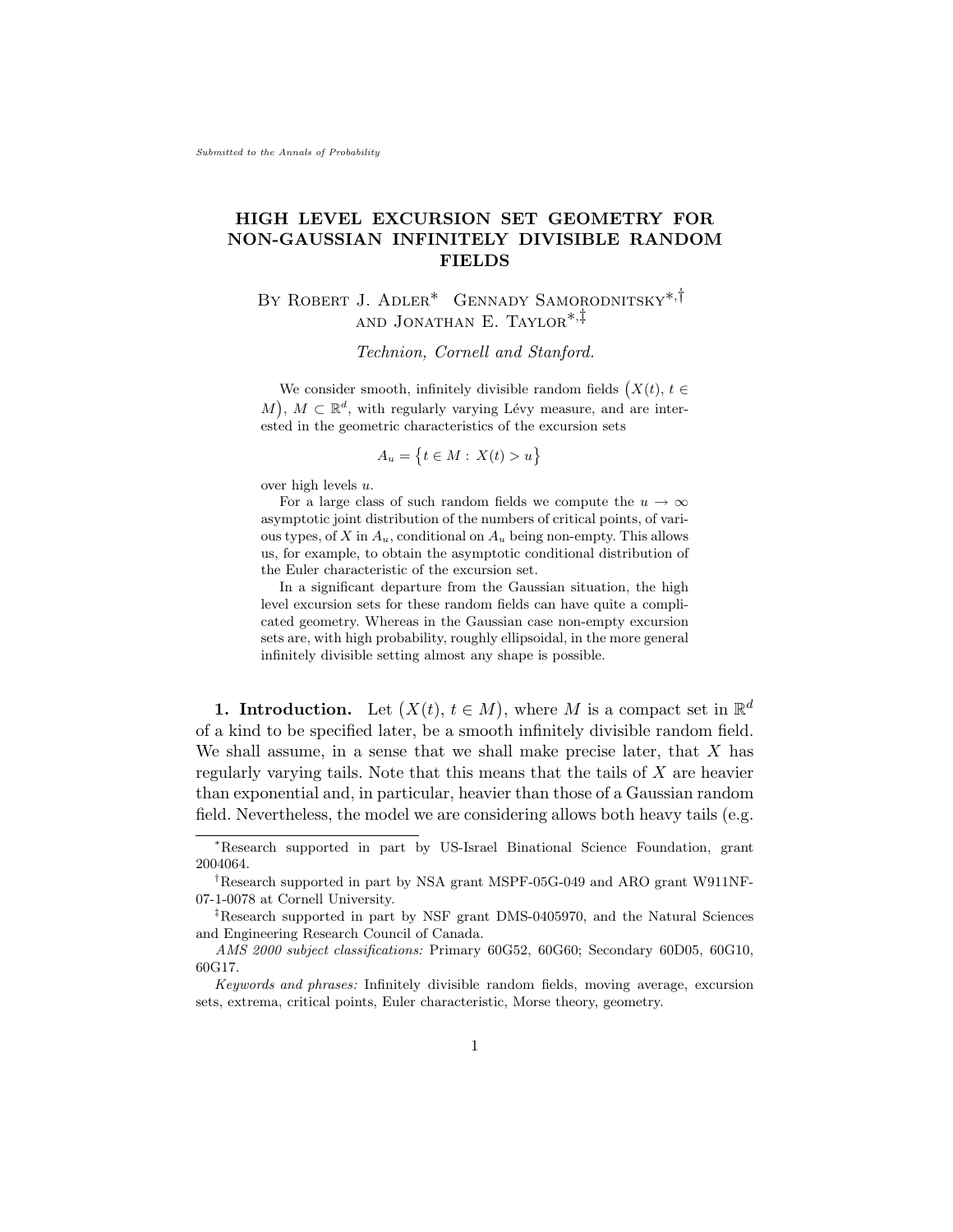infinite mean or variance) and light tails, in the sense of the existence of finite moments of arbitrary given order.

We are interested in studying the excursions of the random field over levels  $u > 0$ , particularly when the level u becomes high. Writing

<span id="page-1-0"></span>(1) 
$$
A_u \equiv A_u(X, M) \stackrel{\Delta}{=} \{t \in M : X(t) > u\}
$$

for the excursion set of X over the level  $u$ , we shall study the geometric characteristics of  $A_u$  under the condition that it is not empty, i.e. under the condition that the level  $u$  is, in fact, exceeded. In particular, we shall be interested in computing the conditional limit distribution of the Euler characteristic of  $A_u$  as  $u \to \infty$ . We refer the reader to [\[1\]](#page-41-0) for a recent detailed exposition of the geometric theory of the excursion sets of smooth Gaussian and related random fields, and to [\[2\]](#page-41-1) for applications of the theory.

In a significant departure from the well understood Gaussian situation, the excursion sets over high levels for the random fields in this paper can have quite a complicated geometry. In the Gaussian case excursion sets, unless they are empty, tend, with high probability, to contain a single component which is almost ellipsoidal in shape, and so have an Euler characteristic equal to one. In contrast, the Euler characteristics of the excursion sets in our fields can have highly non-degenerate conditional distributions. As a consequence, these models are sufficiently flexible to open the possibility of fitting empirically observed excursion sets with widely different geometric characteristics. This, more statistical, problem is something we plan to tackle in the future.

The main result of the paper is Theorem [4.1.](#page-13-0) While it is rather too technical to summarise here in full, here is the beginning of a special case. Suppose that  $N_X(i, u)$  is the number of critical points of X in  $A_u$  of index i. Thus, if  $d = 2$ ,  $N_X(0, u)$  is the number of local minima of X above the level u in the interior of M,  $N_X(1, u)$  the number of saddle points and  $N_X(2, u)$  the number of local maxima, all above the level u. Then Theorem [4.1](#page-13-0) gives an explicit expression for the limiting joint distribution

(2) 
$$
\lim_{u \to \infty} \mathbb{P}\left\{ N_X(i, u) = n_i, i = 0, \dots, d, \mid A_u \neq \emptyset \right\}.
$$

In fact, Theorem [4.1](#page-13-0) goes far beyond this, since it includes not only these critical points, but also the critical points of  $X$  restricted to the boundary of M. The importance of this result lies in the fact that Morse theory shows how to use the full collection of these critical points to describe much of the geometry of  $A_u$ , whether this geometry be algebraic, integral, or differential.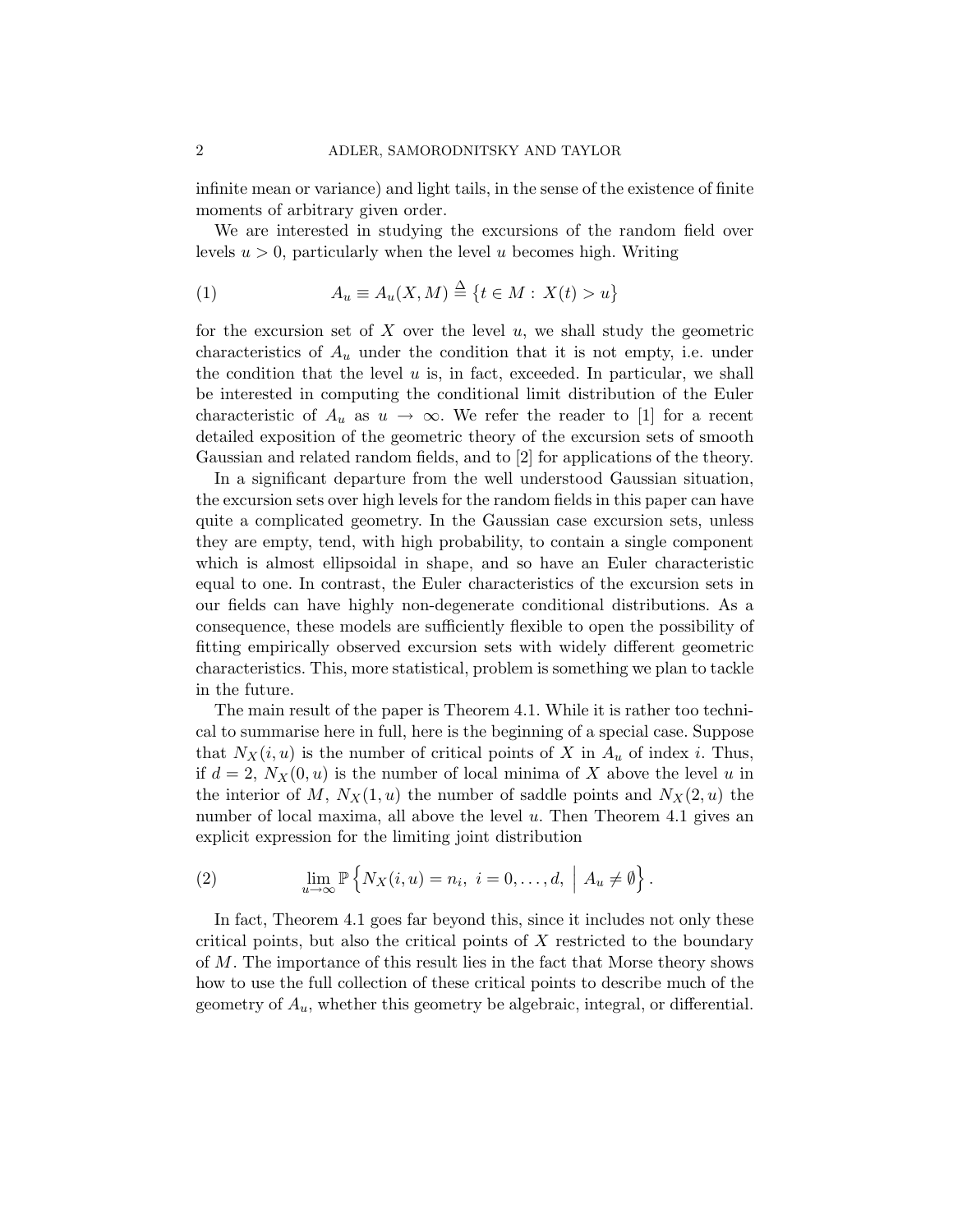Furthermore, Theorem [4.1](#page-13-0) can also be exploited to describe a very simple stochastic model for high level excursion sets, as well as to develop a simple algorithm for simulating them.

The remainder of the paper begins in Section [2](#page-2-0) with a description of the parameter spaces M with which we work, and is then organised as follows: In Section [3](#page-3-0) we define our model, discuss the smoothness assumptions we are imposing, as well as those related to the regular variation of the tails. Section [4](#page-12-0) contains the main result of the paper, on the joint distribution of the numbers of high level critical points of infinitely divisible random fields. This is followed with one of its main consequences, the distribution of the Euler characteristic of high level excursion sets, in Section [5.](#page-15-0) In Section [6](#page-16-0) we introduce a class of moving average infinitely divisible random fields and derive conditions under which the main result of the Section [4](#page-12-0) applies to them. We also provide examples to show that, by choosing appropriately the parameters of the model, one can make the geometric structure of the high level excursion sets either 'Gaussian-like' or 'non-Gaussian-like'. Finally, Section [7](#page-22-0) contains the proof of the main theorem for the special case of M the unit cube in  $\mathbb{R}^d$ , while Section [8](#page-40-0) discusses how to extend this to more general parameter spaces.

Throughout the paper C stands for finite positive constants whose precise value is irrelevant and which may change from line to line.

<span id="page-2-0"></span>2. The parameter space  $M$ . Throughout this paper we shall assume that M is a compact,  $C^2$ , Whitney stratified manifold embedded in  $\mathbb{R}^d$ . These are basically sets that can be partitioned into the disjoint union of  $C<sup>2</sup>$  manifolds, so that we can write M as the disjoint union

<span id="page-2-1"></span>(3) 
$$
M = \bigsqcup_{j=0}^{\dim M} \partial_j M,
$$

where each stratum,  $\partial_j M$ ,  $0 \leq j \leq \dim(M)$ , is itself a disjoint union of a number of bounded  $j$ -dimensional manifolds. We shall also assume that each of these manifolds has bounded curvature. The "Whitney" part of the definition relates to rules as to how the  $\partial_i M$  are glued together.

The simplest example of such a stratified manifold would be a simple manifold, in which there would be only a single term, of maximal dimension  $\dim(M)$ , in [\(3\)](#page-2-1). A  $C^2$  domain  $M \subset \mathbb{R}^d$  is not much more complicated, and could be stratified into its interior, of dimension  $d$ , and boundary, of dimension  $d-1$ .

A familiar example of a stratified manifold which has components of all dimensions is the *d*-dimensional cube  $I_d \triangleq [-1, 1]^d$ . In this case  $\partial_d M$  would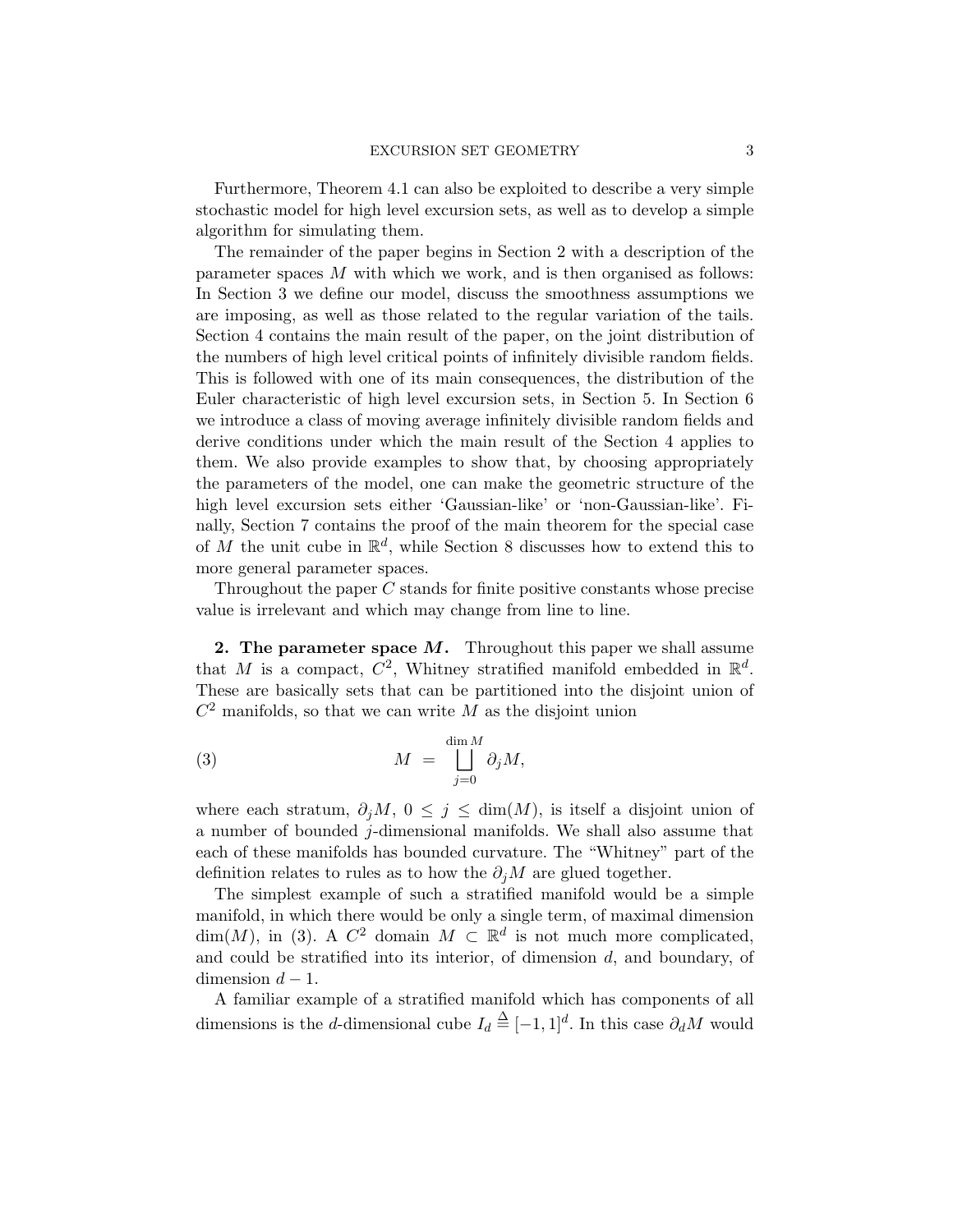be the interior of the cube,  $\partial_{d-1}M$  the union of the interiors of the 2d 'sides' of dimension  $(d-1)$ , and so on, with  $\partial_0 M$  being made up of the  $2^d$  vertices.

For further details on Whitney stratified manifolds see, for example, Chapter 8 of [\[1\]](#page-41-0). However, if you want to avoid this level of generality, you will lose little (beyond many applications) by taking  $M = I_d$  throughout the paper. In fact, the main proofs in Section [7](#page-22-0) treat only this case in full, with only a brief description, in Section [8](#page-40-0) of how to extend the result to general M.

<span id="page-3-0"></span>3. Smooth infinitely divisible random fields and regular variation. In this section we shally define the random fields of interest to us, describe their distributional structure, and then specify the smoothness assumptions necessary for studying the geometry of their excursion sets.

A reader familiar with the theory of infinitely divisible processes will note that the route we take goes back to first principles to some extent. (For example, it would be more standard, nowadays, to start with the function space Lévy measure  $\lambda_X$  of Section [3.3](#page-9-0) rather than invest a couple of pages in defining it.) The need for this, as should become clear below, is to be able to carefully define random fields, along with their first and second order partial derivatives, on a common probability space.

3.1. Probabilistic structure of infinitely divisible random fields. As a first step, we shall need to define our random fields on a region slightly larger than the basic parameter space  $M$ , and so we take  $M$  be a bounded open set in  $\mathbb{R}^d$ , with  $M \subset \widetilde{M}$ .

<span id="page-3-1"></span>We now consider infinitely divisible random fields of the form

(4) 
$$
X(t) = \int_{S} f(s; t) \,\mu(ds), \quad t \in \widetilde{M},
$$

where  $(S, \mathcal{S})$  is a measurable space and  $\mu$  is an infinitely divisible random measure on S with characteristics defined below. (We refer you to  $[11]$  for more information on infinitely divisible random measures and stochastic integrals with respect to these measures. See also the forthcoming monograph [\[17\]](#page-41-3) for a more complete account.)

The infinitely divisible random measure  $\mu$ , which we shall define in a moment, is characterised by its 'generating triple'  $(\gamma, F, \beta)$ . Here  $\gamma$  is a  $\sigma$ finite measure on  $(S, \mathcal{S})$ , and plays the role of the variance measure for the Gaussian part of  $\mu$ . More important for us is the Lévy measure F, which is a  $\sigma$ -finite measure on  $S \times (\mathbb{R} \setminus \{0\})$ , equipped with the product  $\sigma$ -field. Finally,  $\beta$  is a signed measure on  $(S, S)$ , which plays the role of the shift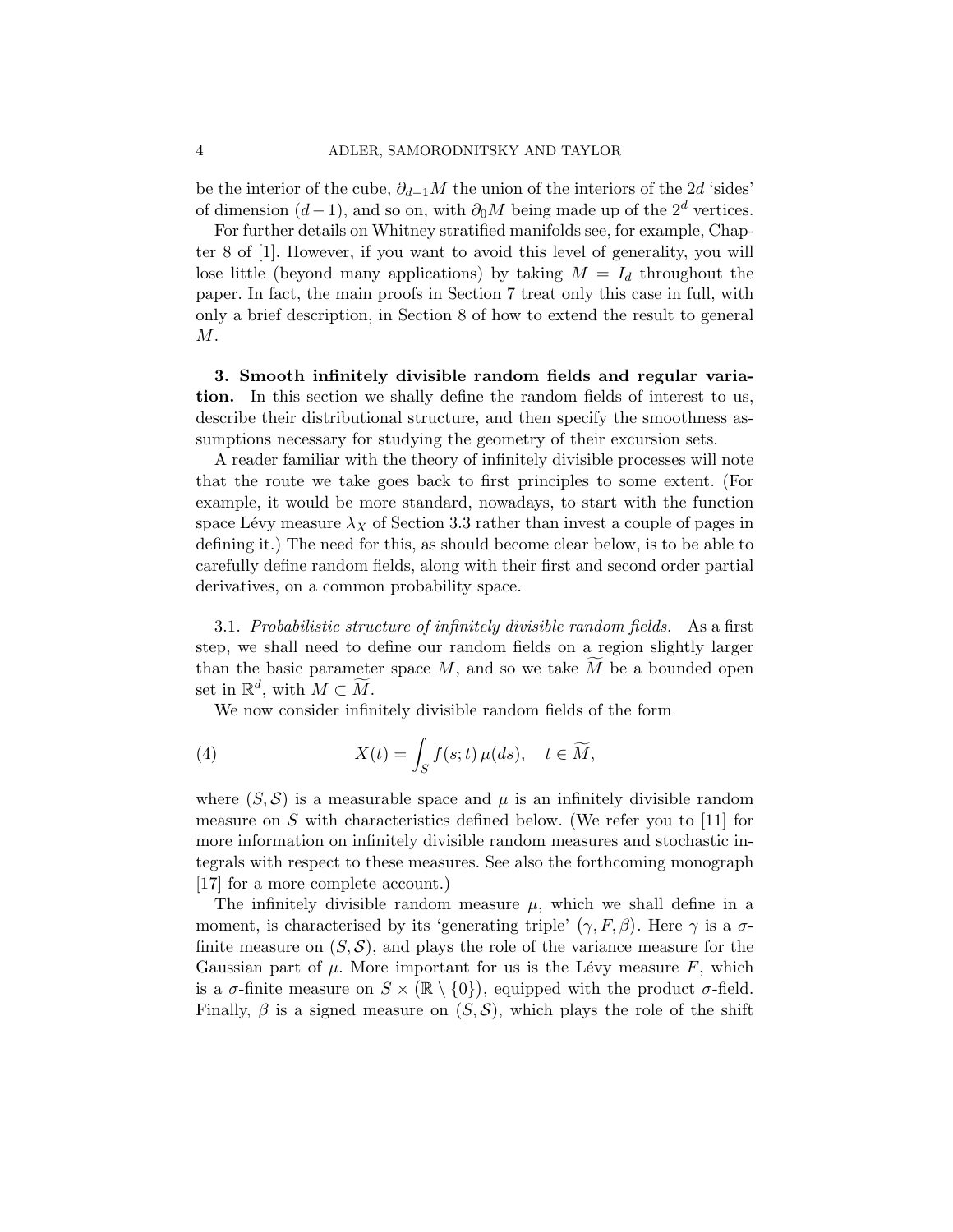measure for  $\mu$ . Denote by  $S_0$  the collection of sets B in S for which

$$
\gamma(B) + ||\beta||(B) + \int_{\mathbb{R}\setminus\{0\}} [x]^2 F(B, dx) < \infty,
$$

where

$$
[\![x]\!] = \begin{cases} x & \text{if } |x| \le 1, \\ \text{sign}(x) & \text{otherwise,} \end{cases}
$$

and  $\|\beta\|$  is the total variation norm of  $\beta$ .

With all elements of the triple defined, we can now define the infinitely divisible random measure  $(\mu(B), B \in \mathcal{S}_0)$  as a stochastic process for which, for every sequence of disjoint  $S_0$ -sets  $B_1, B_2, \ldots$ , the random variables  $\mu(B_1)$ ,  $\mu(B_2), \ldots$  are independent (that is,  $\mu$  is independently scattered) and if, in addition,  $\bigcup_n B_n \in S_0$ , then  $\mu(\bigcup_n B_n) = \sum_n \mu(B_n)$  a.s. (that is,  $\mu$  is  $\sigma$ additive). Finally, for every  $B \in \mathcal{S}_0$ ,  $\mu(B)$  is an infinitely divisible random variable with characteristic function given by

$$
\mathbb{E}\left\{e^{i\theta\mu(B)}\right\}
$$
  
=  $\exp\left\{-\frac{1}{2}\gamma(B)\theta^2 + \int_{\mathbb{R}\setminus\{0\}} (e^{i\theta x} - 1 - i\theta[\![x]\!])F(B, dx) + i\theta\beta(B)\right\},$ 

for  $\theta \in \mathbb{R}$ . The monograph [\[19\]](#page-42-0) can be consulted for information on infinitely divisible random variables.

We shall assume (without loss of generality) that the Lévy measure  $F$  has the form

<span id="page-4-0"></span>(5) 
$$
F(A) = \int_{S} \rho(s; A_s) m(ds),
$$

for each measurable  $A \subset S \times (\mathbb{R} \setminus \{0\})$ , where  $A_s = \{x \in \mathbb{R} \setminus \{0\} : (s, x) \in A\}$ is the s-section of the set A. In [\(5\)](#page-4-0), m is a  $\sigma$ -finite measure on  $(S, \mathcal{S})$  (the control measure of  $\mu$ ), and the measures  $(\rho(s; \cdot))$  (the local Lévy measures) form a family of Lévy measures on R such that for every Borel set  $C \subset$  $\mathbb{R}\setminus\{0\}, s \to \rho(s; C)$  is a measurable function on S. We can, and shall, choose the control measure m in [\(5\)](#page-4-0) in such a way that  $\|\beta\|$  is absolutely continuous with respect to m, and define the Radon-Nikodym derivative  $b = d\beta/dm$ . The local Lévy measures  $\rho$ , which, intuitively, control the Poisson structure of the random measure  $\mu$  around different points of the space S, will play a central role in all that follows.

Note that while it is possible, and common, to choose  $m$  in with the added feature that  $\gamma$  is also absolutely continuous with respect to m, and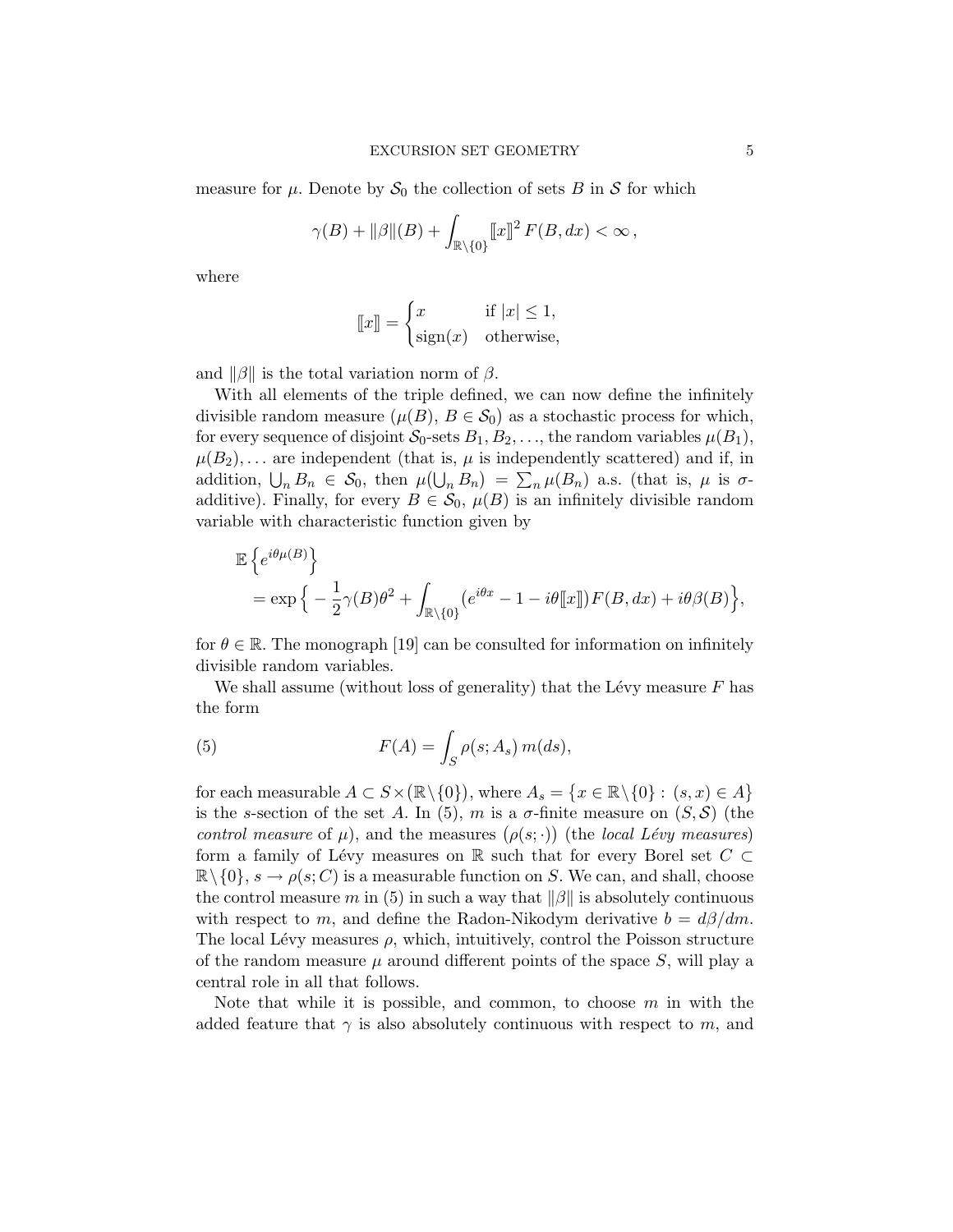that  $\rho(s; \mathbb{R} \setminus \{0\}) > 0$  on a set of  $s \in S$  of full measure m, we shall not require this and so shall not do so.

Finally, we assume that the kernel  $f(s; t)$ ,  $s \in S$ ,  $t \in \widetilde{M}$  in [\(4\)](#page-3-1) is deterministic and real, such that, for every  $t \in \widetilde{M}$ , the mapping  $f(\cdot;t): S \to \mathbb{R}$ is measurable, and that the following three inequalities hold:

<span id="page-5-0"></span>(6) 
$$
\int_{S} f(s;t)^{2} \gamma(ds) < \infty,
$$

(7) 
$$
\int_{S} \int_{\mathbb{R}\setminus\{0\}} [xf(s;t)]^2 F(ds,dx) < \infty,
$$

and

<span id="page-5-2"></span>
$$
(8) \quad \int_{S} \left| b(s)f(s;t) + \int_{\mathbb{R}\setminus\{0\}} \left( \left[ \left[ xf(s;t) \right] \right] - \left[ \left[ x \right] \right] f(s;t) \right) \rho(s;dx) \right| m(ds) < \infty.
$$

These conditions guarantee that the random field  $(X(t), t \in M)$  in [\(4\)](#page-3-1) is well defined.

A particularly simple, but rather useful, example of this setup is studied in Section [6](#page-16-0) below, when  $X$  is a moving average random field. In this example both  $\gamma$  and  $\beta$  components of the generating triple vanish, so, in particular, the random field has no Gaussian component. Furthermore,  $S = \mathbb{R}^d$ , the control measure m is Lebesgue, and the local Lévy measures  $\rho(s, \cdot)$  are independent of s. Finally, the kernel function f is of the form  $f(s,t) = g(s+t)$ for some suitable  $g$ , and so the random field is given by

<span id="page-5-1"></span>(9) 
$$
X(t) = \int_{\mathbb{R}^d} g(s+t) \,\mu(ds), \quad t \in \widetilde{M} \subset \mathbb{R}^d.
$$

The random measure  $\mu$  has, in this case, the stationarity property  $\mu(A) \stackrel{\mathcal{L}}{=}$  $\mu(t + A)$  for all Borel A of a finite Lebesgue measure and  $t \in \mathbb{R}^d$ , which immediately implies that a moving average random field is stationary. An impatient reader, who already wants to see results without wading through technicalities, might want to now skip directly to Section [6.2](#page-21-0) to see what our results have to say for moving averages.

Returning to the general model [\(4\)](#page-3-1), note that it has been defined in considerable generality, so as to allow for as wide range of applications as possible. For example, we retain the Gaussian component of the random field X. However, the tail assumptions imposed below will have the effect of ensuring that the Gaussian component will not play a role in the geometric structure of high level excursion sets.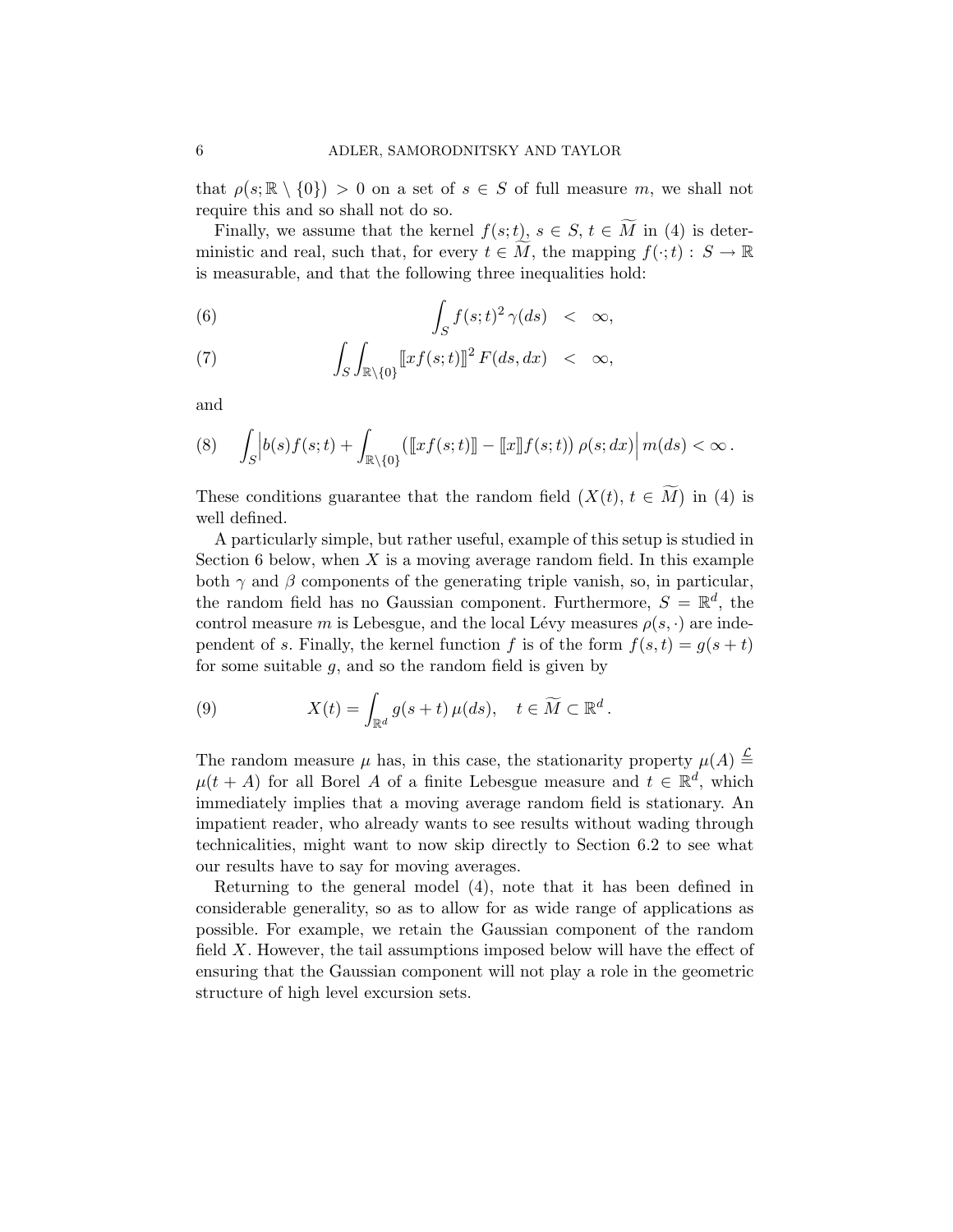3.2. Regularity properties. We shall require that the sample paths of  $X$ satisfy a number of regularity properties for the theory we are developing to hold. The main assumption will be that the paths of  $X$  are a.s.  $C^2$ , for which good sufficient conditions exist. The secondary assumptions require a little more regularity, centered around the notion of Morse functions. For more details see Chapter 9 in [\[1\]](#page-41-0).

Recall that a function  $f : M \to \mathbb{R}$  is called a Morse function on the stratified manifold  $M$  if it satisfies the following two conditions on each stratum  $\partial_k M$ ,  $k = 0, \ldots, \dim(M)$ .

- (i)  $f_{|\partial_k M}$  it is non-degenerate on  $\partial_k M$ , in the sense that the determinant of the Hessian of  $f_{|\partial_k M}$  at its critical points does not vanish.
- (ii) The restriction of f to  $\overline{\partial_k M} = \bigcup_{j=0}^k \partial_j M$  has no critical points on  $\bigcup_{j=0}^{k-1} \partial_j M.$

Here is our first, and henceforth ubiquitous, assumption.

<span id="page-6-0"></span>ASSUMPTION 3.1. On an event of probability 1, the random field  $X$  has  $C^2$  sample paths on  $\widetilde{M}$  and is a Morse function on M.

Sufficient conditions for Assumption [3.1](#page-6-0) to hold are not hard to come by. As far as the  $C^2$  assumption is concerned, it suffices to treat the Gaussian and non-Gaussian components of  $X$  separately. For the Gaussian part, there is a rich theory of necessary and sufficient conditions for continuity, which are easy, at least as far as sufficiency is concerned, to translate into conditions that ensure the  $C^2$  property also holds. For details, see Section 1.4.2 of [\[1\]](#page-41-0).

Necessary and sufficient conditions for the  $C<sup>2</sup>$  assumption on the non-Gaussian component are not known, but a number of sufficient conditions exist. It is not our goal in this paper to develop the best possible conditions of this sort, so we restrict ourselves to one situation that covers, nonetheless, a wide range of random fields. Specifically, we will assume that the  $\gamma$  and the  $\beta$  components in the generating triple of the infinitely divisible random measure M vanish, and that the local Lévy measures  $\rho$  in [\(5\)](#page-4-0) are symmetric; i.e.  $\rho(s; -A) = \rho(s; A)$  for each  $s \in S$  and each Borel  $A \in \mathbb{R} \setminus \{0\}$ . That is,  $M$  is a symmetric infinitely divisible random measure without a Gaussian component.

<span id="page-6-1"></span>The following result gives sufficient conditions for a symmetric infinitely divisible random field without a Gaussian component to have sample functions in  $\mathbb{C}^2$ . (The conditions are also necessary after a slight tightening of the assumptions on the null sets involved. cf. Theorem 5.1 of [\[4\]](#page-41-4).)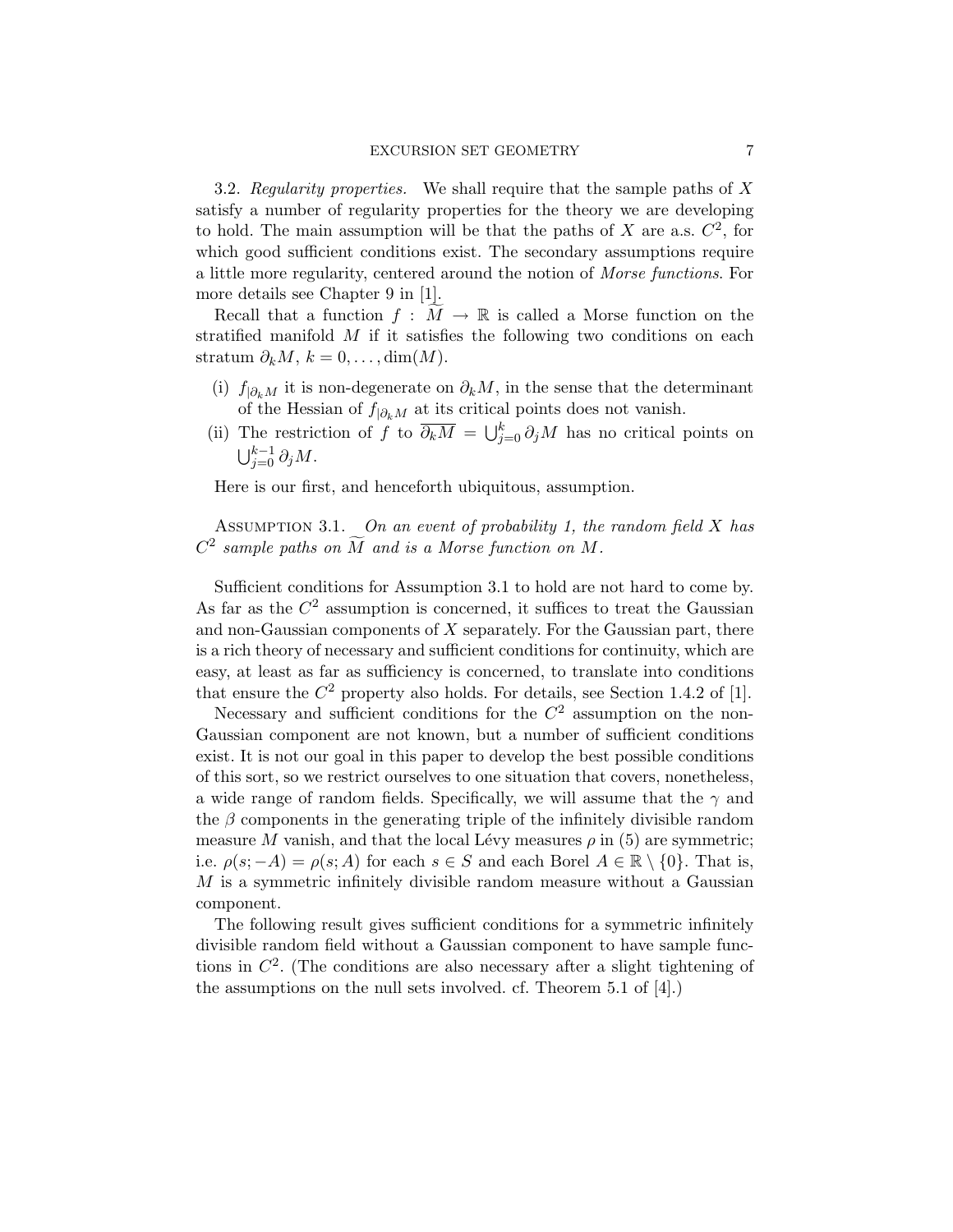THEOREM 3.2. For a symmetric random field of the form  $(4)$ , with M an infinitely divisible random measure without a Gaussian component, suppose that the kernel  $f : S \times \widetilde{M} \to \mathbb{R}$  is (product)-measurable. Assume that for every  $s \in S$  outside of set of zero m-measure the function  $f(s; \cdot) : \widetilde{M} \to \mathbb{R}$ is  $C<sup>2</sup>$ . Furthermore, assume that the partial derivatives

$$
f_i(s;t) = \frac{\partial f}{\partial t_i}(s;t), \quad i = 1,\ldots,d, \quad f_{ij}(s;t) = \frac{\partial^2 f}{\partial t_i \partial t_j}(s;t), \quad i,j = 1,\ldots,d
$$

satisfy the following conditions.

- (i) The integrability condition [\(7\)](#page-5-0) holds when the kernel  $f(s; t)$  there is replaced by any of the  $f_i(s;t)$  or  $f_{ij}(s;t)$ .
- (ii) The random fields

(10) 
$$
X_{ij}(t) = \int_S f_{ij}(s;t) \,\mu(ds), \qquad t \in \widetilde{M},
$$

<span id="page-7-0"></span> $i, j = 1, \ldots, d$ , are all sample continuous.

Then the random field  $(X(t), t \in M)$  has (a version with) sample functions in  $C^2$ .

PROOF. For  $i = 1, \ldots, d$ , define the random fields

$$
X_i(t) = \int_S f_i(s; t) \,\mu(ds), \qquad t \in \widetilde{M},
$$

where  $t = (t_1, \ldots, t_d) \in \widetilde{M}$ . Furthermore, defining for  $j = 1, \ldots, d$ 

$$
\ell_j(t) = \inf \{ s : (t_1, ..., t_{j-1}, s, t_{j+1}, ..., t_d) \in \widetilde{M} \},
$$

note that

$$
X_i(t) = X_i(t_1, \dots, t_{j-1}, \ell_j(t), t_{j+1}, \dots, t_d)
$$
  
+ 
$$
\int_{\ell_j(t)}^{t_j} X_{ij}(t_1, \dots, t_{j-1}, s, t_{j+1}, \dots, t_d) ds.
$$

(cf. Theorem 5.1 of [\[4\]](#page-41-4).) Since each  $X_{ij}$  was assumed to be sample continuous, it follows that the  $X_i$  are  $C^1$ .

Repeating the argument gives that

$$
X(t) = X(t_1, ..., t_{i-1}, \ell_j(t), t_{i+1}, ..., t_d)
$$
  
+ 
$$
\int_{\ell_j(t)}^{t_j} X_i(t_1, ..., t_{j-1}, s, t_{j+1}, ..., t_d) ds,
$$

which shows that X is  $C^2$ .

 $\Box$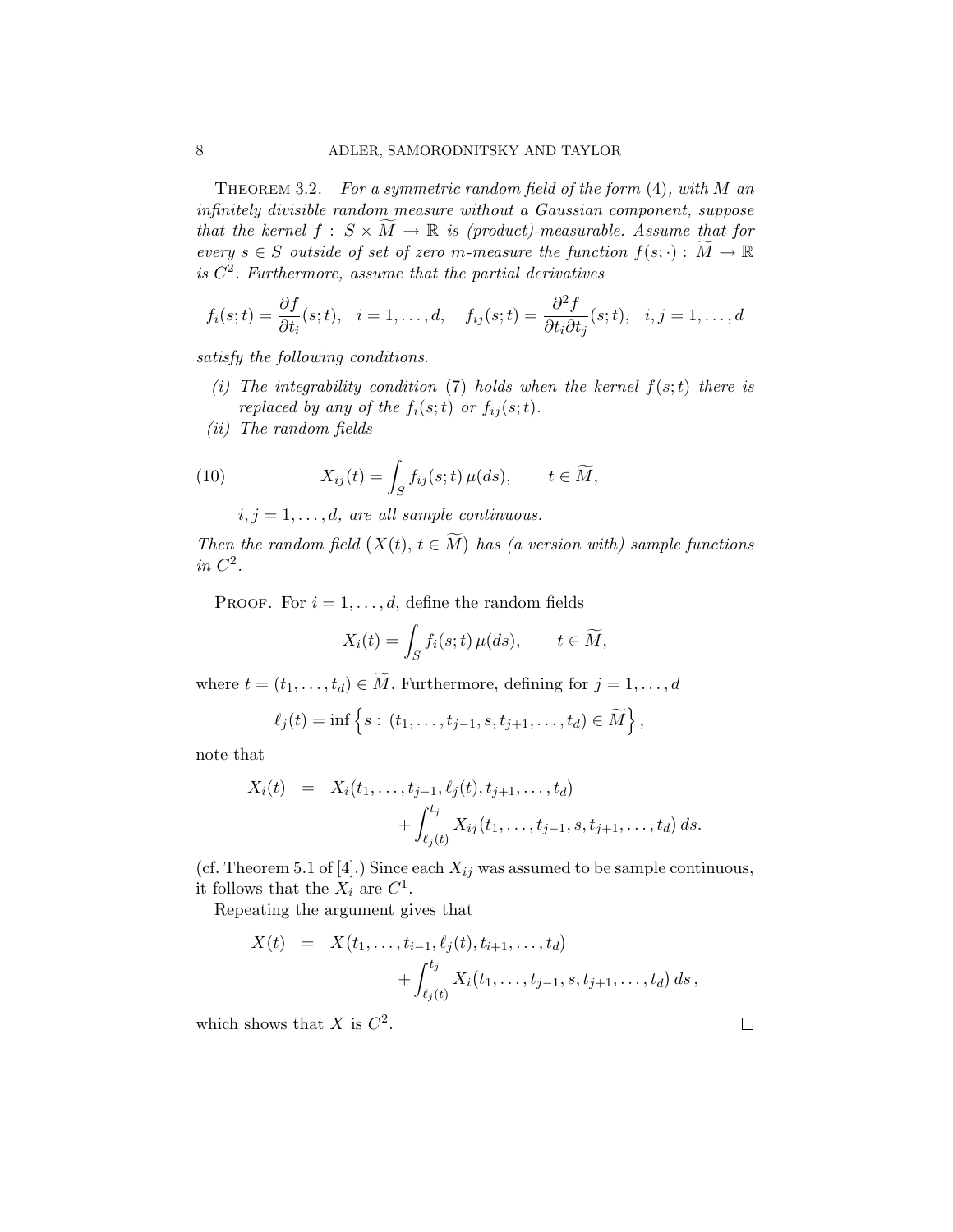Thus, in searching for sufficient conditions for the a.s. second order differentiability of  $X$ , it suffices to establish the continuity of the random fields of [\(10\)](#page-7-0). While there are no known necessary and sufficient conditions for sample continuity of general infinitely divisible random fields, various sufficient conditions are available. See, for example, Chapter 10 of [\[18\]](#page-41-5) for the special case of stable random fields, or [\[9\]](#page-41-6) for certain other classes of infinitely divisible random fields.

This is as far as we will go at the moment discussing the issue of dif-ferentiability in Assumption [3.1.](#page-6-0) Conditions sufficient for  $X$  to be a Morse function, also required in this assumption, are, in principle, available as well. For example, it follows from the arguments of Section 11.3 of [\[1\]](#page-41-0) (cf. Theorem 11.3.1 there) that a  $C^2$  field X will also be, a.s., a Morse function on the unit cube  $I_d$  if the following two conditions are satisfied, for each face  $J$ of  $I_d$ , and for all  $t \in J$ .

- (i) The marginal densities  $p_t(x)$  of  $\nabla X_{|J}(t)$  are continuous at 0, uniformly in t.
- (ii) The conditional densities  $p_t(z|x)$  of  $Z = \det \nabla^2 X_{|J}(t)$  given  $\nabla X_{|J}(t) =$ x are continuous in  $(z, x)$  in a neighbourhood of 0, uniformly in t.

Related conditions are given in Theorem 11.3.4 there for the case of M a stratified manifold.

It does not seem to be trivial to translate the above conditions into general conditions on the kernel f and the triple  $(\gamma, F, \beta)$ , and we shall not attempt to do so in this paper. On the other hand, given a specific kernel and triple, they are generally not too hard to check. In the purely Gaussian case, simple sufficient conditions are provided by Corollary 11.3.2 of [\[1\]](#page-41-0), but it is the more involved infinitely divisible case that is at the heart of the current paper. If the latter random field is, actually a so-called type-G random field (see [\[15\]](#page-41-7)) (symmetric  $\alpha$ -stable random fields,  $0 < \alpha < 2$  are a special case of type-G random fields), then these fields can be represented as mixtures of centered Gaussian random fields, and Corollary 11.3.2 in [\[1\]](#page-41-0) may be helpful once again.

We close this section with a remark and a further assumption.

<span id="page-8-0"></span>REMARK 3.3. Unless  $X$  is Gaussian, Assumption [3.1](#page-6-0) implies that it is possible to modify the kernel  $f$  in  $(4)$ , without changing the finite dimensional distributions of X, in such a way that  $f(s, \cdot)$  is  $C^2$  for every  $s \in S$ ; see Theorem 4 of [\[13\]](#page-41-8). For simplicity we shall therefore assume throughout that f has such  $C^2$  sections. This ensures, in particular, measurability of functions of the type  $\sup_{t \in M} |f(s, t)|$ ,  $s \in S$ , which we shall take as given in what follows.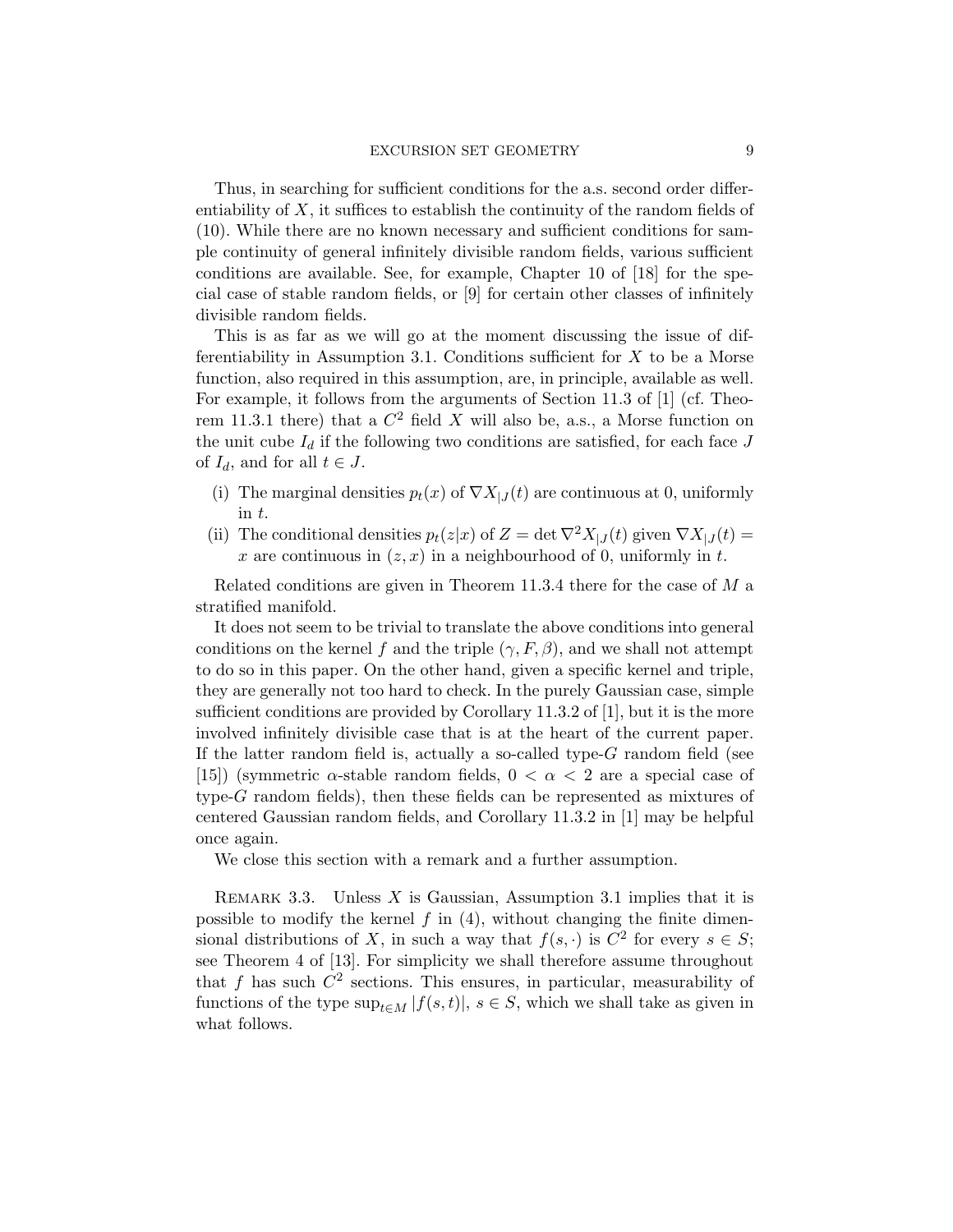ASSUMPTION 3.4. The kernel  $f(s,t), s \in S$ ,  $t \in \widetilde{M}$ , along with its first and second order spatial partial derivatives  $f_i$  and  $f_{ij}$  are (uniformly) bounded and, for for every  $s \in S$ , the function  $f(s, \cdot)$  is a Morse function on M.

<span id="page-9-0"></span>3.3. The function space Lévy measure. Although the infinitely divisible random fields we are studying in this paper were constructed above via stochastic integrals [\(4\)](#page-3-1) and, as such, are characterised by the triple  $(\gamma, F, \beta)$ of the random measure  $\mu$  and the kernel f, in what follows the most important characteristic of the infinitely divisible random field [\(4\)](#page-3-1) will be its function space Lévy measure. This is a measure on the cylinder sets of  $\mathbb{R}^M$ , related to the parameters in the integral representation of the field by the formula

<span id="page-9-1"></span>
$$
\lambda_X = F \circ T_f^{-1},
$$

where F is the Lévy measure of the infinitely divisible random measure  $\mu$ and  $T_f: S \times (\mathbb{R} \setminus \{0\}) \to \mathbb{R}^M$  is given by

(12) 
$$
T_f(s,x) = xf(s,\cdot), \qquad s \in S, \ x \in \mathbb{R} \setminus \{0\},
$$

cf. [\[11\]](#page-41-2). Thus the finite dimensional distributions of  $X$  are given via the joint characteristic function

<span id="page-9-3"></span>
$$
(13) \mathbb{E}\left\{\exp\left\{i\sum_{j=1}^{k}\gamma_{j}X(t_{j})\right\}\right\} = \exp\left\{-Q(\gamma_{1},...,\gamma_{k})+\int_{\mathbb{R}^{\widetilde{M}}}\left[\exp\left(i\sum_{j=1}^{k}\gamma_{j}x(t_{j})\right)-1-i\sum_{j=1}^{k}\gamma_{j}\left[\left[x(t_{j})\right]\right]\right]\lambda_{X}(dx)+iL(\gamma_{1},...,\gamma_{k})\right\},
$$

for  $k \geq 1, t_1, \ldots, t_k \in \widetilde{M}$ , and real numbers  $\gamma_1, \ldots, \gamma_k$ , where Q is a quadratic function (corresponding to the Gaussian part of  $X$ ), and  $L$  is a linear function (corresponding to the shift). Their exact forms are not important for us at the moment.

Note that the Lévy measures of the first and second order partial derivatives  $X_i$  and  $X_{ij}$  are similarly (cf. Theorem 5.1, [\[4\]](#page-41-4)) given by

<span id="page-9-2"></span>(14) 
$$
\lambda_{X_i} = F \circ T_{f_i}^{-1}, \quad \lambda_{X_{ij}} = F \circ T_{f_{ij}}^{-1}, \quad i, j = 1, ..., d.
$$

3.4. Regular variation. We now turn to the final set of technical assumptions on our infinitely divisible random fields, these being related to the regular variation of their Lévy measures, and which we formulate in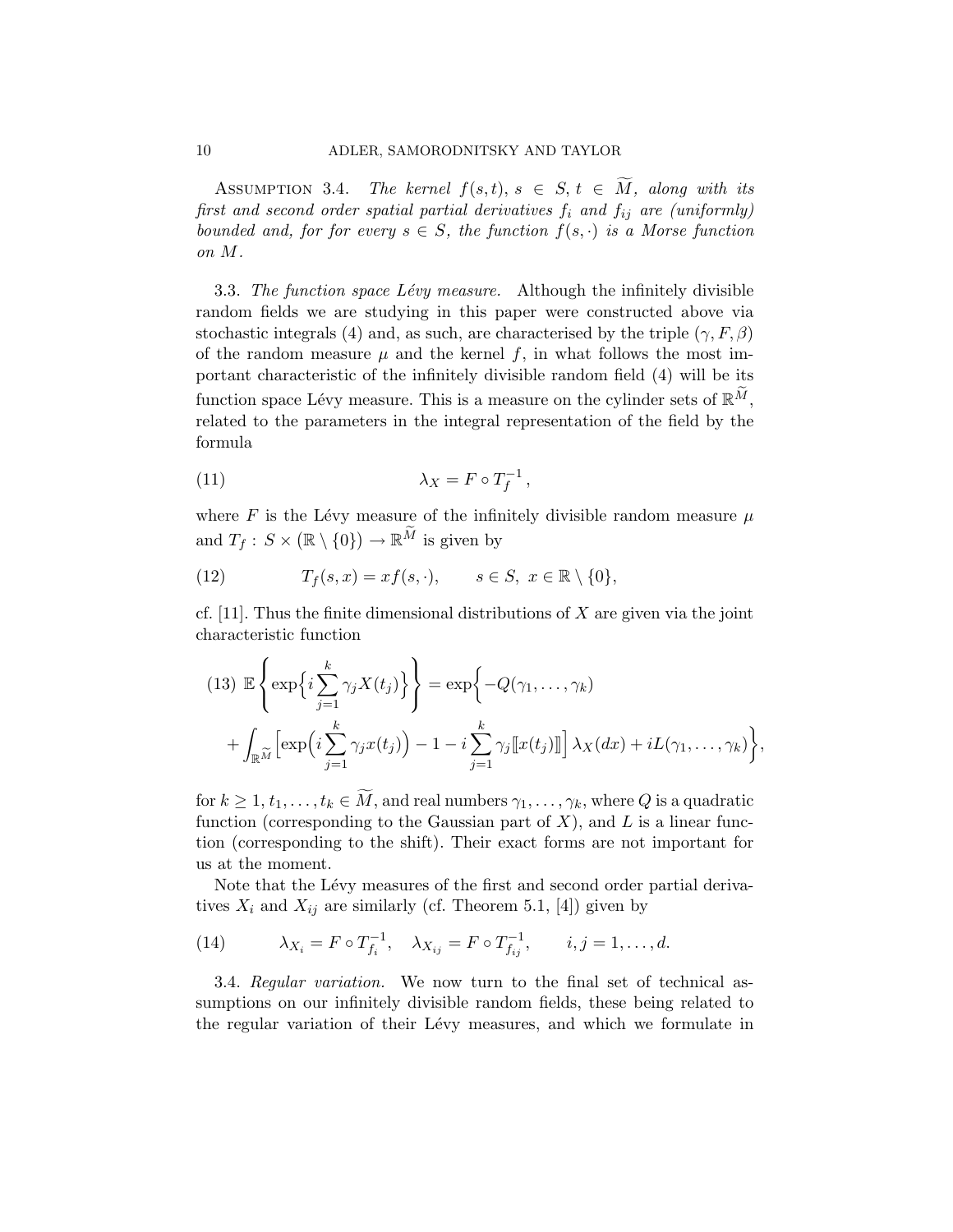terms of the local Lévy measures of [\(5\)](#page-4-0). While these may be our final set of assumptions, our main results hinge on these assumptions.

Recall that a function f is regularly varying at infinity, with exponent  $\alpha$ , if

(15) 
$$
\lim_{x \to \infty} \frac{f(\lambda x)}{f(x)} = \lambda^{\alpha} \text{ for all } \lambda > 0.
$$

<span id="page-10-0"></span>ASSUMPTION 3.5. There exists a H :  $(0, \infty) \rightarrow (0, \infty)$  that is regularly varying at infinity with exponent  $-\alpha$ ,  $\alpha > 0$ , and non-negative measurable functions  $w_+$  and  $w_-$  on S such that

(16) 
$$
\lim_{u \to \infty} \frac{\rho(s; (u, \infty))}{H(u)} = w_+(s), \qquad \lim_{u \to \infty} \frac{\rho(s; (-\infty, -u))}{H(u)} = w_-(s)
$$

for all  $s \in S$ . Furthermore, the convergence is uniform in the sense there is  $u_0 > 0$  such that, for all  $u > u_0$  and all  $s \in S$ ,

$$
\frac{\rho(s;(u,\infty))}{H(u)} \leq 2w_+(s), \quad \frac{\rho(s;(-\infty,-u))}{H(u)} \leq 2w_-(s).
$$

The following simple lemma relates Assumption [3.5](#page-10-0) to the corresponding behaviour of the Lévy measure  $\lambda_X$  on a set of crucial importance to us. We adopt the standard notation  $a_{+} = \max(a, 0)$  and  $a_{-} = (-a)_{+}$  for the positive and negative parts of a real.

<span id="page-10-3"></span>Lemma 3.6. Let Assumption [3.5](#page-10-0) hold.

(i) Assume that the kernel  $f(s, t)$ ,  $t \in \overline{M}$  is uniformly (in  $s \in S$ ) bounded, and that for some  $\epsilon > 0$ ,

<span id="page-10-2"></span>(17) 
$$
\int_{S} (w_{+}(s) + w_{-}(s)) \sup_{t \in M} |f(s,t)|^{\alpha - \epsilon} m(ds) < \infty.
$$

Then

<span id="page-10-1"></span>(18) 
$$
\lim_{u \to \infty} \frac{\mathbb{P}\left\{\sup_{t \in M} X(t) > u\right\}}{H(u)}
$$

$$
= \lim_{u \to \infty} \frac{\lambda_X \left\{g : \sup_{t \in M} g(t) > u\right\}}{H(u)}
$$

$$
= \int_S \left[w_+(s) \sup_{t \in M} f(s, t)_+^{\alpha} + w_-(s) \sup_{t \in M} f(s, t)_-^{\alpha}\right] m(ds),
$$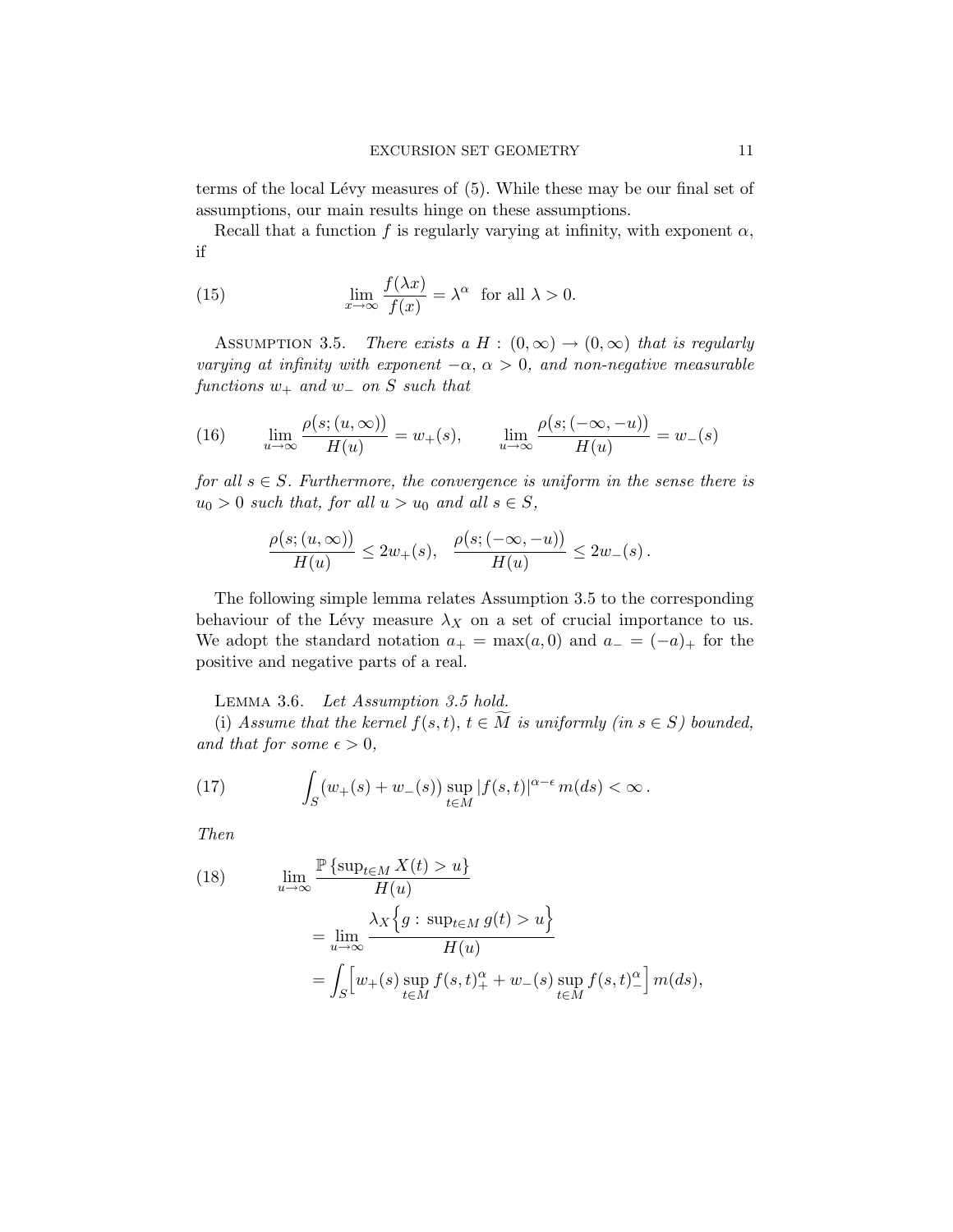where M can be replaced with  $\widetilde{M}$  throughout. Furthermore,

<span id="page-11-0"></span>(19)  
\n
$$
\lim_{u \to \infty} \frac{\mathbb{P}\left\{\sup_{t \in \widetilde{M}} |X(t)| > u\right\}}{H(u)}
$$
\n
$$
= \lim_{u \to \infty} \frac{\lambda_X \left\{g : \sup_{t \in \widetilde{M}} |g(t)| > u\right\}}{H(u)}
$$
\n
$$
= \int_S (w_+(s) + w_-(s)) \sup_{t \in \widetilde{M}} |f(s,t)|^\alpha m(ds).
$$

(ii) Assume that the first order partial derivatives  $f_i(s,t)$ ,  $t \in M$ ,  $i =$  $1, \ldots, d$  are uniformly (in  $s \in S$ ) bounded, and that for some  $\epsilon > 0$ ,

(20) 
$$
\int_{S} (w_{+}(s) + w_{-}(s)) \sup_{t \in \widetilde{M}} |f_{i}(s,t)|^{\alpha-\epsilon} m(ds) < \infty.
$$

Then

(21) 
$$
\lim_{u \to \infty} \frac{\lambda_{X_i} \left\{ g : \sup_{t \in \widetilde{M}} |g(t)| > u \right\}}{H(u)} = \int_S (w_+(s) + w_-(s)) \sup_{t \in \widetilde{M}} |f_i(s,t)|^{\alpha} m(ds).
$$

(iii) Assume that the second order partial derivatives  $f_{ij}(s,t)$ ,  $t \in M$ ,  $i, j = 1, \ldots, d$  are uniformly (in  $s \in S$ ) bounded, and that for some  $\epsilon > 0$ ,

(22) 
$$
\int_{S} (w_{+}(s) + w_{-}(s)) \sup_{t \in \widetilde{M}} |f_{ij}(s,t)|^{\alpha-\epsilon} m(ds) < \infty.
$$

Then

(23) 
$$
\lim_{u \to \infty} \frac{\lambda_{X_{ij}}\left\{g : \sup_{t \in \widetilde{M}} |g(t)| > u\right\}}{H(u)} = \int_{S} (w_{+}(s) + w_{-}(s)) \sup_{t \in \widetilde{M}} |f_{ij}(s, t)|^{\alpha} m(ds).
$$

PROOF. The first equality in [\(18\)](#page-10-1) follows from the second equality there by Theorem 2.1 in [\[16\]](#page-41-9). As for the second equality in [\(18\)](#page-10-1), it follows from [\(11\)](#page-9-1) and [\(5\)](#page-4-0) that

$$
\lambda_X\Big\{g: \sup_{t\in M} g(t) > u\Big\} = \int_S \left[\rho\left(s; \Big(\frac{u}{\sup_{t\in M} f(s,t)_+}, \infty\Big)\right) + \rho\left(s; \Big(-\infty, \frac{-u}{\sup_{t\in M} f(s,t)_-}\Big)\right)\right] m(ds).
$$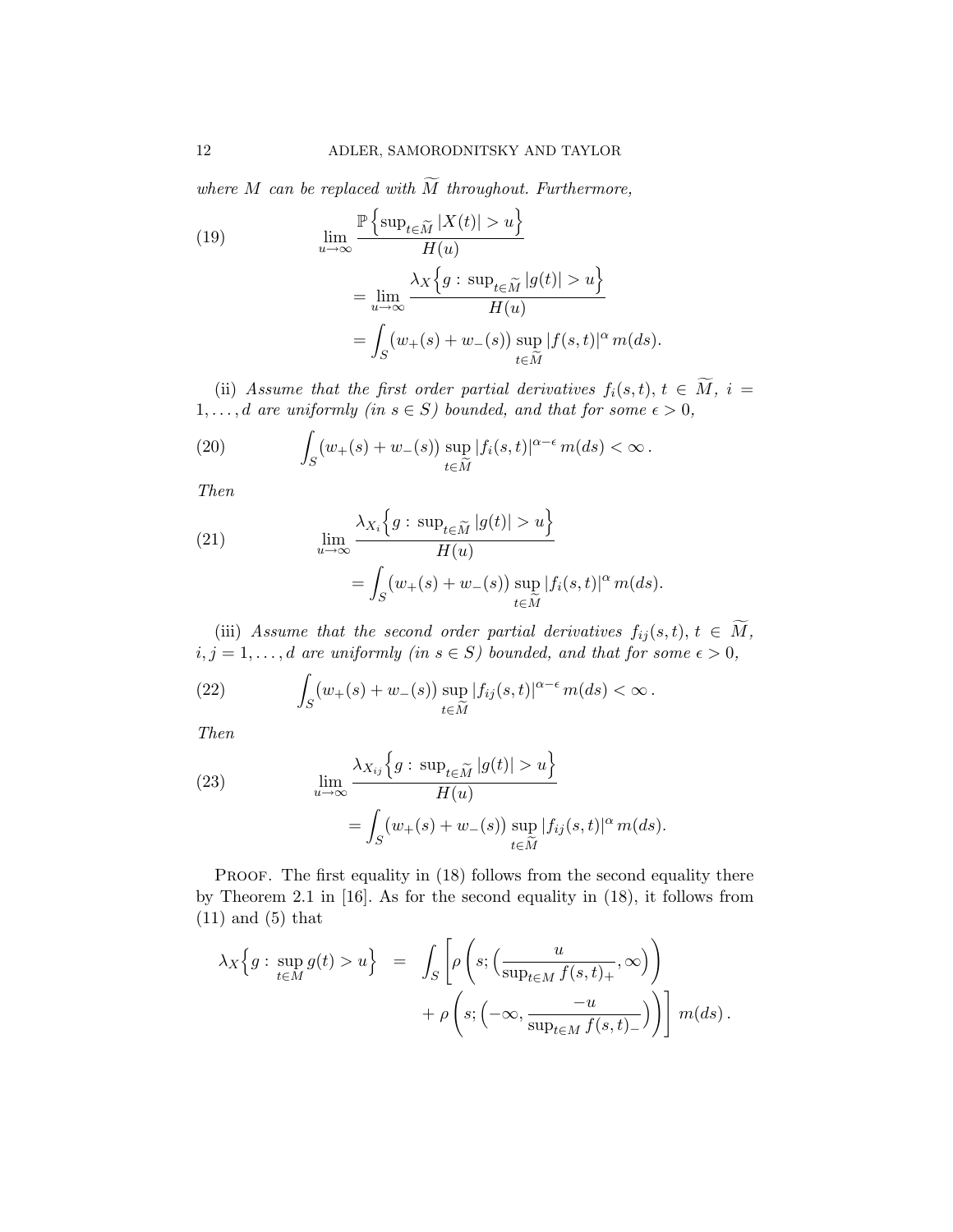Using the uniform boundedness of the kernel and Potter's bounds (cf. [\[10\]](#page-41-10) or [\[3\]](#page-41-11), Theorem 1.5.6) we see that for any  $\epsilon > 0$  there is  $C > 0$  such that for all  $u > 1$ ,

$$
\frac{\rho\left(s; \left(\frac{u}{\sup_{t \in M} f(s,t)_+}, \infty\right)\right)}{H(u)} \le C \sup_{t \in M} f(s,t)_+^{\alpha-\epsilon},
$$

and

$$
\frac{\rho\left(s;\left(-\infty, -\frac{u}{\sup_{t\in M}f(s,t)_-}\right)\right)}{H(u)} \leq C \sup_{t\in M}f(s,t)_-^{\alpha-\epsilon}.
$$

The limit [\(18\)](#page-10-1) now follows from Assumption [3.5](#page-10-0) via [\(17\)](#page-10-2), regular variation, and dominated convergence. The proof of [\(19\)](#page-11-0) is identical, as are the proofs of (ii) and (iii).  $\Box$ 

REMARK 3.7. The assumption of uniform boundedness of the kernel  $f$  in [\(4\)](#page-3-1) and its partial derivatives will be kept throughout the paper (it is already a part of Assumption [3.4\)](#page-8-0), but the only place it is used is in Lemma [3.6.](#page-10-3) It is not difficult to see that this assumption can be removed at the expense of appropriate assumptions on the behaviour near the origin of the local Lévy measures in [\(5\)](#page-4-0) and of slightly modifying the integrability condition [\(17\)](#page-10-2). Given that this paper is already rather heavy on notation, we shall continue to work with uniform integrability, which helps keep things comparatively tidy. Note that it is also clear that, for the purpose of proving [\(18\)](#page-10-1) alone, the integrability assumption [\(17\)](#page-10-2) could be relaxed.

<span id="page-12-0"></span>4. Limiting distributions for critical points. Our initial aim, as described in the Introduction, was to obtain information about the distribution of the Euler characteristic of the excursion sets of [\(1\)](#page-1-0). As is known from Morse critical point theory, Euler characteristics of excursion sets are closely related to the critical points above fixed levels. We shall describe this connection in the following section and, for the moment, concentrate on the critical points of X, which are also of intrinsic interest.

Recall the partition [\(3\)](#page-2-1) of the stratified manifold M into collections  $\partial_k M$ of manifolds of dimension  $k$ . Let  $J$  denote one such manifold, of dimension  $0 \le k \le d = \dim(M)$ .

Now let g be a  $C^2$  function on  $\widetilde{M}$ , and and for  $i = 0, 1, ..., \dim(J)$ , let  $\mathcal{C}_q(J; i)$  be the set of *critical points of index i* of  $g_{|J}$ . These are the points for which  $\nabla g(t)$  is normal to the tangent plane to J at t, and for which the index of the Hessian of  $g_{|J}$ , computed with respect to any orthonormal basis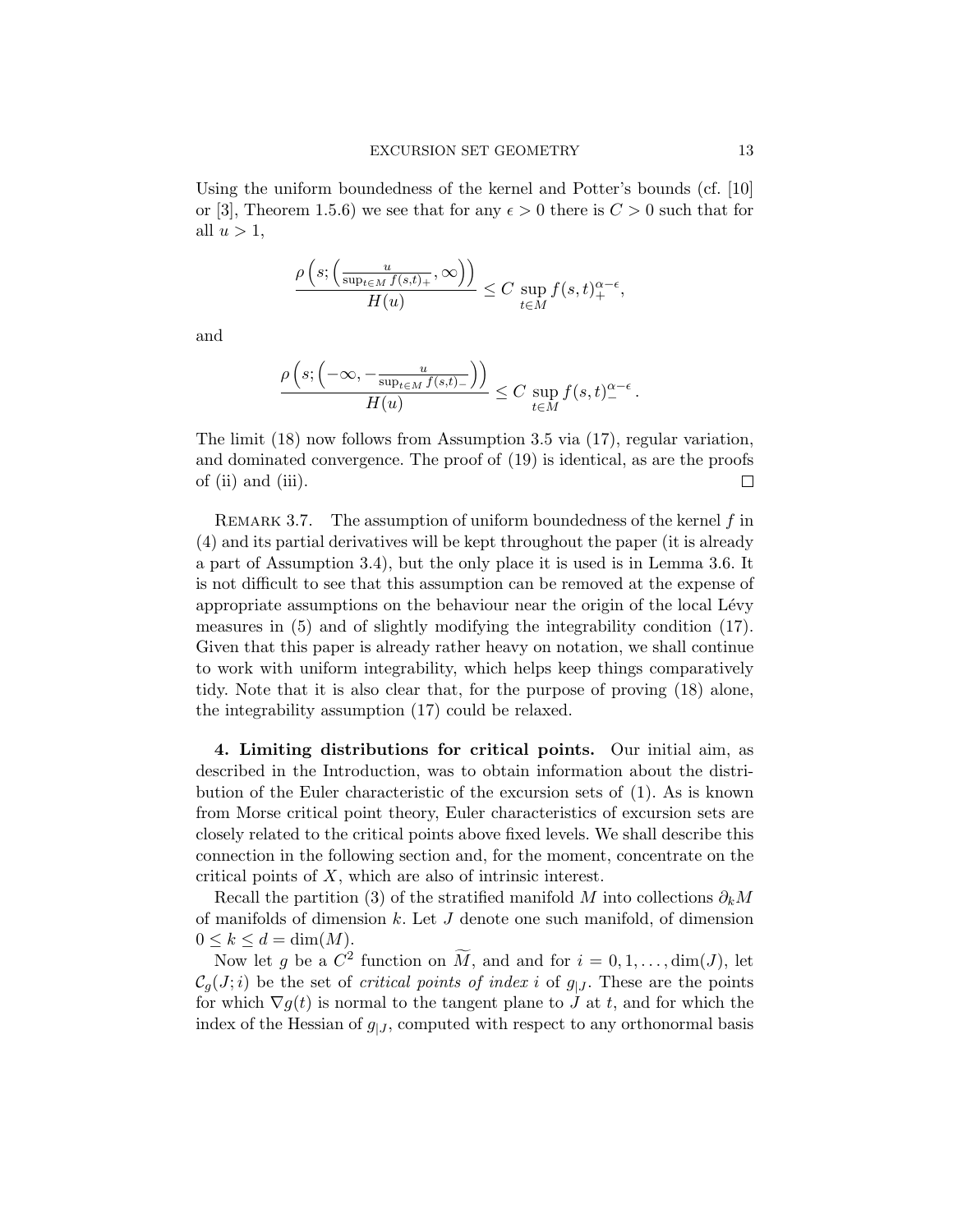for the tangent plane, when considered as a matrix, has index i. (Recall that the index of a matrix is the number of its negative eigenvalues.) For a full discussion of the critical points of functions on stratified manifolds see Chapter 9 of [\[1\]](#page-41-0). Let

$$
N_g(J;i) = \text{Card}(\mathcal{C}_g(J;i)),
$$

and, for real  $u$ ,

$$
N_g(J; i: u) = \text{Card}(\mathcal{C}_g(J; i) \cap \{t: g(t) > u\}),
$$

be the the overall number of the critical points of different types of  $q$ , and the number of these critical points above the level  $u$ , correspondingly. Since g is a Morse function, it is standard fare that all of the above numbers are finite. (e.g. [\[1\]](#page-41-0))

Just a little more notation is required for the main theorem. Let  $f$  be the kernel in the integral representation [\(4\)](#page-3-1) of an infinitely divisible random field. For  $k = 0, 1, \ldots, d$ , a manifold J and  $i = 0, 1, \ldots, \dim(J)$ , let

$$
c_i(J;s) = N_{f(s;\cdot)}(J;i)
$$

be the number of the critical points of the s-section of  $f$  of the appropriate type, well defined since by Assumption [3.4](#page-8-0) the sections are Morse functions.

Furthermore, let  $(t_l(J;i;s), l = 1, \ldots, c_i(J;s))$  be an enumeration of these critical points, and, for  $1 \leq m \leq c_i(J; s)$  let

$$
f_{[m]}^{(J;i;+)}(s), \qquad f_{[m]}^{(J;i;-)}(s),
$$

be, correspondingly, the *m*-th largest of the positive parts  $(f(s; t_l(J; i; s)))_+,$  $l = 1, \ldots, c_i(J; s)$ , and the m-th largest of the negative parts  $(f(s; t_l(J; i; s)))_-,$ 

 $l = 1, \ldots, c_i(J; s)$ . (Both of these quantities are set to be equal zero if  $m > c_i(J; s)$ .

Finally, extend these definitions to  $m = 0$  by setting

$$
f_{[0]}^{(J;i+)}(s) = \sup_{t \in M} (f(s;t))_+, \qquad f_{[0]}^{(J;i-)}(s) = \sup_{t \in M} (f(s;t))_-.
$$

<span id="page-13-0"></span>The following theorem is the main result of this paper. It describes the limiting, conditional, joint distribution of the number of critical points of all possible types of a infinitely divisible random field over the level  $u$ , as  $u \to \infty$ , given that the random field actually exceeds level u at some point.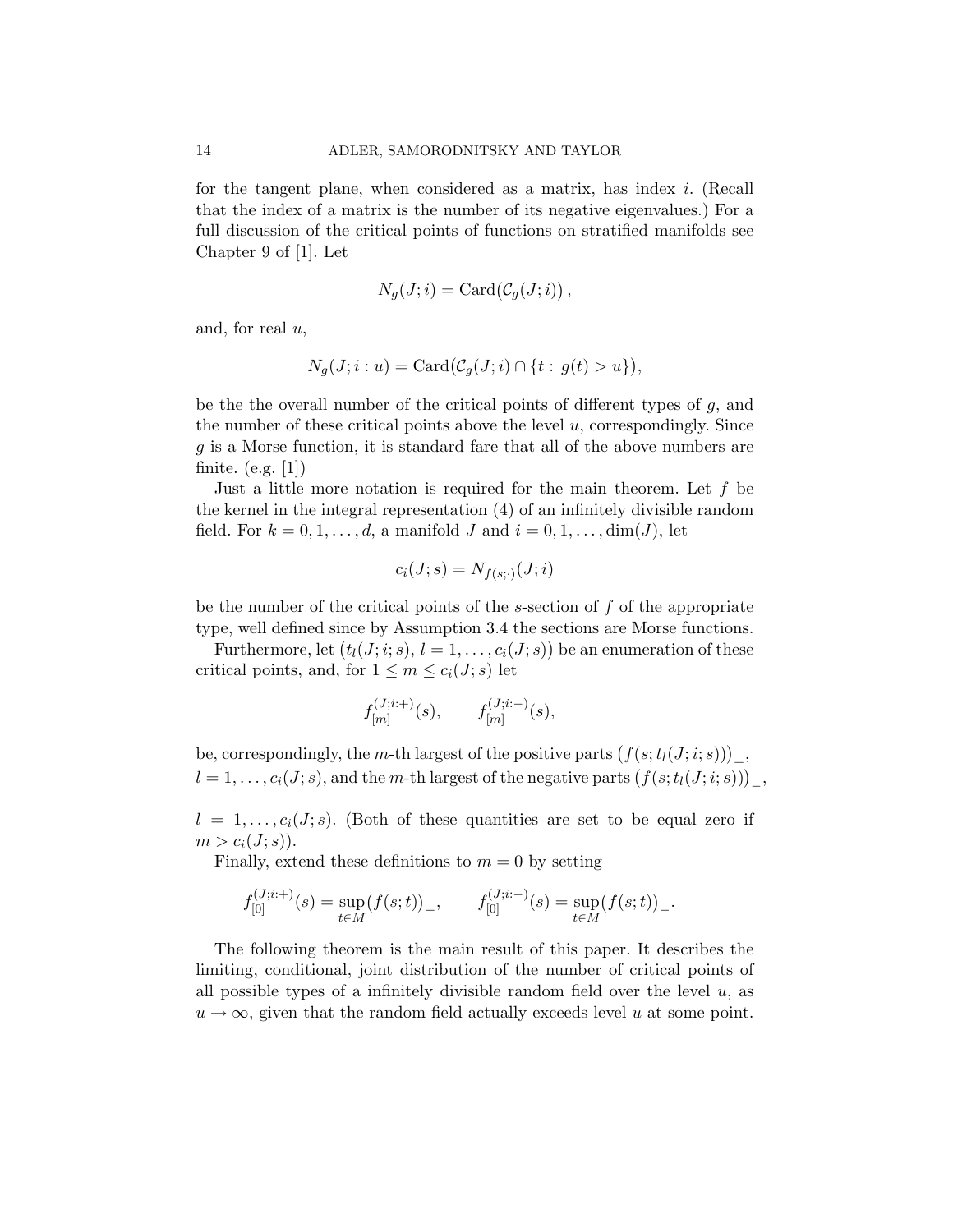THEOREM 4.1. Let  $(X(t), t \in \widetilde{M})$  be an infinitely divisible random field with representation [\(4\)](#page-3-1), satisfying Assumptions [3.1,](#page-6-0) [3.4](#page-8-0) and [3.5.](#page-10-0) Assume, furthermore, that [\(17\)](#page-10-2) holds for some  $\epsilon > 0$ . Then, for any collection  $\mathcal J$  of manifolds in the various strata  $\partial_k M$ ,  $k \in \{0, 1, \ldots, d\}$ , of M, and any collection of non-negative integers  $\{n(J;i) = 0, 1, \ldots, i = 0, 1, \ldots, \dim(J), J \in$  $\mathcal{J}\},\$ 

<span id="page-14-0"></span>(24)  
\n
$$
\mathbb{P}\left\{N_X(J;i:u) \ge n(J;i), J \in \mathcal{J}, i = 0, 1, ..., \dim(J) \mid \sup_{t \in M} X(t) > u\right\}
$$
\n
$$
\to \frac{\int_S \left[w_+(s) \left(\min_{J,i} f_{[n(J;i)]}^{(J;i+)}(s)\right)^\alpha + w_-(s) \left(\min_{J,i} f_{[n(J;i)]}^{(J;k-i:-)}(s)\right)^\alpha\right] m(ds)}{\int_S \left[w_+(s) \sup_{t \in M} f(s,t)_+^\alpha + w_-(s) \sup_{t \in M} f(s,t)_-^\alpha\right] m(ds)},
$$

as  $u \to \infty$ .

The proof of the theorem appears in Section [7.](#page-22-0)

REMARK 4.2. While the structure of  $(24)$  might be rather forbidding at first sight, its meaning is actually rather simple. The main point of Theorem [4.1](#page-13-0) is that, once the random field reaches a high level, its behaviour above that level is very similar to that of the much simpler random field,

(25) 
$$
Z(t) = Vf(W, t), \quad t \in \widetilde{M},
$$

where  $(V, W) \in (\mathbb{R} \setminus \{0\}) \times S$  is a random pair, the joint law of which is the finite restriction of the Lévy measure  $F$  to the set

$$
\left\{ (x,s) \in (\mathbb{R} \setminus \{0\}) \times S : \sup_{t \in \widetilde{M}} |xf(s;t)| > 1 \right\},\
$$

normalized to be a probability measure on that set.

<span id="page-14-1"></span>REMARK 4.3. In fact, one can go much further than in the previous remark, and interpret the limit [\(24\)](#page-14-0) as showing that limiting conditional joint distribution of critical points is a mixture distribution, that can be described as follows. Set

$$
H = \int_{S} \left[ w_{+}(s) \sup_{t \in M} f(s,t)_{+}^{\alpha} + w_{-}(s) \sup_{t \in M} f(s,t)_{-}^{\alpha} \right] m(ds).
$$

1. Select a random point  $W \in S$  according to the probability law  $\eta$  on S with

$$
\frac{d\eta}{dm}(s) = H^{-1} \Big[ w_+(s) \sup_{t \in M} f(s, t)^\alpha_+ + w_-(s) \sup_{t \in M} f(s, t)^\alpha_- \Big], \quad s \in S.
$$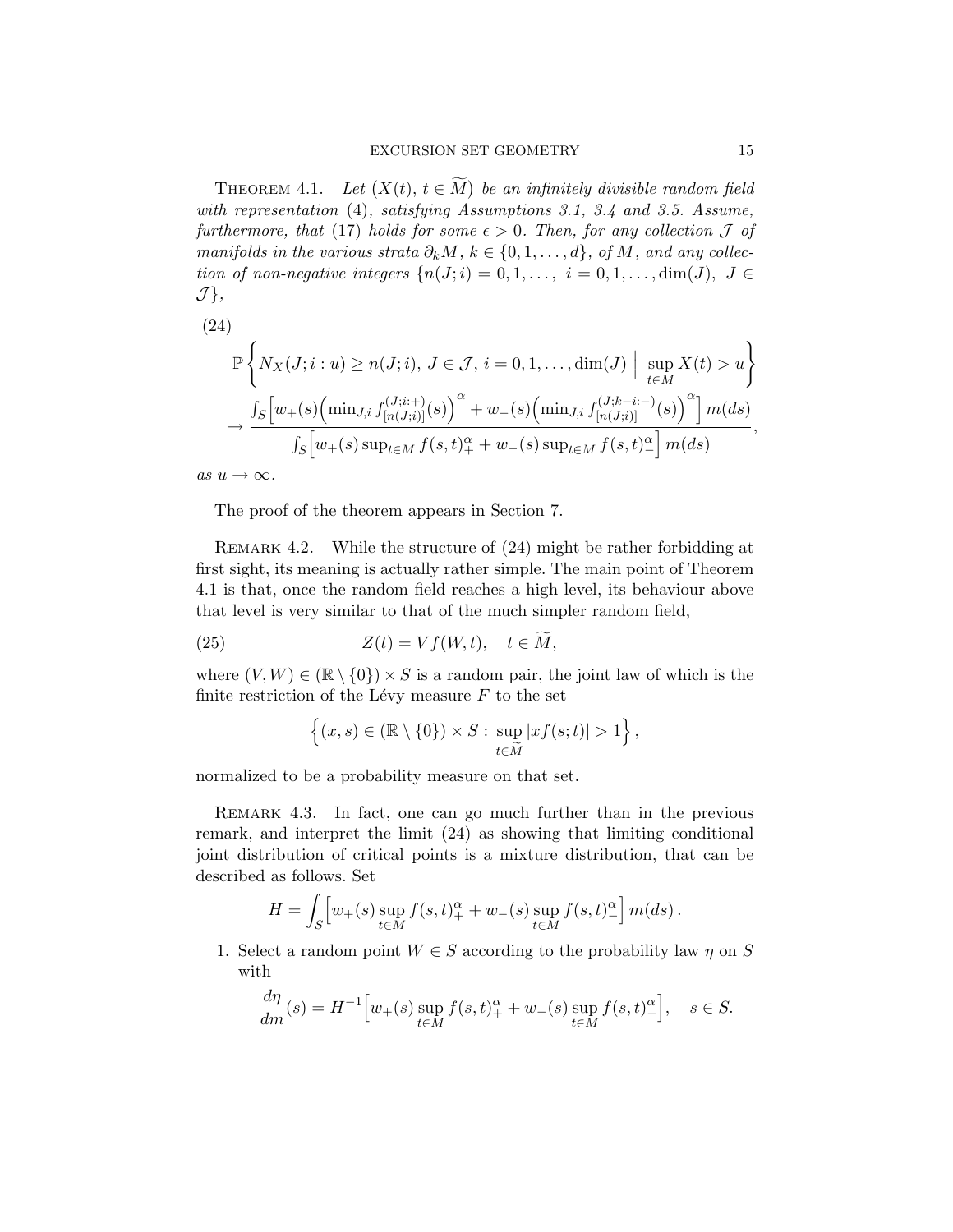2. Given  $W = s$ , select a random value  $I \in \{-1, 1\}$  according to the law

$$
P(I = 1|W = s) = \frac{w_{+}(s) \sup_{t \in M} f(s, t)_{+}^{\alpha}}{w_{+}(s) \sup_{t \in M} f(s, t)_{+}^{\alpha} + w_{-}(s) \sup_{t \in M} f(s, t)_{-}^{\alpha}}.
$$

3. Let  $V_{\alpha}$  be a random variable independent of W and I, with  $\mathbb{P}\{V_{\alpha} \leq$  $x\} = x^{\alpha}$  for  $0 \le x \le 1$ . Then the critical points  $(N_X(J; i : u), J \in \mathcal{J},$ given that sup  $X > u$ , have, as  $u \to \infty$ , the same distribution as the critical points of the random field

(26) 
$$
\left(\frac{f(W,t)_+}{\sup_{r\in M} f(W,r)_+}, t \in M\right)
$$

<span id="page-15-3"></span><span id="page-15-2"></span>above the level  $V_{\alpha}$  if  $I = 1$ , and the critical points of the field

(27) 
$$
\left(\frac{f(W,t)_-}{\sup_{r\in M} f(W,r)_-}, t\in M\right)
$$

above the level  $V_{\alpha}$  if  $I = -1$ .

<span id="page-15-1"></span>Remark 4.4. While Theorem [4.1](#page-13-0) counts critical points classified by their indices, there are also other properties of critical points that are of topological importance. For example, in [\[1\]](#page-41-0) considerable emphasis was laid on the so-called 'extended outward critical points', these being the critical points  $t \in M$  for which  $\nabla f(t) \in N_t(M)$ , where  $N_t(M)$  is the normal cone of M at t.

Extended outward critical points play a major role in Morse theory, in terms of defining the Euler characteristics of excursion sets. It will be easy to see from the proof of Theorem [4.1](#page-13-0) that its the statement remains true if one replaces critical points by extended outward critical points. This will be used in certain applications of Theorem [4.1](#page-13-0) below.

<span id="page-15-4"></span><span id="page-15-0"></span>5. The Euler characteristic of excursion sets. One application of Theorem [4.1](#page-13-0) is to the Euler characteristic  $\varphi(A_u)$  of the excursion set  $A_u$ over a high level  $u$ . We shall not define the Euler characteristic here, but rather send you to [\[1\]](#page-41-0) for details. The Euler characteristic of an excursion set of a Morse function is equal to the alternating sum of the numbers of extended outward critical points of the function over the level. This leads to the following result, an immediate corollary of Theorem [4.1,](#page-13-0)  $(9.4.1)$  in [\[1\]](#page-41-0), and Remarks [4.3](#page-14-1) and [4.4](#page-15-1) above.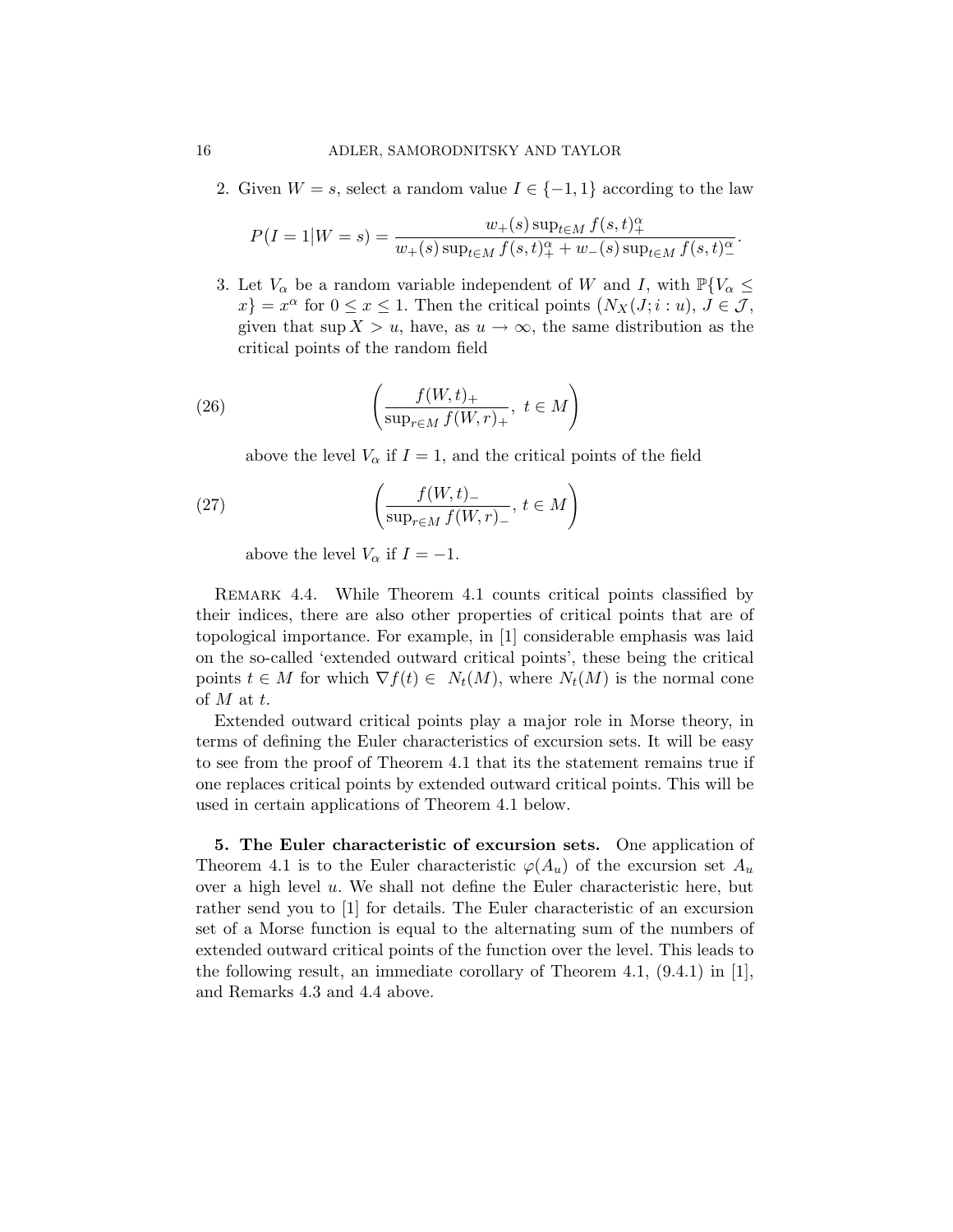COROLLARY 5.1. Under the conditions of Theorem [4.1,](#page-13-0) the conditional distribution of the Euler characteristic of the excursion set of an infinitely divisible random field computed with its limiting conditional distribution given that the level is exceeded, is given by the mixture of the Euler characteristics of the random fields [\(26\)](#page-15-2) and [\(27\)](#page-15-3), with the mixing distribution as described in Remark [4.3.](#page-14-1) In particular, the expected Euler characteristic of the excursion set of the limiting (conditional) random field is given by

$$
H^{-1} \int_{S} \left[ w_{+}(s) \sup_{t \in M} f(s,t)_{+}^{\alpha} \mathbb{E} \{ C_{+}(s) \} + w_{-}(s) \sup_{t \in M} f(s,t)_{-}^{\alpha} \mathbb{E} \{ C_{-}(s) \} \right] m(ds).
$$

Here, for  $s \in S$ ,  $C_{+}(s)$  is the Euler characteristic of the excursion set of the field  $(f(s,t)_\pm/\sup_{r\in M}f(s,r)_\pm, t\in M)$  above the level  $V_\alpha$ .

<span id="page-16-0"></span>6. An example: Moving average fields. The power and variety of the results of the previous two sections can already be seen in a relatively simple but application rich class of random fields, the moving average fields that were already introduced at [\(9\)](#page-5-1). Recall that these are stationary fields with representation

(28) 
$$
X(t) = \int_{\mathbb{R}^d} g(s+t) \,\mu(ds), \quad t \in \mathbb{R}^d.
$$

In this section we will consider a moving average random field on  $M = I_d =$  $[-1, 1]^d$ , and the ambient manifold is simply  $\widetilde{M} = \mathbb{R}^d$ .

<span id="page-16-1"></span>Our basic assumptions, that will hold throughout this section, are

- (i) The function g is  $C^2$  on  $\mathbb{R}^d$  and satisfies [\(7\)](#page-5-0) and [\(8\)](#page-5-2).
- (ii)  $\mu$  is an infinitely divisible random measure on  $\mathbb{R}^d$ , for which the Gaussian and shift components in the generating triple,  $\gamma$  and  $\beta$ , vanish.
- (iii) The control measure m in  $(5)$  is d-dimensional Lebesgue measure.
- (iv) The local Lévy measures  $\rho(s, \cdot) = \rho(\cdot)$  are independent of  $s \in \mathbb{R}^d$ .

By choosing different kernels  $q$  we shall see that quite different types of high level excursion sets arise, as opposed to the Gaussian case, in which ellipsoidal sets are, with high probability, ubiquitous,

<span id="page-16-2"></span>6.1. Checking the condtions of Theorem [4.1:](#page-13-0) type  $G$  moving averages. In this subsection we exhibit a broad family of moving average random fields [\(28\)](#page-16-1) for which we will verify the conditions required by the main result of Section [4.](#page-12-0) These are the so-called type G random fields. We emphasize that the applicability of our main results is not restricted to type G random fields. For the latter we can use standard tools to check the assumptions of Theorem [4.1,](#page-13-0) which is why they are presented here. The main result of this subsection is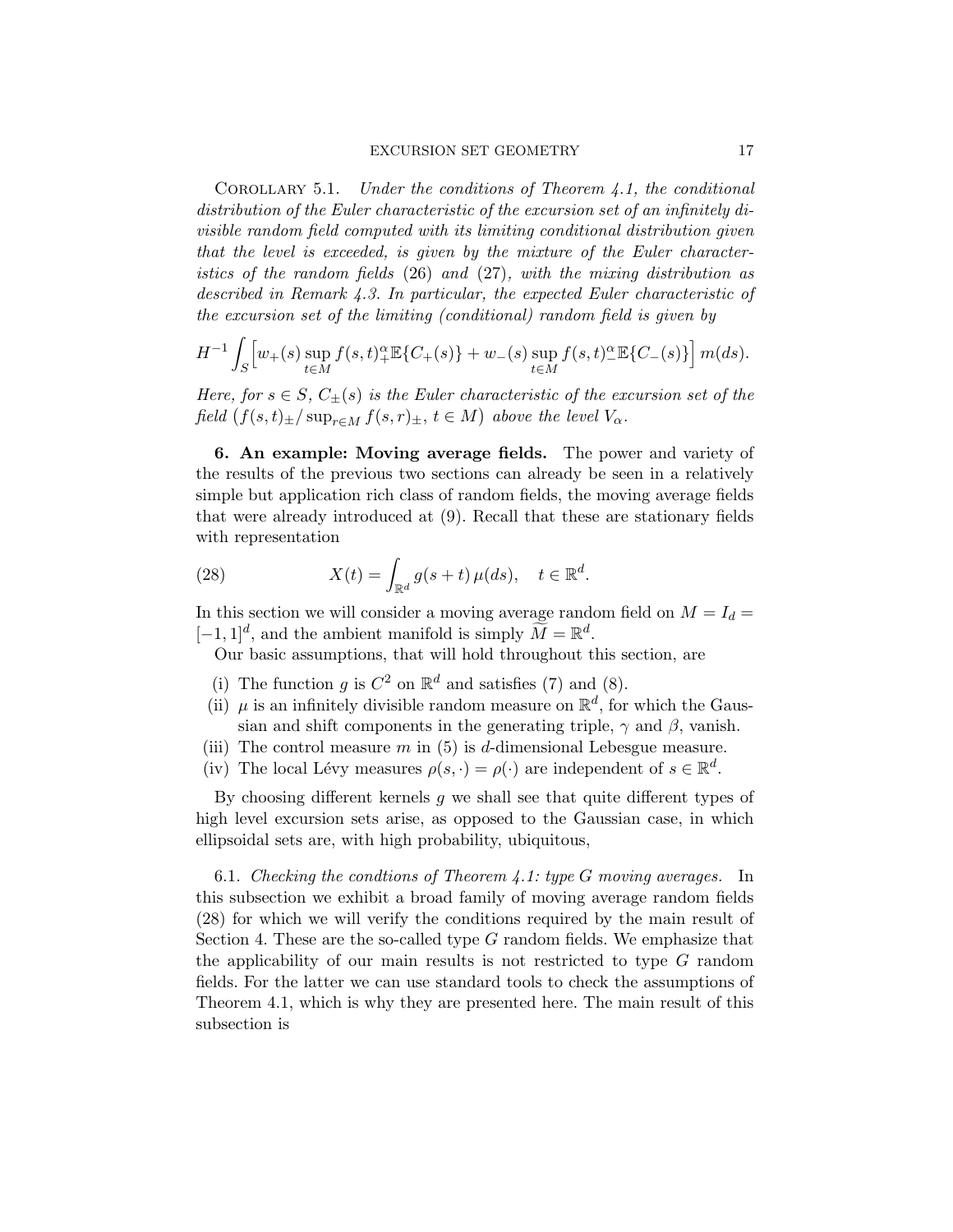THEOREM 6.1. A moving average infinitely divisible random field  $X$  satisfying Conditions [6.2](#page-17-0) and [6.3](#page-17-1) below also satisfies the assumptions of Theorem [4.1.](#page-13-0)

<span id="page-17-0"></span>CONDITION 6.2. The local Lévy measure  $\rho$  is a symmetric measure of the form

(29) 
$$
\rho(B) = \mathbb{E}\left\{\rho_0(Z^{-1}B)\right\},\,
$$

where B is a Borel set, Z is a standard normal random variable, and  $\rho_0$  is a symmetric Lévy measure on  $\mathbb R$ . Furthermore, the function  $\rho_0((u,\infty)), u > 0$ is regularly varying at infinity with exponent  $-\alpha$ ,  $\alpha > 1$ , and there is  $\beta \in$  $(1, 2)$  such that

<span id="page-17-3"></span><span id="page-17-2"></span>
$$
\rho_0((u,\infty)) \le au^{-\beta},
$$

for all  $0 < u < 1$ , for some  $0 < a < \infty$ .

In fact, for any Lévy measure  $\rho_0$  on R, [\(29\)](#page-17-2) defines a Lévy measure on  $\mathbb{R}$ ; see e.g. Proposition 2.2 in [\[8\]](#page-41-12). Furthermore, it is simple to check that the behaviour of the measures  $\rho$  and  $\rho_0$  are similar at zero and infinity. Specifically,

(30) 
$$
\lim_{u \to \infty} \frac{\rho((u, \infty))}{\rho_0((u, \infty))} = \mathbb{E} \left\{ Z_+^{\alpha} \right\},
$$

and

<span id="page-17-4"></span>(31) 
$$
\rho((u,\infty)) \leq \frac{1}{2} \mathbb{E} \left\{ \max(|Z|^{\beta},1)au^{-\beta} \right\}
$$

for  $0 \lt u \lt 1$ . In particular, a moving average infinitely divisible random field satisfying Condition [6.2](#page-17-0) automatically also satisfies Assumption [3.5.](#page-10-0) It suffices to choose  $H(u) = \rho_0((u, \infty)), u > 0$  and  $w_+(s) = w_-(s) = \mathbb{E} \{Z_+^{\alpha}\}.$ 

It is condition [6.2](#page-17-0) that makes the random field a "type G random field". It implies that the random field  $X$  can be represented as a ceratin mixture of stationary Gaussian fields, cf. [\[8\]](#page-41-12). Under the conditions we impose, each one of the latter is a.s. a Morse function, which will tell us that the moving average itself has sample functions which are, with probability 1, Morse functions.

<span id="page-17-1"></span>If it is known from other considerations that the sample functions of a specific infinitely divisible random field are, with probability 1, Morse functions, then [\(29\)](#page-17-2) is not needed, and only the assumptions on the behaviour of the tails of the Lévy measure  $\rho((u,\infty))$  as  $u\to 0$  or  $u\to\infty$  are required. In the present form of Condition [6.2](#page-17-0) these assumptions become the conclusions [\(30\)](#page-17-3) and [\(31\)](#page-17-4) from the corresponding assumptions on the Lévy measure  $\rho_0$ .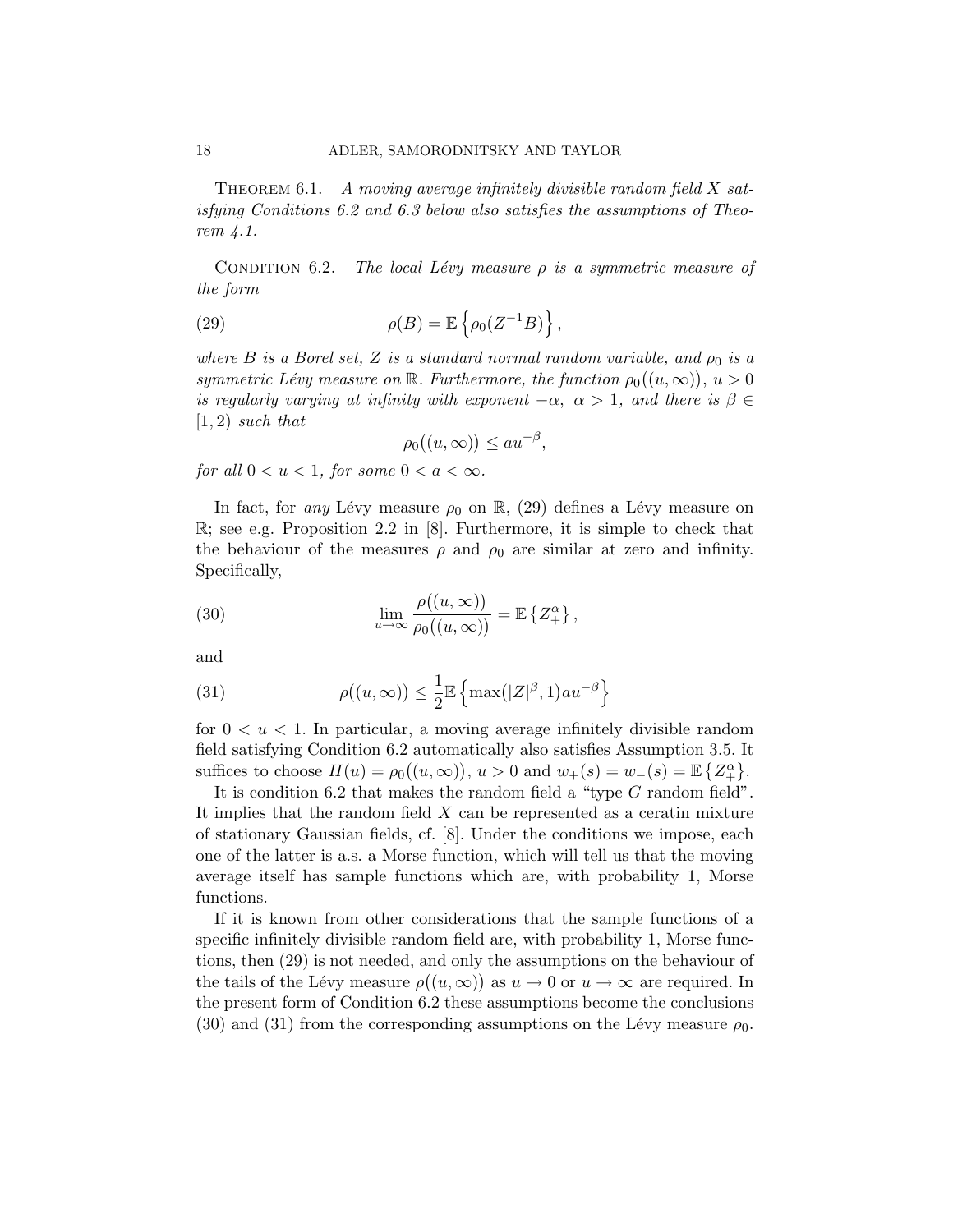CONDITION 6.3. The kernel g is in  $C^3$ , and its restriction to any bounded hypercube is a Morse function. Assume that the first and the second derivatives  $g_i$ ,  $i = 1, \ldots, d$  and  $g_{ij}$ ,  $i, j = 1, \ldots, d$  satisfy [\(7\)](#page-5-0) and [\(8\)](#page-5-2). Assume, further, that for almost every  $s \in \mathbb{R}^d$  there is no subspace of dimension stricly less than  $(d^2+3d)/2$  to which the vectors  $(g_i(s), i = 1, \ldots, d, g_{ij}(s), i, j =$  $1, \ldots, d, i \leq j$ ) belong.

Finally, assume that the function

$$
T_g(s) = \sup_{t \in [-1,1]^d} |g(s+t)|, \ s \in \mathbb{R}^d
$$

satisfies  $T_g \in L^{\alpha-\varepsilon}(\mathbb{R}^d)$ , while the function

$$
\tilde{T}_g(s) = \max_{i,j \in 1,\dots,d} |g_{ij}(s)| + \sup_{t \in [-1,1]^d, i,j,k \in 1,\dots,d} |g_{ijk}(s+t)|, \ s \in \mathbb{R}^d
$$

satisfies  $\tilde{T}_g \in L^{\alpha-\varepsilon}(\mathbb{R}^d) \cap L^{\beta}(\mathbb{R}^d)$  for some  $\varepsilon > 0$  and for the  $\alpha$  and  $\beta$  for which Condition [6.2](#page-17-0) holds.

Since these are assumptions on the kernel  $g$  in the integral representation [\(28\)](#page-16-1) of the random field, and the kernel is often explcitely given, the above conditions are, generally, easy to apply. See the examples below.

Clearly, a moving average infinitely divisible random field satisfying Condition [6.3](#page-17-1) will also satisfy Assumption [3.4.](#page-8-0) It also satisfies [\(17\)](#page-10-2). Theorem [6.1](#page-16-2) is then an immediate consequence of the following two lemmas.

<span id="page-18-0"></span>Lemma 6.4. A moving average infinitely divisible random field satisfying Condition [6.3](#page-17-1) has sample paths in  $C^2$ .

PROOF. The only assumption of Theorem [3.2](#page-6-1) that is not stated explicitly above is the sample continuity of the second order derivative random fields. To establish that we use Theorem 3.1 in [\[9\]](#page-41-6). The conditions of the latter theorem are easily seen to follow from the simple facts that, firstly, for any  $C^1$  function h on  $\mathbb{R}^d$ ,

$$
\sup_{\substack{t, r \in I_d, \\ r \neq t}} \frac{h(t) - h(r)}{\|t - r\|} \leq d \sup_{t \in I_d, i = 1, \dots, d} |h_i(t)|,
$$

and, secondly, that the metric entropy condition in Remark 2.1 in [\[9\]](#page-41-6) trivially holds for any  $q > 2$  for the hypercube  $I_d = [-1, 1]^d$  and Euclidian distance on that hypercube. $\Box$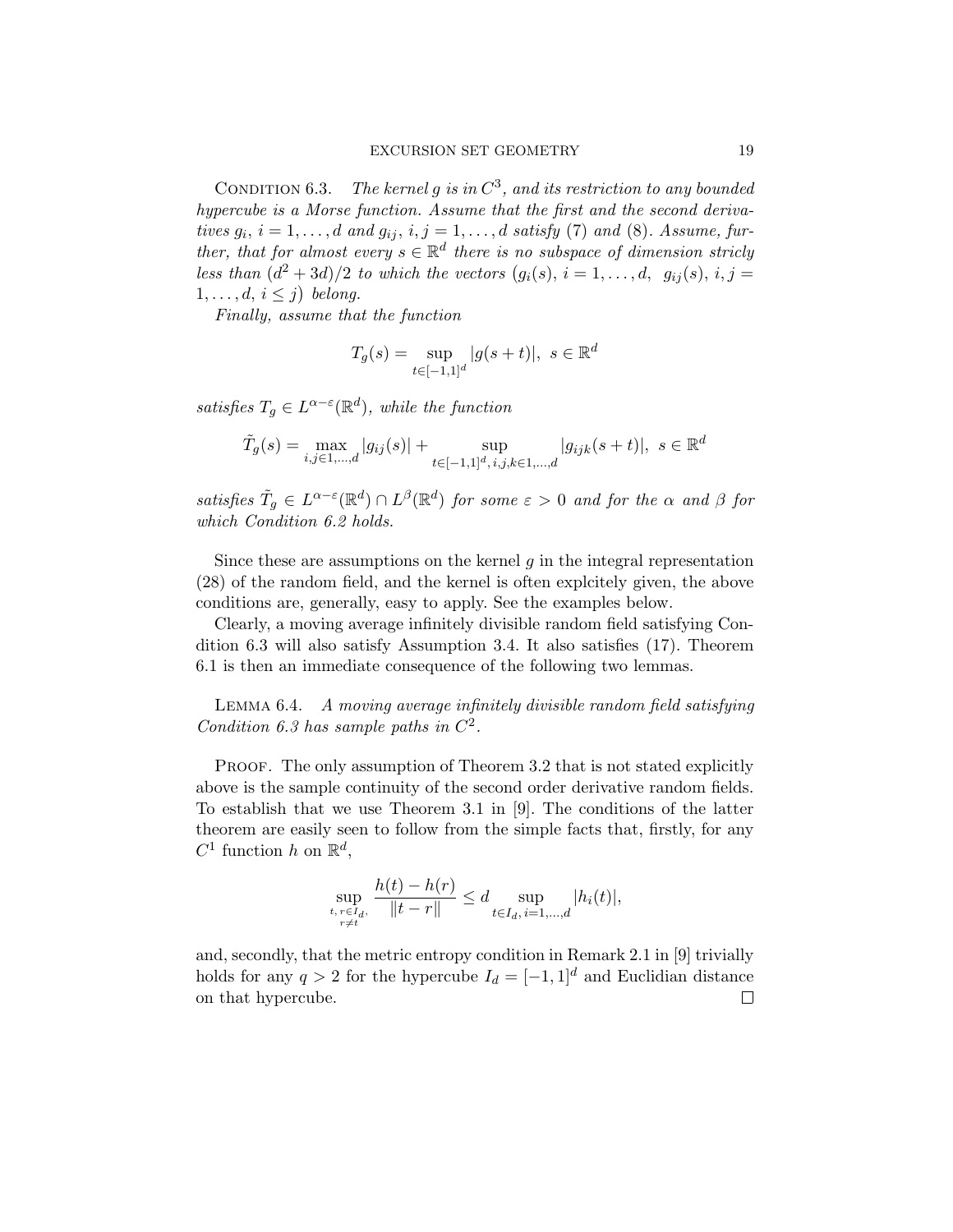To complete the proof of Theorem [6.1](#page-16-2) we need to check that a moving average satisfying Conditions [6.2](#page-17-0) and [6.3](#page-17-1) has sample functions that are, with probability 1, Morse functions. As mentioned above, we shall accomplish this by representing the random field  $X$  as a mixture of zero mean Gaussian random fields, each one of which will have, with probability 1, sample functions that are Morse functions.

Lemma 6.5. A moving average infinitely divisible random field satisfying Conditions [6.2](#page-17-0) and [6.3](#page-17-1) has sample functions that are, with probability 1, Morse functions.

PROOF. Let  $\nu$  and  $\tilde{\nu}$  be probability measures on  $\mathbb{R}$  and  $\mathbb{R}^d$  absolutely continuous with respect to the Lévy measure  $\rho_0$  and to d-dimensional Lebesgue measure  $\lambda_d$ , respectively. Let

$$
\psi(x) = \frac{d\nu}{d\rho_0}(x), \quad x \in \mathbb{R}, \qquad \varphi(s) = \frac{d\widetilde{\nu}}{d\lambda_d}(s), \quad s \in \mathbb{R}^d.
$$

Then the random field  $X$  has a representation as an infinite sum of the form

<span id="page-19-0"></span>(32) 
$$
X(t) = \sum_{k=1}^{\infty} Z_k V_k g(t + H_k) \mathbb{1}(\psi(V_k) \varphi(H_k) \Gamma_k \le 1), \quad t \in \mathbb{R}^d,
$$

where  $(Z_1, Z_2, \ldots)$  are i.i.d. standard normal random variables,  $(V_1, V_2, \ldots)$ are i.i.d. random variables with a common law  $\nu$ ,  $(H_1, H_2, ...)$  are i.i.d. random vectors in  $\mathbb{R}^d$  with a common law  $\tilde{\nu}$ , and  $(\Gamma_1, \Gamma_2, \ldots)$  are the points of a unit rate Poisson process on  $(0, \infty)$ . All four sequences are independent. See Section 5 in [\[8\]](#page-41-12) for details. Furthermore, by Lemma [6.4](#page-18-0) and Theorem [3.2,](#page-6-1) the first and second order partial derivatives of X are also moving average random fields, and so have a corresponding series representation. In particular,

<span id="page-19-2"></span>(33) 
$$
X_i(t) = \sum_{k=1}^{\infty} Z_k V_k g_i(t + H_k) \mathbb{1}(\psi(V_k)\varphi(H_k)\Gamma_k \le 1), t \in \mathbb{R}^d
$$

for each  $i = 1, \ldots, d$  and

<span id="page-19-1"></span>(34) 
$$
X_{ij}(t) = \sum_{k=1}^{\infty} Z_k V_k g_{ij}(t + H_k) \mathbb{1}(\psi(V_k)\varphi(H_k)\Gamma_k \le 1), t \in \mathbb{R}^d
$$

for each  $i, j = 1, \ldots, d$ .

We may assume, without loss of generality, that the standard Gaussian sequence  $(Z_1, Z_2, ...)$  is defined on a probability space  $(\Omega_1, \mathcal{F}_1, \mathbb{P}_1)$ , and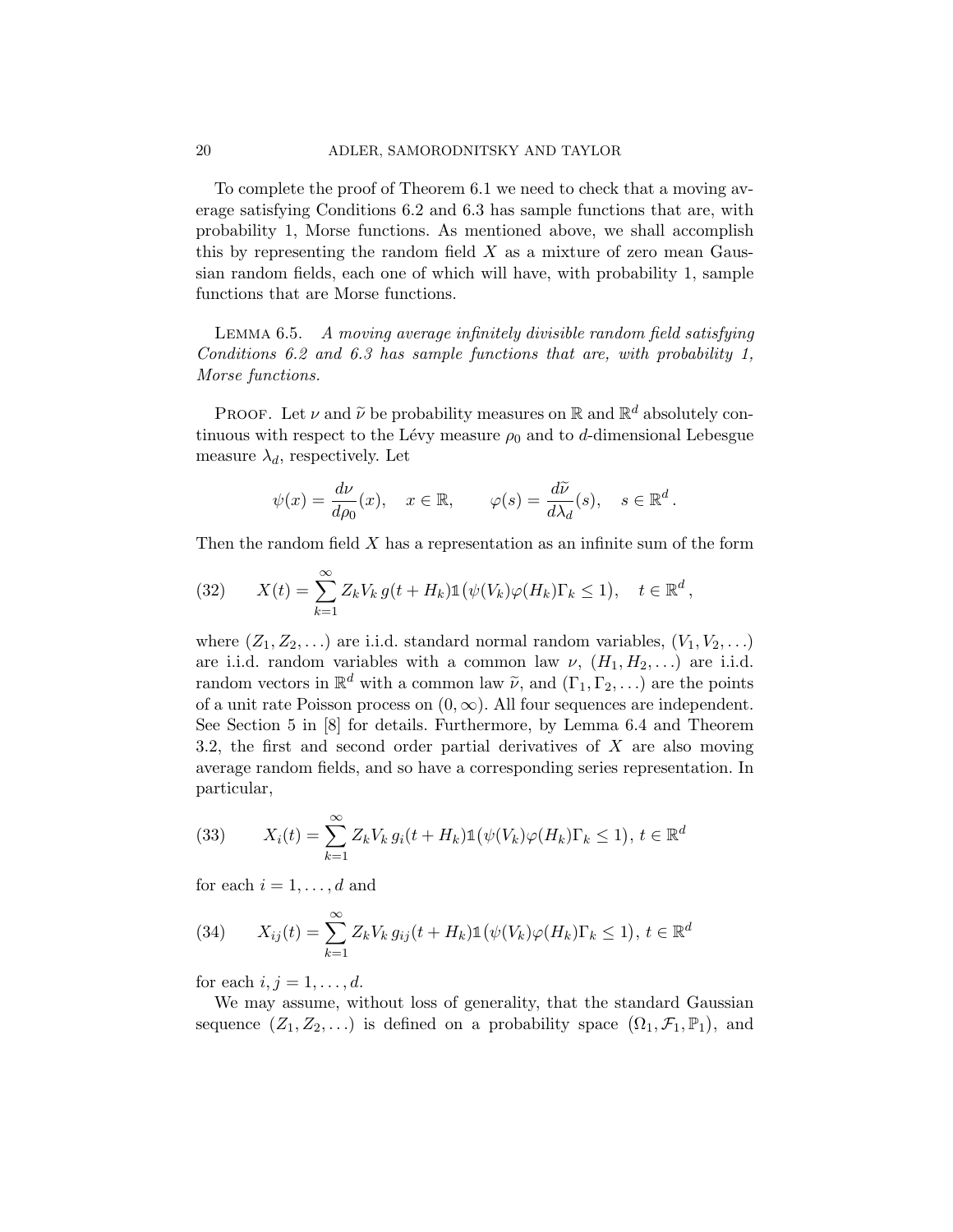the remaining random variables on the right hand sides of [\(32\)](#page-19-0) - [\(34\)](#page-19-1) are defined on a different probability space  $(\Omega_2, \mathcal{F}_2, \mathbb{P}_2)$ , so that the random fields defined by the series are defined on the product probability space  $(\Omega, \mathcal{F}, \mathbb{P}) = (\Omega_1 \times \Omega_2, \mathcal{F}_1 \times \mathcal{F}_2, \mathbb{P}_1 \times \mathbb{P}_2).$  Thus, for every fixed  $\omega_2 \in \Omega_2$ , the conditional random field  $X((\omega_1, \omega_2)), \omega_1 \in \Omega_1$ , is a centered Gaussian random field. We now apply to this random field Corollary 11.3.2 in [\[1\]](#page-41-0).

Firstly we check the condition on the incremental variance of the second order partial derivatives there. In obvious notation, for every  $i, j = 1, \ldots, d$ , and  $t, s \in M$ ,

$$
\mathbb{E}_{1}\left\{(X_{ij}(t) - X_{ij}(s))^{2}\right\}
$$
  
=  $\sum_{k=1}^{\infty} V_{k}^{2} (g_{ij}(t + H_{k}) - g_{ij}(s + H_{k}))^{2} \mathbb{1}(\psi(V_{k})\varphi(H_{k})\Gamma_{k} \le 1).$ 

Bounding the Hölder constant of a function by the largest value of its partial derivatives, as in the proof of Lemma [6.4,](#page-18-0) we obtain

$$
\mathbb{E}_1\left\{(X_{ij}(t) - X_{ij}(s))^2\right\}
$$
  
\n
$$
\leq d^2 \|t - s\|^2 \sum_{k=1}^{\infty} V_k^2 \widetilde{T}_g^2(H_k) \mathbb{1}\left(\psi(V_k)\varphi(H_k)\Gamma_k \leq 1\right),
$$

and, hence, the incremental variance condition will follow once we check that the infinite sum above converges. For this, we need to check (see [\[14\]](#page-41-13)) that

$$
\int_0^\infty \mathbb{E}_2\left\{\min\left[1, \, V^2 \,\widetilde{T}_g(H)^2 \mathbb{1}\big(\psi(V)\varphi(H)x \le 1\big)\right]\right\} dx < \infty.
$$

(The random variables without a subscript represent generic members of the appropriate sequences.) By the definition of the derivatives  $\psi$  and  $\varphi$ , this reduces to checking that

$$
\int_{\mathbb{R}} \int_{\mathbb{R}^d} \min\left[1, y^2 \widetilde{T}_g(s)^2\right] ds dy < \infty,
$$

which is an elementary consequence of the integrability assumptions imposed on  $T_g$  in Condition [6.3,](#page-17-1) and of the assumptions imposed on the Lévy measure  $\rho_0$  in Condition [6.2.](#page-17-0)

It remains to check that the joint distribution under  $\mathbb{P}_1$  of the random vectors of partial derivatives  $(X_i, X_{ij})$  is non-degenerate for  $P_2$ -almost every  $\omega_2$ . This, however, follows from the representation [\(33\)](#page-19-2) and [\(34\)](#page-19-1) of the derivatives and the part of Condition [6.3](#page-17-1) that rules out the possibility that the derivatives of the kernel  $q$  belong to a lower dimensional subspace.  $\Box$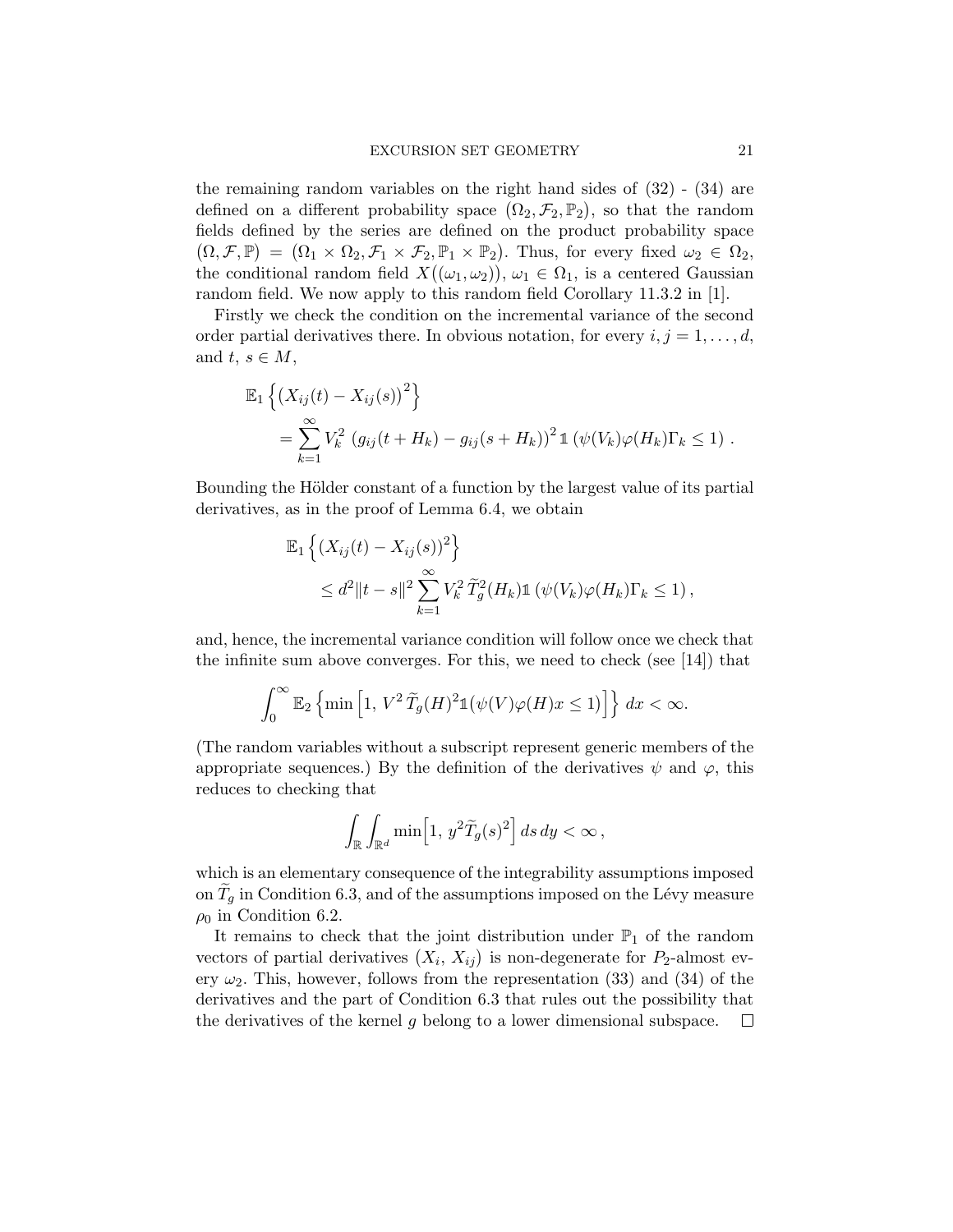<span id="page-21-0"></span>6.2. Examples: how the shape of a kernel can affect the geometry of the excursion set. In the examples below Condition [6.2](#page-17-0) is a standing assumption, and will not be mentioned explicitly. Our first example is of an infinitely divisible moving average random field whose high level excursion sets have a similar geometric structure to those of Gaussian random fields.

EXAMPLE 6.6. Let q be a non-negative kernel satisfying Condition [6.3,](#page-17-1) that is also rotationally invariant and radially decreasing. Formally,  $q(t)$  =  $g_r(\Vert t \Vert)$  for some non-negative and decreasing function  $g_r$  on  $[0, \infty)$ . An example is the Gaussian kernel  $g(t) = \exp\{-a||t||^2\}$ ,  $a > 0$ . It is trivial to check that the restrictions in Condition  $6.3$  on the various partial derivatives of  $g$ hold in this case.

Corollary [5.1](#page-15-4) tells us that the Euler characteristic of the excursion set over a high level, given that the level is exceeded, is asymptotically that of the field

<span id="page-21-1"></span>(35) 
$$
\left(\sup_{r\in I_d} g(s+r)\right)^{-1} g(s+t), \qquad t\in I_d,
$$

with a randomly chosen  $s \in \mathbb{R}^d$  and over a random level  $V_\alpha$ .

The assumption of rotational invariance and radial monotonicity on the kernel g implies that, in this case, the excursion set of the random field is the intersection of a Euclidian ball centered at the point −s and the cube  $I_d$ . This is a convex set and, hence, has Euler characteristic equal to 1, regardless of the point  $s \in \mathbb{R}^d$  or the random level  $V_\alpha$ .

In this case the limiting conditional distribution of the Euler characteristic is degenerate at the point 1. Furthermore, the excursion set has, with high probability, a "ball-like shape", as is the case for smooth Gaussian random fields.

In spite of the 'Gaussian-like' conclusion in the previous example, it is easy to modify it to make the high level excursion sets of an infinitely divisible random field behave quite differently. Here is a simple example.

EXAMPLE 6.7. We modify the kernel  $g$  of the previous example by adding to it oscillations, while preserving its smoothness and integrability properties. For example, take

$$
g(t) = (1 + \cos\langle \theta, t \rangle)e^{-a||t||^2}, \, t \in \mathbb{R}^d
$$

for fixed  $\theta \in \mathbb{R}^d$ .

Then, depending on the random choice of the point  $s$  in  $(35)$ , the structure of the excursion sets in  $I_d$  could be quite varied, as it depends on the shape of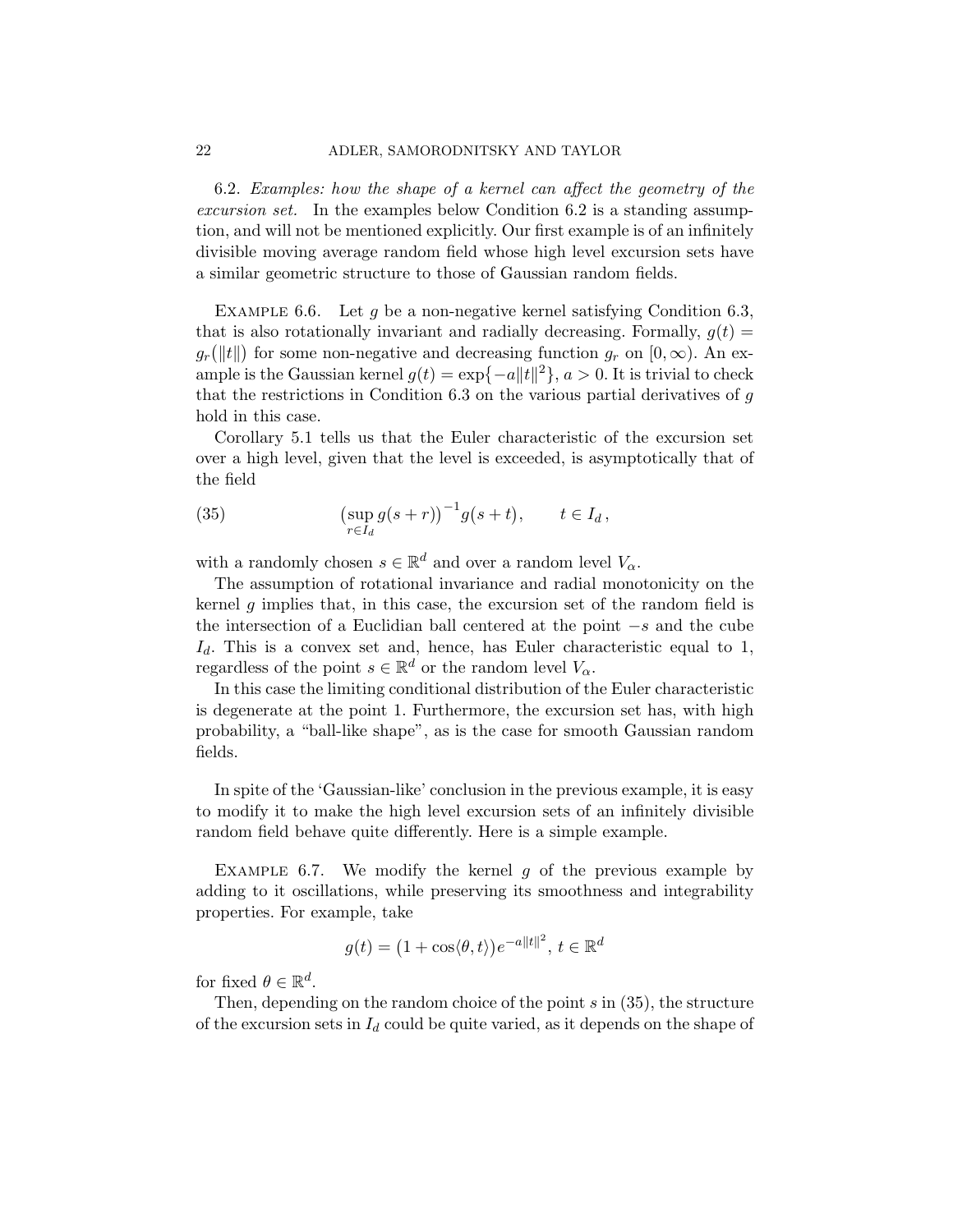#### EXCURSION SET GEOMETRY 23

g in the translated cube  $I_d^{(-s)}$  $\int_{d}^{(-s)}$ . Thus, depending on the random level  $V_{\alpha}$ , the shape of the excursion set may be quite different from a ball-like shape. In particular, its Euler characteristic will have a non-degenerate distribution.

6.3. The bottom line. The bottom line, of course, is that the shape of the excursion sets is determined, to a large extent, by the shape of the kernel in the integral representation of the random field or, alternatively, by the geometric properties of the functions on which the Lévy measure of the random field is supported. By choosing appropriate parameters for the random field one can generate quite different distributions for the Euler and other geometric characteristics of high level excursion sets.

Our hope is that this fact will generate greater flexibility in applications, allowing the practitioner to choose models with pre-determined excursion set shapes.

Furthermore, the description of the limiting conditional distribution (and not only the expected value) of the numbers of critical points and so the Euler characteristic should allow one to devise better statistical tests based on the observed excursion sets. Precisely how this should be done, however, is something we shall leave for the future.

<span id="page-22-0"></span>7. Proof of Theorem [4.1](#page-13-0) for the case  $M = [0, 1]^d$ . The proof is rather long and rather technical, although the basic idea is not difficult.

The basic idea, which is common to many proofs involving infinitely divisible random fields  $X$ , is to write  $X$  as a sum of two parts, one of which has a much higher chance of being large than the second one. When the random field reaches a high level, it the former, larger piece that actually accounts for the limit in Theorem [4.1.](#page-13-0) This piece behaves distributionally as a Poisson sum of random, but explicit functions with random multipliers, is comparatively simple to handle. One then needs to show that the second, smaller piece can be ignored in the  $u \to \infty$  limit. In the argument that follows this is somewhat more difficult than is usually the case, since even if the small part is small in magnitude it can, in principle, have a major effect on variables such as the number of critical points of the sum. (Think of a constant function,  $f(t) \equiv \lambda$ , to which is added  $g(t) = \epsilon \cos(\langle \theta, t \rangle)$ . No matter how large  $\lambda$  might be, nor how small  $\epsilon$  might be, the critical points of  $f + g$ are determined by  $g$ , not  $f$ .)

Due to the length of the ensuing proof, we shall do our best to signpost it as it progresses.

(i) Some notation for the parameter space and for critical points. As mentioned earlier, in this section we shall take as our parameter space the cube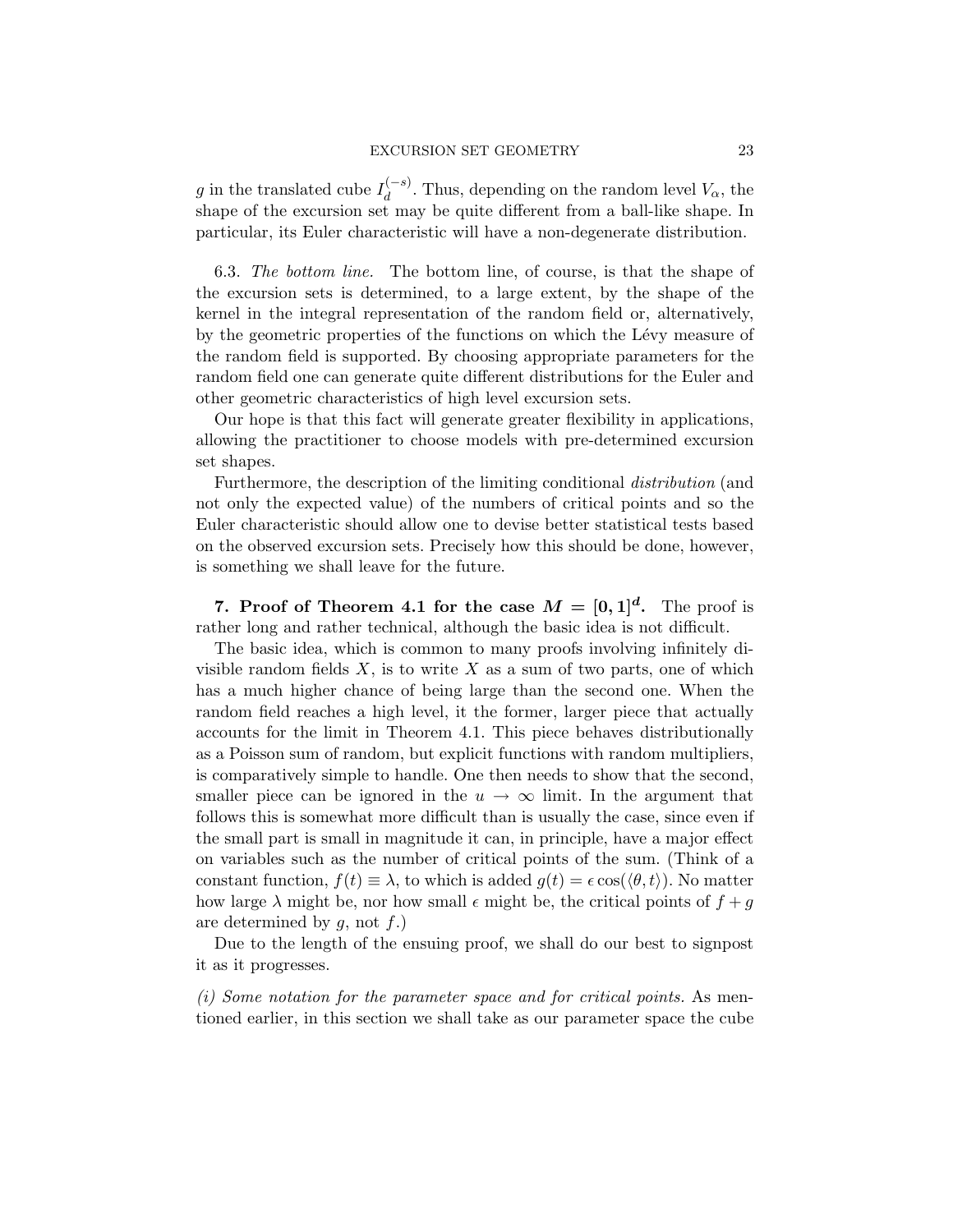$I_d$ . The first step is to develop notation for describing its stratification.

Let  $\mathcal{J}_k$  be the collection of the  $2^{d-k} \binom{d}{k}$  $\binom{d}{k}$  faces of  $I_d$  of dimension  $k, k =$  $0, \ldots, d$ , and let  $\mathcal{J} = \bigcup_k \mathcal{J}_k$ . For each face  $J \in \mathcal{J}_k$  there is a corresponding set  $\sigma(J) \subseteq \{1, \ldots, d\}$  of cardinality k and a sequence  $\epsilon(J) \in \{-1, 1\}^{\sigma(J)}$ such that

$$
J = \{ t = (t_1, \dots, t_d) \in I_d : t_j = \epsilon_j \text{ if } j \notin \sigma(J) \text{ and } 0 < t_j < 1 \text{ if } j \in \sigma(J) \}
$$

.

Let g be a  $C^2$  function on an open set  $\widetilde{M}$  containing  $I_d$ . For  $J \in \mathcal{J}_k$  and  $i = 0, 1, \ldots, k$ , let  $C_q(J; i)$  be the set of points  $t \in J$  satisfying the following two conditions.

(36) 
$$
\frac{\partial g}{\partial t_j}(t) = 0 \text{ for each } j \in \sigma(J),
$$

(37) the matrix 
$$
\left(\frac{\partial^2 g(t)}{\partial t_m \partial t_n}\right)_{m,n \in \sigma(J)}
$$
 has non-zero determinant  
and its index is equal to  $k - i$ .

Now define  $N_g(J;i)$  and  $N_g(J;i:u)$  in terms of  $C_g(J;i)$  as in Section [4.](#page-12-0)

(ii) Splitting X into large and small components.

By Assumption [3.1,](#page-6-0)  $X$  and its first and second order partial derivatives are a.s. bounded on  $\tilde{M}$ , and, by [\(11\)](#page-9-1), the Lévy measure of X is concentrated on  $C^2$  functions. Defining

$$
S_L = \Big\{ g \in C^2 : \max\Big[ \sup_{t \in \widetilde{M}} |g(t)|, \sup_{t \in \widetilde{M}, i=1,\dots,d} |g_i(t)|, \sup_{t \in \widetilde{M}, i,j=1,\dots,d} |g_{ij}(t)| \Big] > 1 \Big\},\
$$

the sample boundedness of  $X$ , along with  $(14)$  and general properties of Lévy measures on Banach spaces (e.g.  $[7]$ ) imply that

<span id="page-23-1"></span>(38) 
$$
\theta \triangleq \lambda_X \Big\{ S_L \Big\} < \infty.
$$

We are now ready to decompose the infinitely divisible random field  $X$ into a sum of two independent infinitely divisible components by writing

<span id="page-23-2"></span>(39) 
$$
X(t) = X^{L}(t) + Y(t), \qquad t \in \widetilde{M},
$$

where  $X^L$  is a compound Poisson random field with characteristic functions, which, for  $k \geq 1, t_1, \ldots, t_k \in \widetilde{M}$ , and real numbers  $\gamma_1, \ldots, \gamma_k$ , are given by

<span id="page-23-0"></span>
$$
\mathbb{E}\left\{\exp\left\{i\sum_{j=1}^k\gamma_jX_L(t_j)\right\}\right\}=\exp\biggl\{\int_{S_L}\left(\exp\{i\sum_{j=1}^k\gamma_jx(t_j)\}-1\right)\lambda_X(dx)\biggr\}.
$$

(40)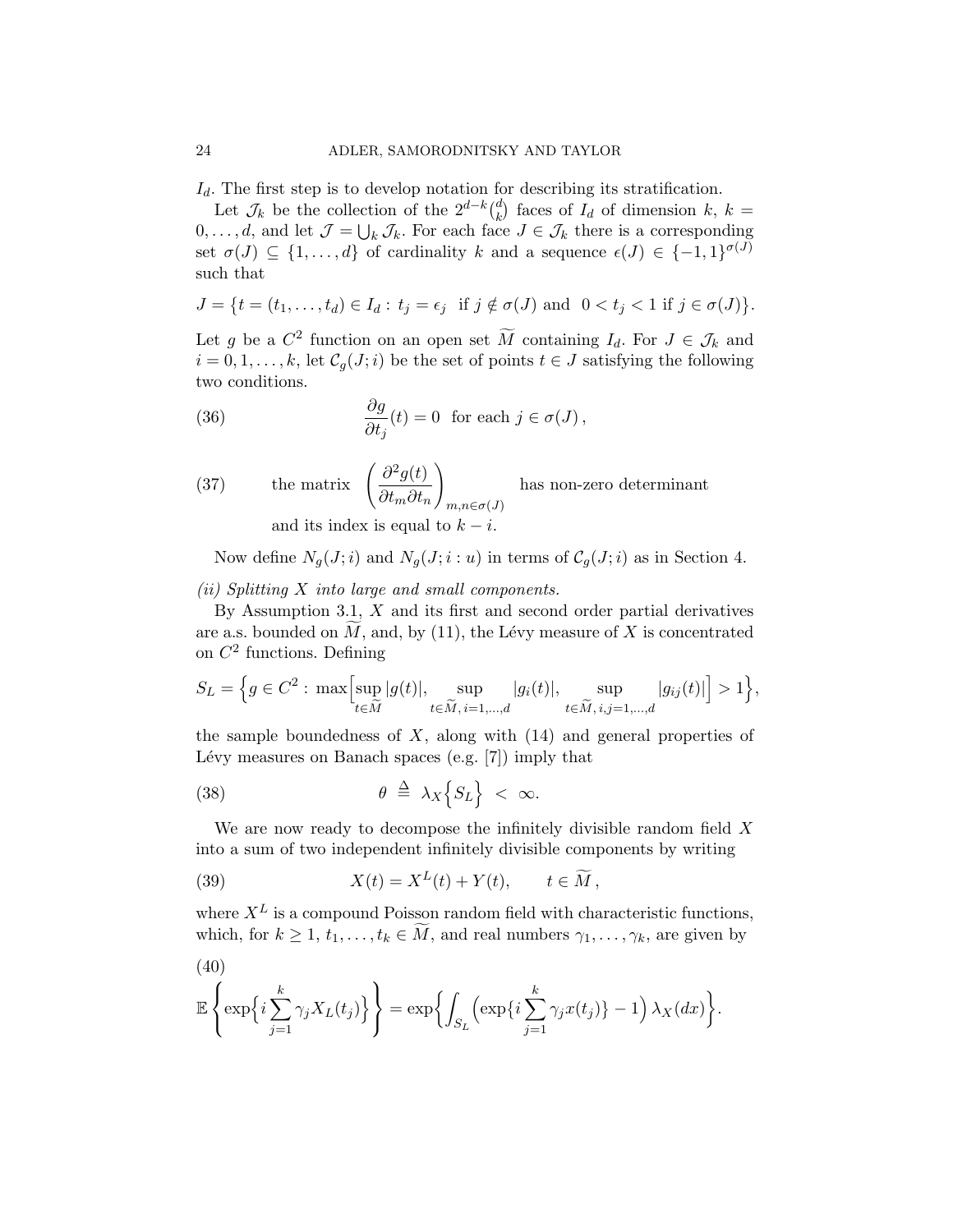The second, or 'residual', component  $Y$  has characteristic functions

$$
\mathbb{E}\left\{\exp\left\{i\sum_{j=1}^{k}\gamma_{j}Y(t_{j})\right\}\right\} = \exp\left\{-Q(\gamma_{1},...,\gamma_{k})\right\}+\int_{\mathbb{R}^{\widetilde{M}}\backslash S_{L}}\left(\exp\{i\sum_{j=1}^{k}\gamma_{j}x(t_{j})\}-1-i\sum_{j=1}^{k}\gamma_{j}\llbracket x(t_{j})\rrbracket\right)\lambda_{X}(dx) + iL_{1}(\gamma_{1},...,\gamma_{k})\right\}
$$

where we are using the notation of [\(13\)](#page-9-3), and

$$
L_1(\gamma_1,\ldots,\gamma_k)=L(\gamma_1,\ldots,\gamma_k)-\int_{S_L}\sum_{j=1}^k\gamma_j[[x(t_j)]]\,\lambda_X(dx)\,.
$$

We shall ultimately show that the limiting behaviour of the critical points of X depends only on the component  $X^L$ , so we study it first.

(iii) A limit theorem for the criticial points of  $X^L$ . We start by noting that it follows from the form of the characteristic function [\(40\)](#page-23-0) and the definition [\(11\)](#page-9-1) that  $X^L$  can, in law, be written as

<span id="page-24-0"></span>(41) 
$$
X^{L}(t) = \sum_{m=1}^{N} X_{m} f(S_{k}, t),
$$

where N is a Poisson random variable with mean  $\theta$  given by [\(38\)](#page-23-1), independent of an i.i.d. sequence of random pairs  $((X_m, S_m))$ ,  $m = 1, 2, ...$ ) taking values in  $(\mathbb{R} \setminus \{0\}) \times S$  with the common law  $\theta^{-1}F$  restricted to the set

$$
\left\{ (s, x) \in (\mathbb{R} \setminus \{0\}) \times S : \max(\sup_{t \in \widetilde{M}} |xf(s; t)|, \sup_{t \in \widetilde{M}, i=1,\dots,d} |xf_i(s; t)|, \sup_{t \in \widetilde{M}, i,j=1,\dots,d} |xf_{ij}(s; t)| > 1 \right\}.
$$

Recall that  $F$  is the Lévy measure of the infinitely divisible random measure  $M$  in [\(4\)](#page-3-1).

Since the sum in [\(41\)](#page-24-0) is a.s. finite, and the kernel f has bounded  $C^2$ sections  $f(s; \cdot)$  for all  $s \in S$ , it follows that  $X^L$  is bounded and  $C^2$  on  $\widetilde{M}$ .

We now decompose the compound Poisson term  $X^L$  itself into a sum of two independent pieces, the stochastically larger of which will be responsible for the limiting behaviour of the critical points of X. For  $u > 0$  and  $1/2 <$  $\beta$  < 1 define the sequence of independent events

$$
A_m(u) = \left\{ \max \Bigl[ \sup_{t \in \widetilde{M}} |X_m f(S_m; t)|, \sup_{t \in \widetilde{M}, i=1,\dots,d} |X_m f_i(S_m; t)|, \sup_{t \in \widetilde{M}, i,j=1,\dots,d} |X_m f_{ij}(S_m; t)| \Bigr] > u^{\beta} \right\},\,
$$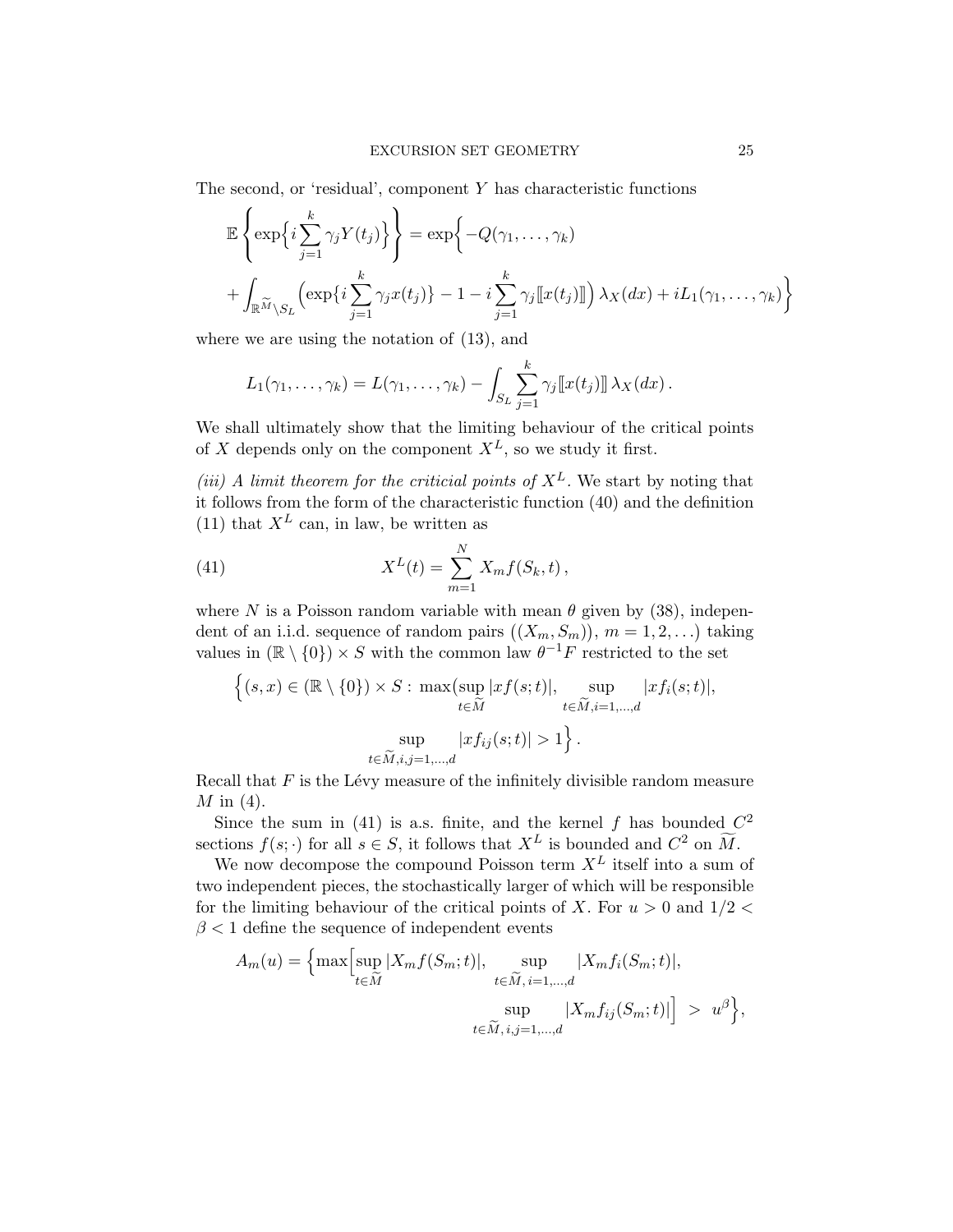and write

<span id="page-25-0"></span>(42) 
$$
X^{L}(t) = \sum_{m=1}^{N} X_{m} f(S_{m}; t) \mathbb{1}_{A_{m}(u)} + \sum_{m=1}^{N} X_{m} f(S_{m}; t) \mathbb{1}_{A_{m}(u)^{c}}
$$

$$
\stackrel{\Delta}{=} X^{(L,1)}(t) + X^{(L,2)}(t).
$$

In Lemma [7.1](#page-37-0) we shall show that  $X^{(L,2)}$  and its partial derivatives have suprema the tail probabilities of which decay faster than the function  $H$ , and so are unlikely to affect the critical points of  $X$ . We shall return to this point later.

Now, however, we shall concentrate on the critical points over high levels of  $X^{(L,1)}$ . Define two new events

<span id="page-25-1"></span>(43) 
$$
B_1(u) = \left\{ \sum_{m=1}^N \mathbb{1}(A_m(u)) = 1 \right\}, \quad B_2(u) = \left\{ \sum_{m=1}^N \mathbb{1}(A_m(u)) \ge 2 \right\}.
$$

The first of these occurs when there is a single large term in the Poisson sum [\(41\)](#page-24-0), the second when there are more. On the event  $B_1(u)$  we define the random variable  $K(u)$  to be the index of large term, and otherwise allow it to be arbitrarily

In the notation of Section [4](#page-12-0) in general and Theorem [4.1](#page-13-0) in particular, it follows that, on the event  $B_1(u)$ , the following representation holds for the numbers of the critical points of  $X^{(L,1)}$  over the level u. For  $k = 0, 1, \ldots, d$ , a face  $J \in \mathcal{J}_k$  and  $i = 0, 1, \ldots, k$ ,

$$
N_{X^{(L,1)}}(J;i:u)
$$
  
=  $\mathbb{1}(X_{K(u)} > 0)$ 
$$
\sum_{l=0}^{c_i(J;S_{K(u)})}\mathbb{1}(X_{K(u)}f(S_{K(u)};t_l(J;i;S_{K(u)})) > u)
$$
  
+  $\mathbb{1}(X_{K(u)} < 0)$ 
$$
\sum_{l=0}^{c_{k-i}(J;S_{K(u)})}\mathbb{1}(X_{K(u)}f(S_{K(u)};t_l(J;k-i;S_{K(u)})) > u).
$$

Therefore, for any number  $r = 1, 2, \ldots$ , on the event  $B_1(u)$ , we have  $N_{X(L,1)}(J; i:$  $u$ )  $\geq r$  if, and only if,

$$
X_{K(u)} > (f_{[r]}^{(J;i+)}(S_{K(u)}))^{-1}u
$$
 or  $X_{K(u)} < -(f_{[r]}^{(J;k-i;-)}(S_{K(u)}))^{-1}u$ .

We conclude that for any numbers  $n(J; i) = 1, 2, \ldots$ , for all  $J \in \mathcal{J}_k$ , and for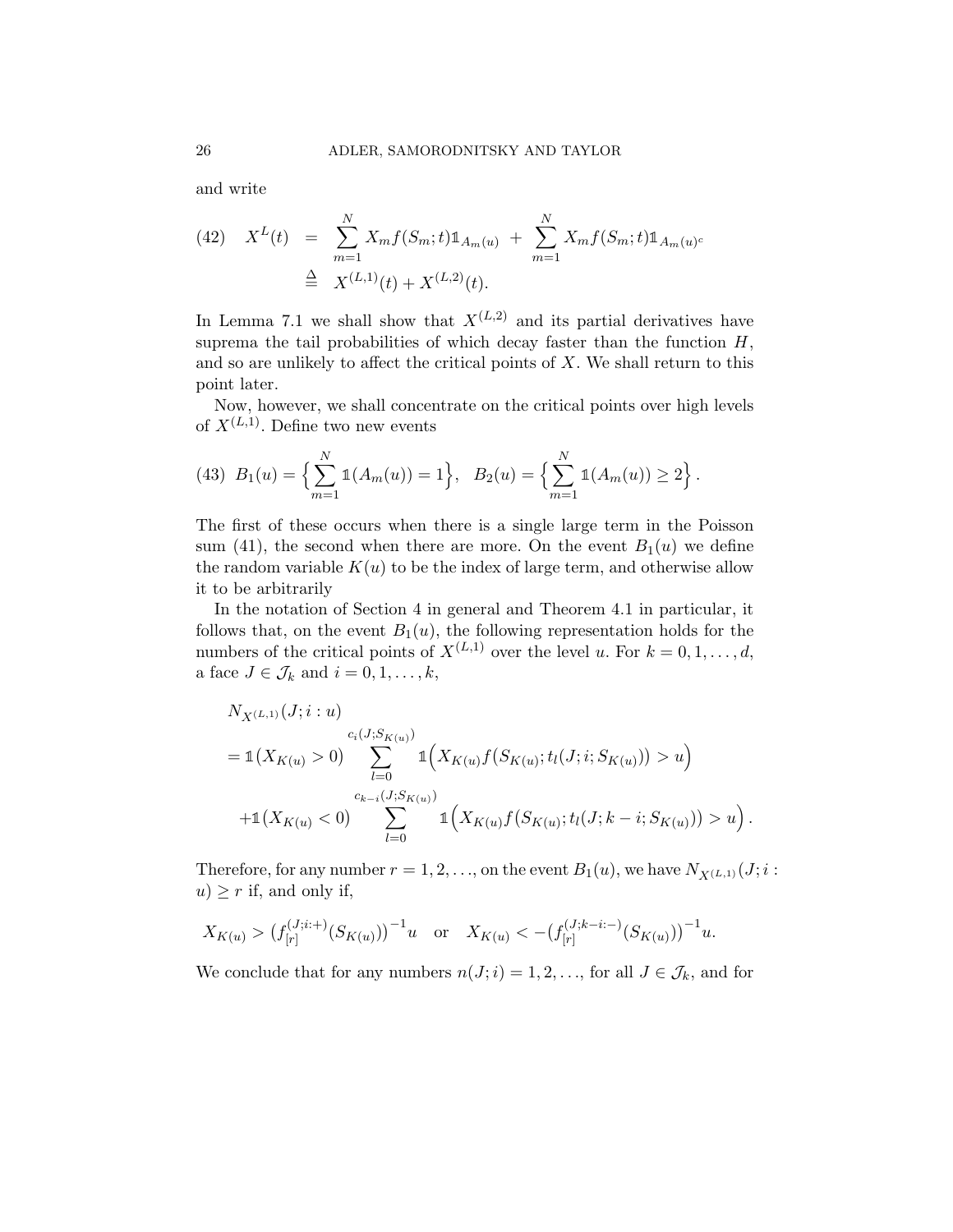all  $k = 0, 1, ..., d$  and  $i = 0, 1, ..., k$ ,

<span id="page-26-0"></span>(44) 
$$
\mathbb{P}\Big\{\big\{N_{X^{(L,1)}}(J;i:u)\geq n(J;i) \text{ for all } J \text{ and } i\big\}\cap B_1(u)\Big\}
$$
  
= 
$$
\mathbb{P}\Big\{\Big[X_{K(u)} > \max_{J\in\mathcal{J}_k,\,k=0,1,\dots,d,\,i=0,1,\dots,k} \big(f_{[n(J;i)]}^{(J;i;+)}(S_{K(u)})\big)^{-1}u \text{ or }
$$
  

$$
X_{K(u)} < -\max_{J\in\mathcal{J}_k,\,k=0,1,\dots,d,\,i=0,1,\dots,k} \big(f_{[n(J;i)]}^{(J;k-i;-)}(S_{K(u)})\big)^{-1}u\Big]\cap B_1(u)\Big\}.
$$

Write  $\mathcal E$  for the union of sets  $(-\infty, -\max]$  and  $[\max, \infty)$ , where the 'max' come from the preceding lines. Then

<span id="page-26-2"></span>(45) 
$$
\mathbb{P}\Big\{\lbrace X_{K(u)} \in \mathcal{E}\rbrace \cap B_1(u)\Big\}
$$
  
\n
$$
= \mathbb{P}\Big\{\bigcup_{m=1}^N \Big(A_m(u) \cap \bigcap_{m_1 \neq m} A_{m_1}(u)^c \cap \lbrace X_m \in \mathcal{E}\rbrace\Big)\Big\}
$$
  
\n
$$
= e^{-\theta} \sum_{n=0}^\infty \frac{\theta^n}{n!} n \mathbb{P}\Big\{A_1(u) \cap \bigcap_{m_1=2}^n A_{m_1}(u)^c \cap \lbrace X_1 \in \mathcal{E}\rbrace\Big\}
$$
  
\n
$$
= \theta \mathbb{P}\Big\{A_1(u) \cap \lbrace X_1 \in \mathcal{E}\rbrace\Big\} - \mathbb{P}\Big\{\lbrace X_{K(u)} \in \mathcal{E}\rbrace \cap B_2(u)\Big\}.
$$

Applying this to the right hand side of [\(44\)](#page-26-0) and using part (iii) of Lemma [7.1](#page-37-0) yields

<span id="page-26-1"></span>(46) 
$$
\mathbb{P}\Big\{\{N_{X^{(L,1)}}(J;i:u) \ge n(J;i) \text{ for all } J \text{ and } i\} \cap B_1(u)\Big\}
$$
  
\n $= \theta \mathbb{P}\Big\{A_1(u) \cap \Big\{X_1 > \max_{J \in \mathcal{J}_k, k=0,1,\dots,d, i=0,1,\dots,k} (f_{[n(J;i)]}^{(J;i;+)}(S_1))^{-1}u\Big\}\Big\}$   
\n $+ \theta \mathbb{P}\Big\{A_1(u) \cap \Big\{X_1 < - \max_{J \in \mathcal{J}_k, k=0,1,\dots,d, i=0,1,\dots,k} (f_{[n(J;i)]}^{(J;k-i;-)}(S_1))^{-1}u\Big\}\Big\}$   
\n $-Q_{\text{small}}(u),$ 

where  $Q_{\text{small}}(u)/H(u) \to 0$  as  $u \to \infty$ .

Assume for the moment that all the  $n(J; i)$  are strictly positive. Since the parameter  $\beta$  in the definition of the event  $A_1(u)$  is less than 1, it follows that, as  $u \to \infty$ ,

$$
\mathbb{P}\Big\{A_{1}(u) \cap \Big\{X_{1} > \max_{J \in \mathcal{J}_{k}, k=0,1,...,d, i=0,1,...,k} (f_{[n(J;i)]}^{(J;i;+)}(S_{1}))^{-1}u\Big\}\Big\}
$$
  
\$\sim \mathbb{P}\Big\{X\_{1} > \max\_{J \in \mathcal{J}\_{k}, k=0,1,...,d, i=0,1,...,k} (f\_{[n(J;i)]}^{(J;i;+)}(S\_{1}))^{-1}u\Big\}  
=  $\frac{1}{\theta} \int_{S} \rho\Big(s; \Big( \max_{J \in \mathcal{J}_{k}, k=0,1,...,d, i=0,1,...,k} (f_{[n(J;i)]}^{(J;i;+)}(s))^{-1}u, \infty\Big) \Big) m(ds).$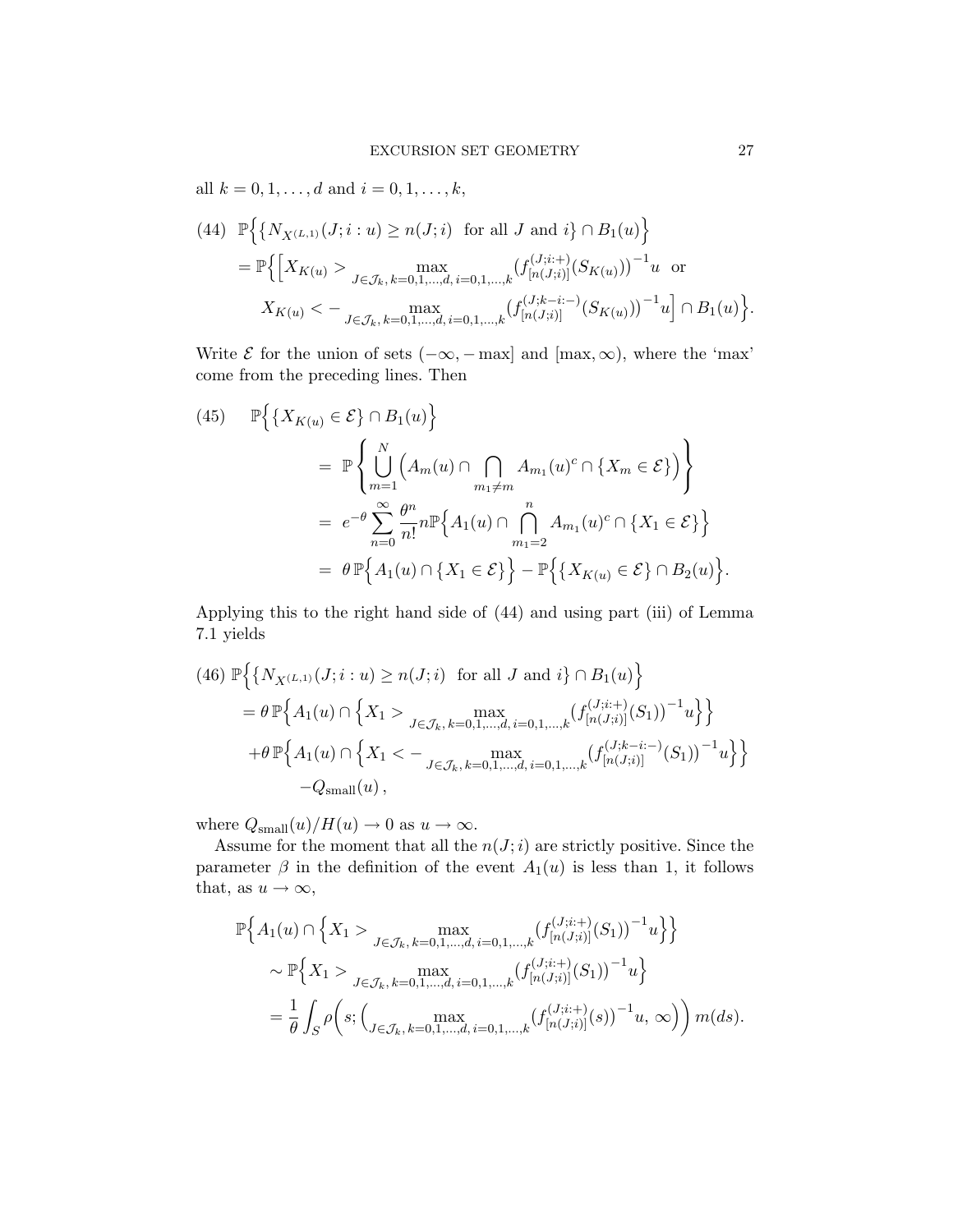In the last step we used the law of  $X_1$  introduced after [\(41\)](#page-24-0) and the decomposition  $(5)$  of the measure F, and in the middle one the asymptotic equivalence means that the two ratio of the two probabilities tends to 1 as  $u \to \infty$ . Since a similar asymptotic expression can be written for the second term in the right hand side of [\(46\)](#page-26-1), we obtain

$$
\lim_{u \to \infty} \frac{\mathbb{P}\Big\{\big\{N_{X^{(L,1)}}(J;i:u) \ge n(J;i) \text{ for all } J \text{ and } i\big\} \cap B_1(u)\Big\}}{H(u)}
$$
\n
$$
= \lim_{u \to \infty} H(u)^{-1} \int_S \Big[\rho\Big(s; \Big(\max_{J \in \mathcal{J}_k, k=0,1,\dots,d, i=0,1,\dots,k} (f_{[n(J;i)]}^{(J;i+)}(s))^{-1}u, \infty\Big)\Big)
$$
\n
$$
+ \rho\Big(s; \Big(-\infty, -\max_{J \in \mathcal{J}_k, k=0,1,\dots,d, i=0,1,\dots,k} (f_{[n(J;i)]}^{(J;k-i;-)}(s))^{-1}u\Big)\Big)\Big] m(ds),
$$

provided the last limit exists. Applying [\(17\)](#page-10-2) and Potter's bounds, as in Lemma [3.6,](#page-10-3) to justify an interchange of limit and integration, and noting Assumption [3.5](#page-10-0) relating  $\rho$ ,  $\omega$  and H, we have

$$
\lim_{u \to \infty} \frac{\mathbb{P}\Big\{\{N_{X^{(L,1)}}(J;i:u) \ge n(J;i) \text{ for all } J \text{ and } i\} \cap B_1(u)\Big\}}{H(u)}
$$
\n
$$
= \int_S \Big[ w_+(s) \max_{J \in \mathcal{J}_k, k=0,1,\dots,d, i=0,1,\dots,k} (f_{[n(J;i)]}^{(J;i;+)}(s))^{\alpha}
$$
\n
$$
+ w_-(s) \max_{J \in \mathcal{J}_k, k=0,1,\dots,d, i=0,1,\dots,k} (f_{[n(J;i)]}^{(J;k-i;-)}(s))^{\alpha} \Big] m(ds)
$$
\n
$$
\stackrel{\triangle}{=} I_c.
$$

Finally, since by part (iii) of Lemma [7.1,](#page-37-0) the event  $B_2(u)$  has a probability of a smaller order, we conclude that

<span id="page-27-1"></span>(47) 
$$
\lim_{u \to \infty} \frac{\mathbb{P}\left\{N_{X^{(L,1)}}(J;i:u) \ge n(J;i) \text{ for all } J \text{ and } i\right\}}{H(u)} = I_c
$$

as well.

In view of [\(18\)](#page-10-1), we can rewrite this as

<span id="page-27-0"></span>(48) 
$$
\lim_{u \to \infty} \mathbb{P}\Big\{N_{X^{(L,1)}}(J;i:u) \ge n(J;i) \text{ for all } J \text{ and } i \mid \sup_{t \in M} X_t \ge u\Big\}
$$

$$
= \frac{I_c}{\int_S \Big[u_+(s) \sup_{t \in M} f(s,t)_+^\alpha + w_-(s) \sup_{t \in M} f(s,t)_-^\alpha\Big] m(ds)}.
$$

This will complete the proof of the theorem, at least for the case of strictly positive  $n(J; i)$ , once we show that the lighter-tailed random fields Y of [\(39\)](#page-23-2)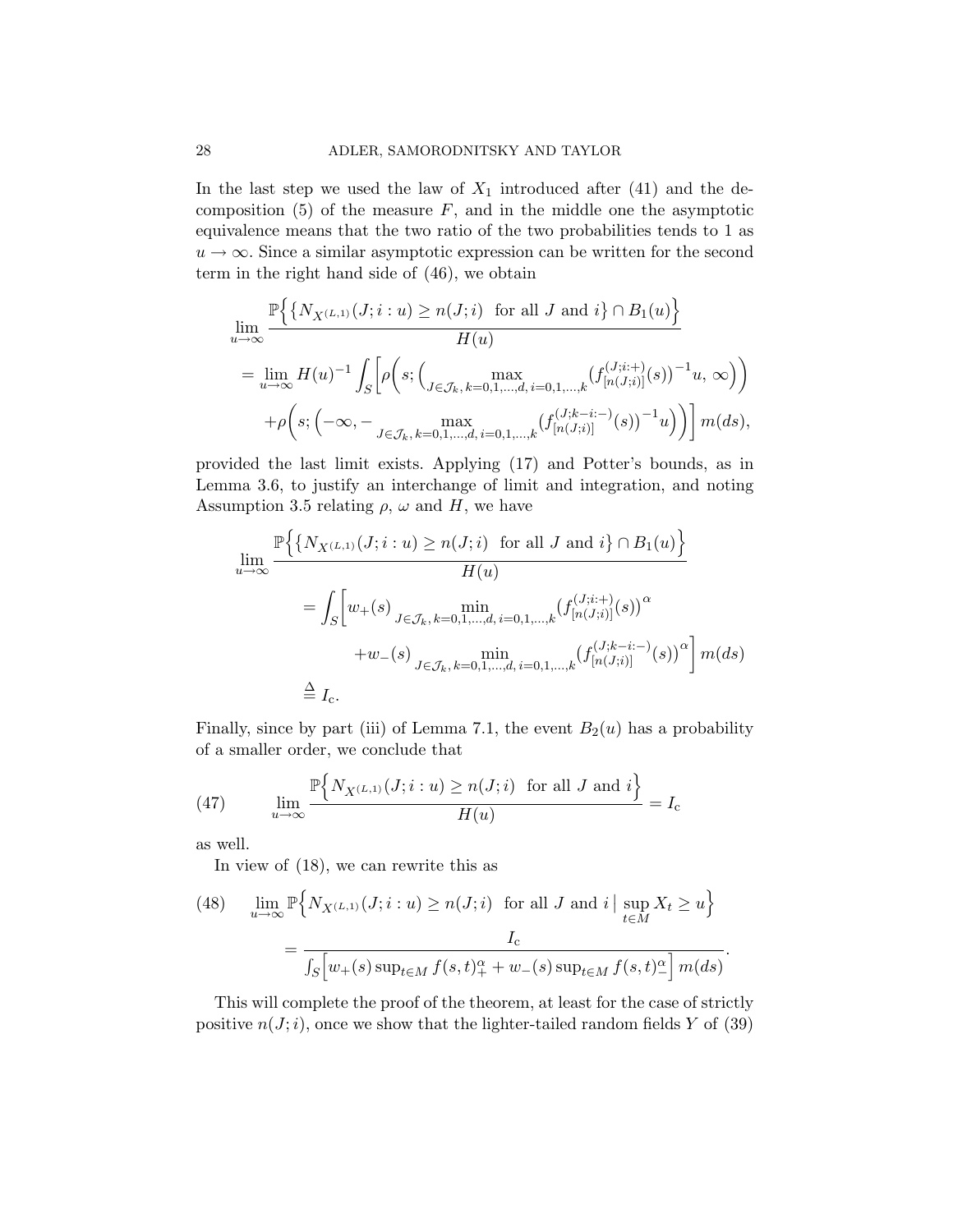and  $X^{(L,2)}$  of [\(42\)](#page-25-0) do not change the asymptotic distribution of the numbers of critical points of  $X$ . This will take us a while to show, and makes up the remainder of the proof.

Before we do this, note that handling situations in which some or all of the numbers  $n(J; i)$  are zero is actually only an issue of semantics, once we recall our convention regarding the 0-th order statistic introduced prior to the statement of the theorem. For example, in the case when all the  $n(J; i)$ are zero, the event on the left hand side of [\(48\)](#page-27-0) should be interpreted as stating that  $X^{(L,1)}$  has crossed the level u, given that it has done so. Not surprisingly, the resulting limit, and the right hand side, turn out to be 1. Similar reductions work when only some of the  $n(J; i)$  are zero.

 $(iv)$  An outline of what remains to do. It follows from what we have done so far that

<span id="page-28-0"></span>(49) 
$$
X(t) = X^{(L,1)}(t) + X^{(L,2)}(t) + Y(t), \quad t \in \widetilde{M},
$$

or, equivalently, that

<span id="page-28-1"></span>(50) 
$$
X^{(L,1)}(t) = X(t) - X^{(L,2)}(t) - Y(t), \quad t \in \widetilde{M}.
$$

What we plan to show is that when when either X or  $X^{(L,1)}$  reaches a high level u, then the lighter-tailed random fields Y and  $X^{(L,2)}$  can be thought of a small pertubations, both in terms of their absolute values, and those of their first and second order partial derivatives . This will imply that the asymptotic conditional joint distributions of the number of the critical points of the random fields X and  $X^{(L,1)}$  are not affected by the lighter tailed fields and, hence, coincide.

In fact, what we establish is that near every critical point of one of the random fields X and  $X^{(L,1)}$  there is a critical point, of the same index, of the other. Equation [\(49\)](#page-28-0) allows us to do this in one direction, and [\(50\)](#page-28-1) will give us the other direction. The two equations are of the same type, and the fact that the terms in the right hand side of [\(49\)](#page-28-0) are independent, while the terms in the right hand side of [\(50\)](#page-28-1) are not, will play no role in the argument. Therefore, we shall treat in detail only one of the two directions, and describe only briefly the additional steps needed for the other. The first steps in this program involve collecting some probabilistic bounds on the closeness of critical points and the behaviour of Hessians there.

(v) Bounds on critical points and Hessians. We start by introducing a function  $D: S \to (0, \infty]$  that describes what we think of as the degree of nondegeneracy of the critical points of an  $s$ -section of the kernel  $f$ . This includes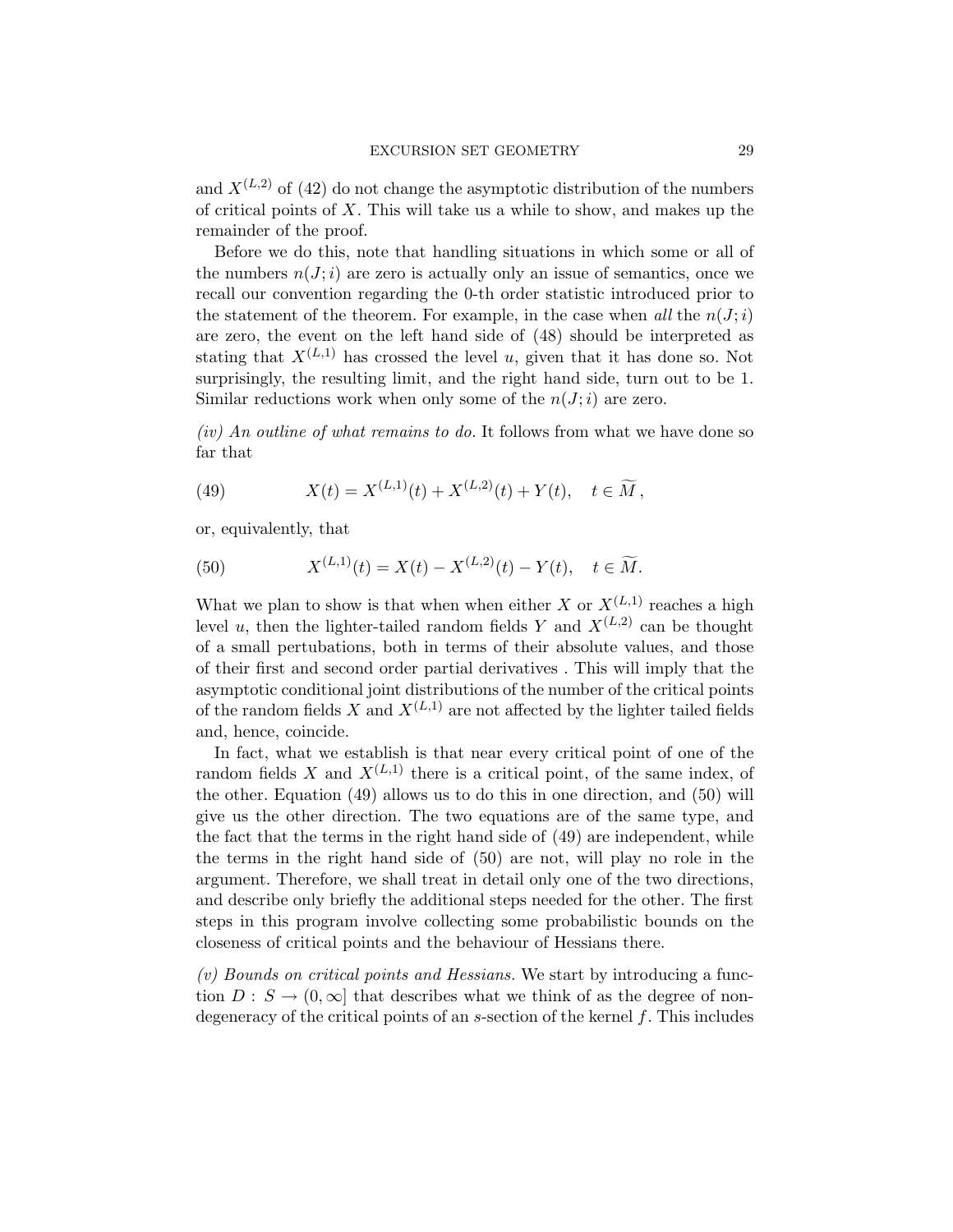the minimal Euclidian distance between two distinct critical points of an ssection of the kernel f and the smallest absolute value of an eigenvalue of the Hessian matrices of the section evaluated at critical points. Specifically, starting with critical points, and recalling the definition of the  $t<sub>l</sub>(J;i; s)$  as the critical points of index  $i$  on the face  $J$  for the s-section of  $X$ , define

$$
D_1(s) = \min\Big\{\|t_{l_1}(J_1; i_1; s) - t_{l_2}(J_2; i_2; s)\| : J_j \in \mathcal{J}_{k_j},
$$
  

$$
0 \le k_1, k_2 \le d, \ 0 \le i_j \le k_j, \ 0 \le l_j \le c_{i_j}(J_j; s), \ j = 1, 2\Big\},\
$$

where the minimum is taken over distinct points. Furthermore, define

$$
D_2(s) = \min\Big\{ |\lambda| : \lambda \text{ is an eigenvalue of } (f_{mn}(s; t_l(J; i; s)))_{m,n \in \sigma(J)}; J \in \mathcal{J}_k, 0 \le k \le d, 0 \le i \le k, 1 \le l \le c_i(J; s) \Big\}.
$$

As usual, both minima are defined to be equal to  $+\infty$  if taken over an empty set.

<span id="page-29-1"></span>Now set

(51) 
$$
D(s) = \min(D_1(s), D_2(s)).
$$

Note that, by Assumption [3.4,](#page-8-0)  $D$  is a strictly positive function, so that for any any S-valued random variable W one has  $\lim_{\tau \to 0} \mathbb{P} \{D(W) \leq \tau\} = 0$ . Choose  $W$  to have the law  $N_W$  given by

<span id="page-29-2"></span>(52) 
$$
\frac{dN_W}{dm}(s) = c_*(w_+(s) + w_-(s)) \sup_{t \in I_d} |f(s,t)|^{\alpha}, \qquad s \in S,
$$

where  $c_*$  is a normalising constant. That this is possible is a consequence of [\(17\)](#page-10-2). For  $\varepsilon > 0$ , choose  $\tau_0 > 0$  so small that  $\mathbb{P}{D(W) \leq \tau_0} \leq \varepsilon$ . With the random variable  $K(u)$  as before, Lemma [7.2](#page-38-0) gives us that (53)

<span id="page-29-0"></span>
$$
\limsup_{u\to\infty}\frac{\mathbb{P}\left\{\left\{D\big(S_{K(u)}\big)\leq\tau_0,\,\sup_{t\in I_d}|X^{(L,1)}(t)|>u\right\}\cap B_1(u)\right\}}{H(u)}\leq c_*^{-1}\varepsilon,
$$

where  $B_1(u)$  was defined at [\(43\)](#page-25-1) and indicates that there was only one 'large' component in the decomposition of X.

Note that, since the event

$$
\left\{\sup_{t\in I_d}|X^{(L,1)}(t)|>u\right\}\cap B_1(u)
$$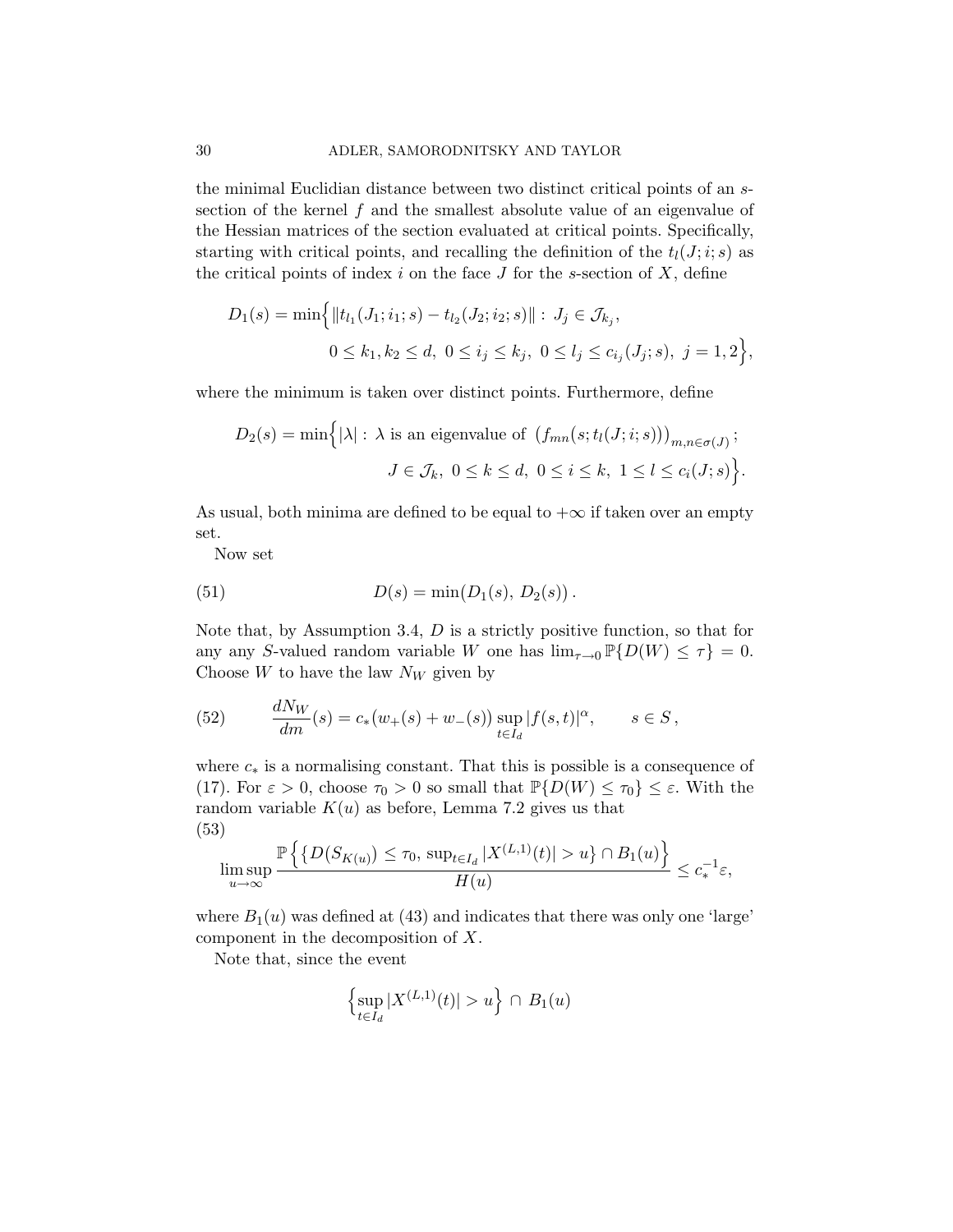is a subset of  $B_1(u)$ , on this event  $X^{(L,1)}(t) = X_{K(u)}f(S_{K(u)};t)$  for all  $t \in$  $M$ . Thus, again on this this event, since the supremum of this field over  $I_d$  exceeds u, while the kernel f is uniformly bounded, we conclude that  $|X_{K(u)}| > u/||f||_{\infty}$ . Therefore, on the event

$$
\{D(S_{K(u)}) > \tau_0, \ \sup_{t \in I_d} |X^{(L,1)}(t)| > u\} \cap B_1(u)
$$

the smallest eigenvalue length

(54) 
$$
D_{\min} \stackrel{\Delta}{=} \min \Big\{ |\lambda| : \lambda \text{ is an eigenvalue of } \Big( X_{mn}^{(L,1)}(t) \Big)_{m,n \in \sigma(J)} \Big\};
$$
  
 $J \in \mathcal{J}_k, 0 \le k \le d, t \text{ is a critical point on } J \Big\}$ 

satisfies  $D_{\min} > (\tau_0/\|f\|_{\infty})u$ .

We now combine [\(53\)](#page-29-0) with [\(47\)](#page-27-1) as follows. Introduce the event  $\Omega_{\tau}(u)$ that occurs whenever the minimal Euclidian distance between two distinct critical points of the random field  $(X^{(L,1)}(t), t \in I_d)$  is at least  $\tau > 0$ , while the smallest eigenvalue length of the Hessian evaluated at the critical points satisfies  $D_{\min} > (\tau / ||f||_{\infty})u$ . Thus we have

<span id="page-30-0"></span>
$$
(55) \quad \liminf_{u \to \infty} \frac{\mathbb{P}\left\{ \left\{ N_{X^{(L,1)}}(J;i:u) \ge n(J;i) \; \forall J,i \right\} \cap \tilde{\Omega}_{\tau_0}(u) \right\}}{H(u)} \ge I_{\rm c} - c_*^{-1} \varepsilon,
$$

where  $I_c$  is as in [\(47\)](#page-27-1). We can, furthermore, 'sacrifice' another  $\varepsilon$  in the right hand side of [\(55\)](#page-30-0) to add to the event  $\Omega_{\tau}(u)$  a requirement that the *largest* eigenvalue of the Hessian evaluated at the critical points, which we denote by  $D_{\text{max}}$ , satisfies  $D_{\text{max}} \leq Mu$  for some positive  $M = M(\epsilon)$ . This is possible because  $D_{\text{max}}$  is bounded from above by the largest absolute value of the elements of the Hessian, which we bound from above by  $Mu$  with a large enough  $M$ . For the same reason, we can also bound from above the largest value of  $\|\nabla X^{(L,1)}(t)\|$  over  $I_d$  by  $Mu$ .

Denoting the resulting event by  $\Omega_{\tau}(u)$ , we obtain

<span id="page-30-1"></span>
$$
(56)\liminf_{u\to\infty}\frac{\mathbb{P}\left\{\left\{N_{X^{(L,1)}}(J;i:u)\geq n(J;i)\;\forall J,i\right\}\cap\Omega_{\tau_0}(u)\right\}}{H(u)}\geq I_{\text{c}}-2c_*^{-1}\varepsilon.
$$

Now note that since, as stated above,  $X^L$  is bounded and  $C^2$  on  $\widetilde{M}$ , and the same is true for  $X$  by Assumption [3.1,](#page-6-0) it follows that the 'remainder' Y in [\(39\)](#page-23-2) is also a.s. bounded and  $C^2$ . Furthermore, by construction, Y and its first and second order partial derivatives have Lévy measures that are supported on uniformly bounded functions. Consequently, the tail of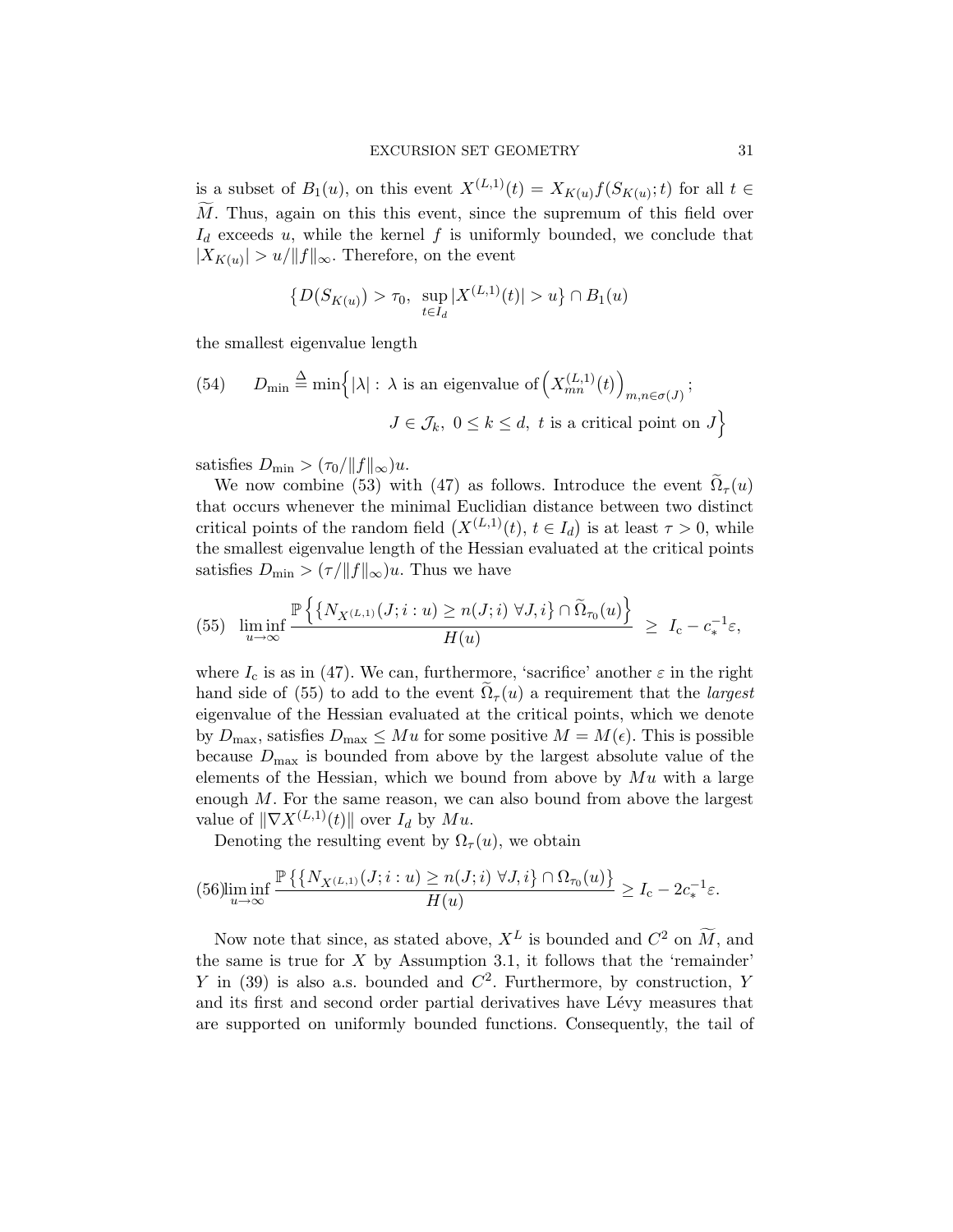their absolute suprema decays exponentially fast; see [\[5\]](#page-41-15). In particular, for  $i, j = 1, \ldots, d,$ 

$$
\lim_{u \to \infty} \frac{\mathbb{P}\{\sup_{t \in \widetilde{M}} |Y(t)| > u\}}{H(u)} = \lim_{u \to \infty} \frac{\mathbb{P}\{\sup_{t \in \widetilde{M}} |Y_i(t)| > u\}}{H(u)}
$$
\n
$$
= \lim_{u \to \infty} \frac{\mathbb{P}\{\sup_{t \in \widetilde{M}} |Y_{ij}(t)| > u\}}{H(u)}
$$
\n
$$
= 0.
$$

It follows from this, part (ii) of Lemma [7.1,](#page-37-0) and the regular variation of  $H$ , that there is a function  $l(u) \uparrow \infty$  such that  $l(u)/u \to 0$  as  $u \to \infty$  and

<span id="page-31-0"></span>
$$
(57)\lim_{u \to \infty} \frac{\mathbb{P}\{\sup_{t \in \widetilde{M}} |Y(t)| > l(u)\}}{H(u)} = \lim_{u \to \infty} \frac{\mathbb{P}\{\sup_{t \in \widetilde{M}} |Y_{ij}(t)| > l(u)\}}{H(u)}
$$

$$
= \lim_{u \to \infty} \frac{\mathbb{P}\{\sup_{t \in \widetilde{M}} |X^{L,2}(t)| > l(u)\}}{H(u)}
$$

$$
= \lim_{u \to \infty} \frac{\mathbb{P}\{\sup_{t \in \widetilde{M}} |X^{L,2}_{ij}(t)| > l(u)\}}{H(u)}
$$

$$
= 0,
$$

for  $i, j = 1, ..., d$ ,

We now combine [\(56\)](#page-30-1) and [\(57\)](#page-31-0) in the following way. Let  $\Omega^{(1)}_7(u)$  be the intersection of the event  $\Omega_{\tau}(u)$  with the complements of all 4 events whose probabilities are displayed in [\(57\)](#page-31-0) and set

$$
\Omega_{cr}(u) = \{ N_{X^{(L,1)}}(J;i:(1+\tau_2)u) \ge n(J;i) \,\,\forall J,i\} \,\,\cap\,\, \Omega_{\tau_1}^{(1)}(u).
$$

Then, given  $0 < \varepsilon_1 < 1$ , and using the regular variation of H, we can find  $\tau_1, \tau_2 > 0$  such that

<span id="page-31-2"></span>(58) 
$$
\liminf_{u \to \infty} \frac{\mathbb{P}\{\Omega_{cr}(u)\}}{H(u)} \geq (1 - \varepsilon_1)I_c.
$$

(vi) The (almost) end of the proof. Continuing with the above notation, we now claim that, on the event  $\Omega_{cr}(u)$ , for u large enough so that

<span id="page-31-3"></span>(59) 
$$
\frac{u}{l(u)} \geq \max\left(\frac{8k||f||_{\infty}}{\tau_1}, \frac{4}{\tau_2}\right),
$$

we also have

<span id="page-31-1"></span>(60) 
$$
N_X(J; i : u) \ge n(J; i), J \in \mathcal{J}_k, k = 0, 1, ..., d, i = 0, 1, ..., k.
$$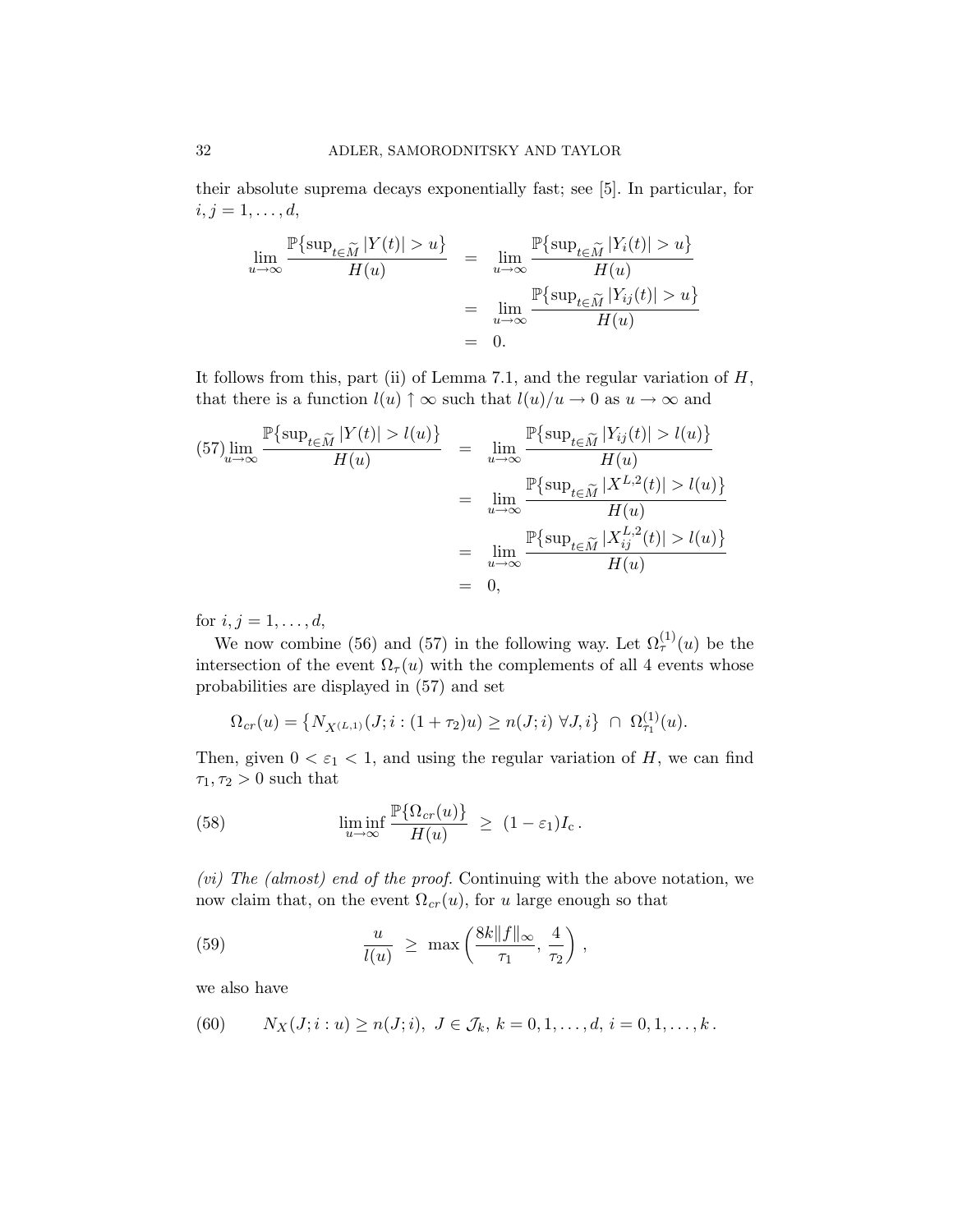Note that, once this is established, we shall have

$$
\liminf_{u \to \infty} \frac{\mathbb{P}\{N_X(J; i : u) \ge n(J; i), J \in \mathcal{J}, 0 \le i \le \dim J\}}{H(u)} \ge (1 - \varepsilon_1)I_c,
$$

and, since this holds for all  $0 < \varepsilon_1 < 1$ , we also have

<span id="page-32-1"></span>(61) 
$$
\liminf_{u \to \infty} \frac{\mathbb{P}\Big\{N_X(J; i : u) \ge n(J; i), J \in \mathcal{J}, 0 \le i \le \dim J\Big\}}{H(u)} \ge I_c.
$$

Combining this with [\(18\)](#page-10-1) gives Theorem [4.1,](#page-13-0) albeit with an inequality rather than an equality in [\(24\)](#page-14-0).

To obtain the opposite inequality assume that, to the contrary, for some numbers  $n(J;i)$ ,

<span id="page-32-0"></span>(62) 
$$
\lim_{n \to \infty} \frac{\mathbb{P}\Big\{N_X(J; i: u_n) \ge n(J; i), J \in \mathcal{J}, 0 \le i \le \dim J\Big\}}{H(u_n)} > I_c
$$

along some sequence  $u_n \uparrow \infty$ .

Now proceed by repeating the steps performed above and, this time using [\(50\)](#page-28-1) rather than [\(49\)](#page-28-0), and so demonstrate the existence of a critical point of  $X^{(L,1)}$  near each one of X. Thus [\(62\)](#page-32-0) also holds with X replaced by  $X^{(L,1)}$ ), viz.

$$
\lim_{n \to \infty} \frac{\mathbb{P}\Big\{N_{X^{(L,1)}}(J;i:u_n) \ge n(J;i), \ J \in \mathcal{J}, \ 0 \le i \le \dim J\Big\}}{H(u_n)} \ > \ I_c.
$$

Since this contradicts [\(47\)](#page-27-1), [\(62\)](#page-32-0) cannot be true, we have the required lower bound, and the proof of Theorem [4.1](#page-13-0) is complete, modulo the need to establish the claim [\(60\)](#page-31-1).

(*vii*) Establishing [\(60\)](#page-31-1) to finish the proof. In order to establish [\(60\)](#page-31-1), we shall show that, on the event  $\Omega_{cr}(u)$ , to every critical point above the level  $(1 + \tau_2)u$  of the random field  $X^{(L,1)}$  we can associate a critical point above the level  $u$  of  $X$  which is in the same face and of the same type.

To this end, let  $t_0$  be a critical point above the level  $(1 + \tau_2)u$  of  $X^{(L,1)}$ that belongs to a face  $J \in \mathcal{J}_k$  for some  $0 \leq k \leq d$ , and which is of the type i for some  $0 \leq i \leq k$ . Let  $(e_1, \ldots, e_k)$  be an orthonormal basis of  $\mathbb{R}^k$  consisting of normalised eigenvectors of the Hessian matrix

<span id="page-32-2"></span>(63) 
$$
\mathcal{H}^{(L,1)}(t_0) = \left(X_{mn}^{(L,1)}(t_0)\right)_{m,n \in \sigma(J)},
$$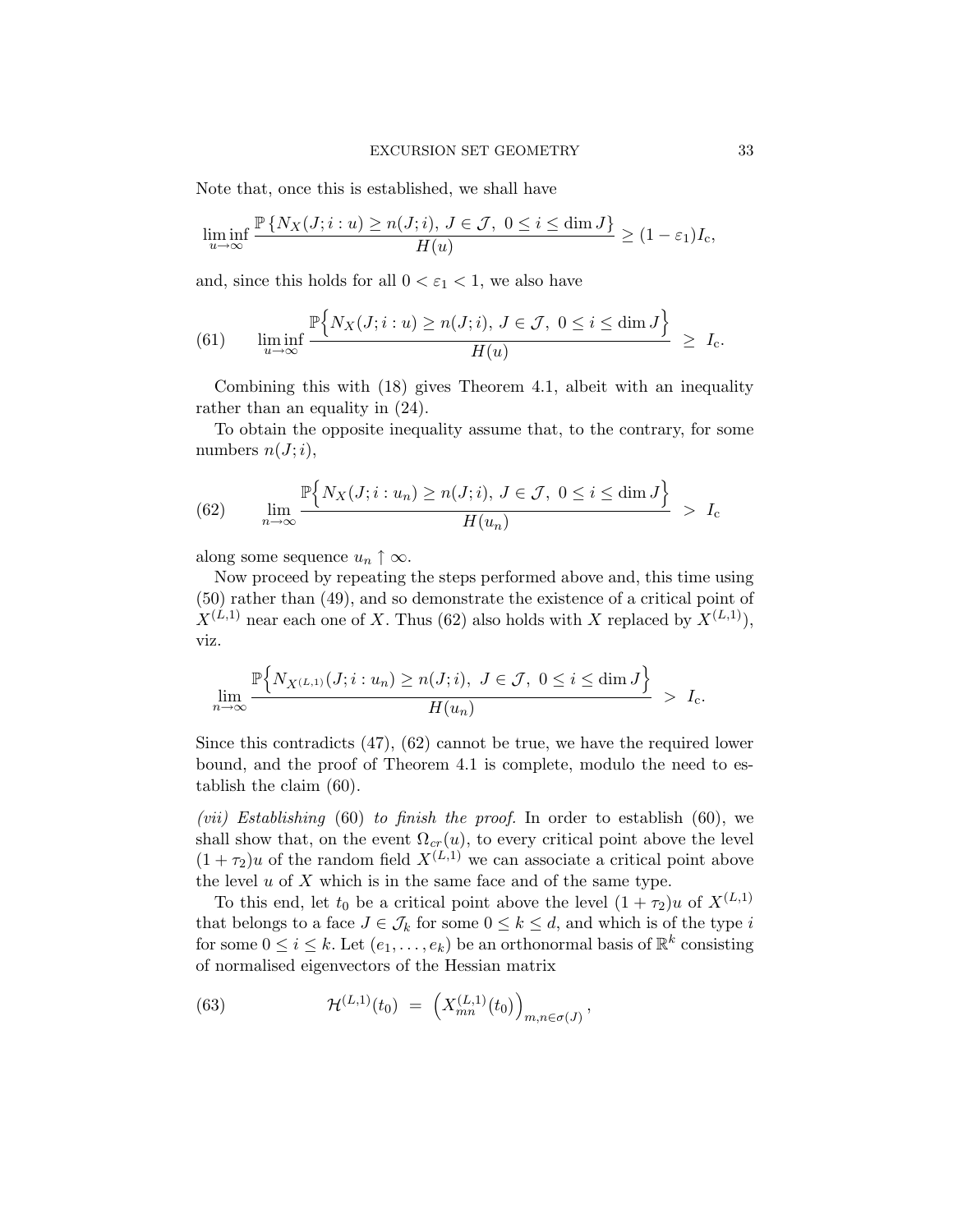and let  $\lambda_1, \ldots, \lambda_k$  be the corresponding eigenvalues. Note that, by the definition of the event  $\Omega_{cr}(u)$ , we have  $|\lambda_n| > (\tau_1/\|f\|_{\infty})u$  for  $n = 1, \ldots, k$ . We naturally embed the vectors  $(e_1, \ldots, e_k)$  into the face J and make them d-dimensional vectors by appending to them the  $d - k$  fixed coordinates of the face J. (We shall continue to denote these vectors by  $(e_1, \ldots, e_k)$ .) Note that for small real numbers  $\epsilon_1, \ldots, \epsilon_k$  we have

<span id="page-33-2"></span>(64) 
$$
\nabla X^{(L,1)}(t_0 + \sum_{j=1}^k \epsilon_j e_j) = \sum_{j=1}^k \epsilon_j \lambda_j e_j + o(\max(|\epsilon_1|, \ldots, |\epsilon_k|)).
$$

In particular, the directional derivatives

$$
g_j^{(L,1)}(t) \stackrel{\Delta}{=} \left\langle \nabla X^{(L,1)}(t), e_j \right\rangle, \qquad j = 1, \ldots, k,
$$

satisfy

<span id="page-33-0"></span>(65) 
$$
g_j^{(L,1)}(t_0+\sum_{j=1}^k \epsilon_j e_j) = \epsilon_j \lambda_j + o(\max(|\epsilon_1|,\ldots,|\epsilon_k|)).
$$

In what follows we shall work with a small positive number  $\epsilon > 0$ , placing more and more conditions on it as we progress, to clarify precisely how small it will need to be. As a first step, take  $\epsilon < \tau_1/2$ , where  $\tau_1$  is as in [\(58\)](#page-31-2).

Consider a  $k$ -dimensional cube (which is a subset of the face  $J$ ) defined by

$$
C_{\epsilon} = \left\{ t_0 + \sum_{j=1}^{k} \theta_j e_j, |\theta_j| \leq \epsilon, j = 1, \ldots, k \right\},\,
$$

along with its  $(k - 1)$ -dimensional faces

$$
F_n^{\pm} = \left\{ t_0 + \sum_{j=1}^k \theta_j e_j, \, \theta_n = \pm \epsilon, \, |\theta_j| \le \epsilon, \, 1 \le j \le k, \, j \ne n \right\},\,
$$

where  $n = 1, \ldots, k$ . It follows from [\(65\)](#page-33-0) that, for  $\epsilon > 0$  small enough,  $u > 1$ , and, as above, M large enough, we have

<span id="page-33-1"></span>(66) 
$$
2M\epsilon u \geq 2\epsilon |\lambda_n| \geq |g_n^{(L,1)}(t)| \geq \frac{\epsilon |\lambda_n|}{2} \geq \frac{\tau_1 \epsilon}{2\|f\|_{\infty}} u
$$

for all  $t \in F_n^{\pm}$ ,  $n = 1, ..., k$ . The assumption that  $\epsilon$  be small enough now entails that  $(66)$  holds for all critical points and for all relevant n. Since the number of critical points is finite, this requirement is easy to satisfy.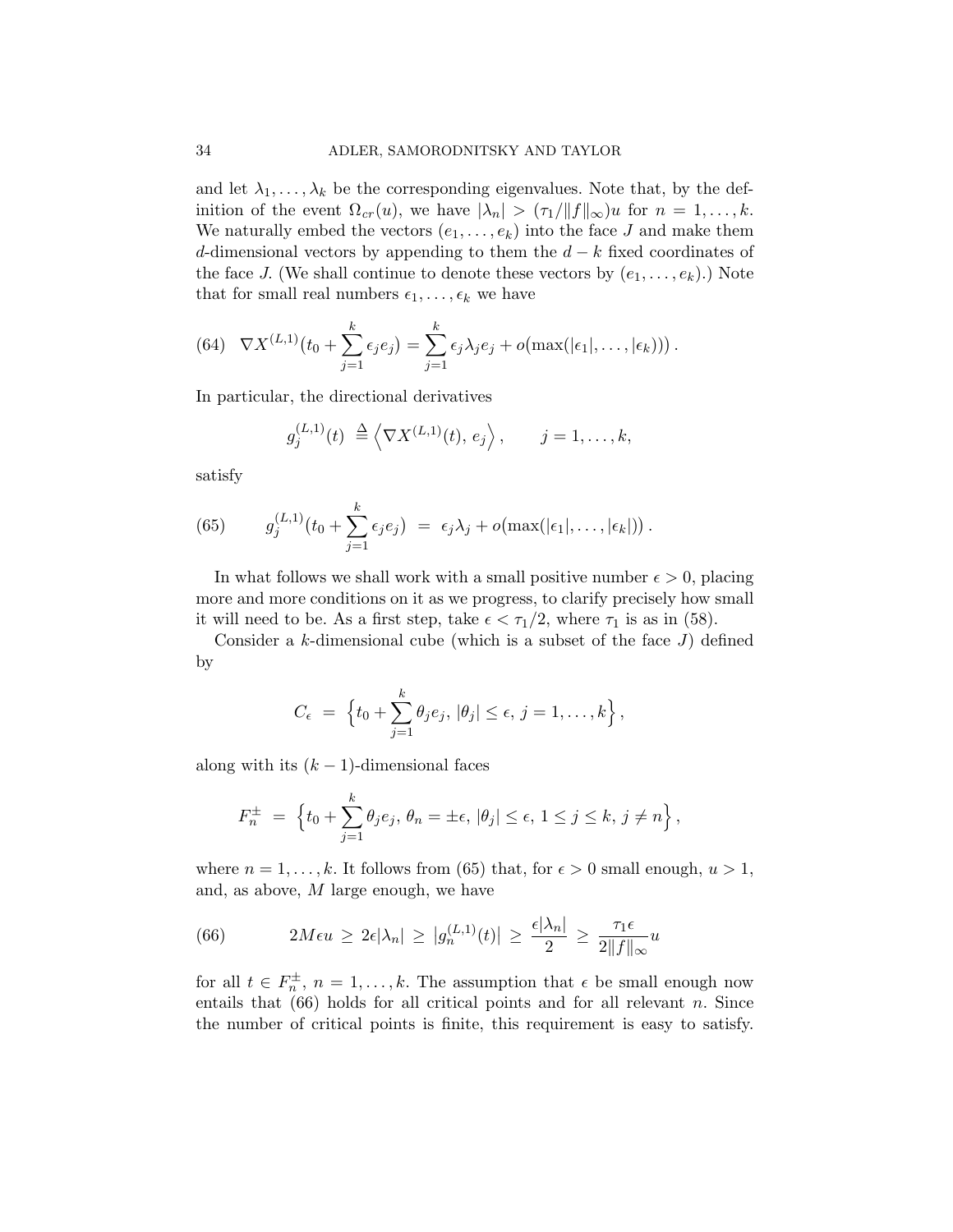Similarly, the continuity of the eigenvalues of a quadratic matrix in its components (see e.g. Section 7.2. and Corollary 2 in Section 7.4 of [\[6\]](#page-41-16)) shows that, for all  $\epsilon > 0$  small enough, the eigenvalues of the matrix of the second order partial derivatives  $(X_{mn}(t)_{m,n\in\sigma(J)})$  have all absolute values satisfying  $|\lambda_n| > (\tau/2||f||_{\infty})u$  for  $n = 1, ..., k$  and  $t \in C_{\epsilon}$ . Finally, we require that  $\epsilon$ be small enough that this lower bounds holds for all critical points  $t_0$  considered above. In particular, this implies that the signs of these eigenvalues throughout  $C_{\epsilon}$  are the same as those at the point  $t_0$ .

Next, for a non-empty  $I \subset \{1, ..., k\}$  and  $p \in \{-1, 1\}^k$  consider the vector

(67) 
$$
x(I, p) = \sum_{i \in I} p_i e_i.
$$

Consider a point  $t$  that belongs to the (relative to the face  $J$ ) boundary of the cube  $C_{\epsilon}$  and, more specifically, belongs to the face of that cube defined by

(68) 
$$
\left(\bigcap_{i\in I,\,p_i=1} F_i^+\right) \cap \left(\bigcap_{i\in I,\,p_i=-1} F_i^-\right),
$$

and to no other  $(k-1)$ -dimensional face of  $C_{\epsilon}$ . Define a function  $h^{(L,1)}$ :  $C_{\epsilon} \to \mathbb{R}$  by

<span id="page-34-0"></span>
$$
h^{(L,1)}(t) = \sum_{i=1}^{k} (g_i^{(L,1)}(t))^2.
$$

This is a  $C^1$ -function, and its gradient (within the face  $J$ ) is given by

$$
\nabla h^{(L,1)}(t) = 2 \sum_{i=1}^{k} g_i^{(L,1)}(t) \nabla g_i^{(L,1)}(t) = 2 \sum_{i=1}^{k} g_i^{(L,1)}(t) \mathcal{H}^{(L,1)}(t) e_i^T.
$$

Note also that for all  $I$  and  $p$  as above,

$$
\langle \nabla g_i^{(L,1)}(t_0), x(I,p) \rangle = \begin{cases} \lambda_i p_i & \text{if } i \in I \\ 0 & \text{if } i \notin I. \end{cases}
$$

In particular, we can write for any t belonging to the face of  $C_{\epsilon}$  defined by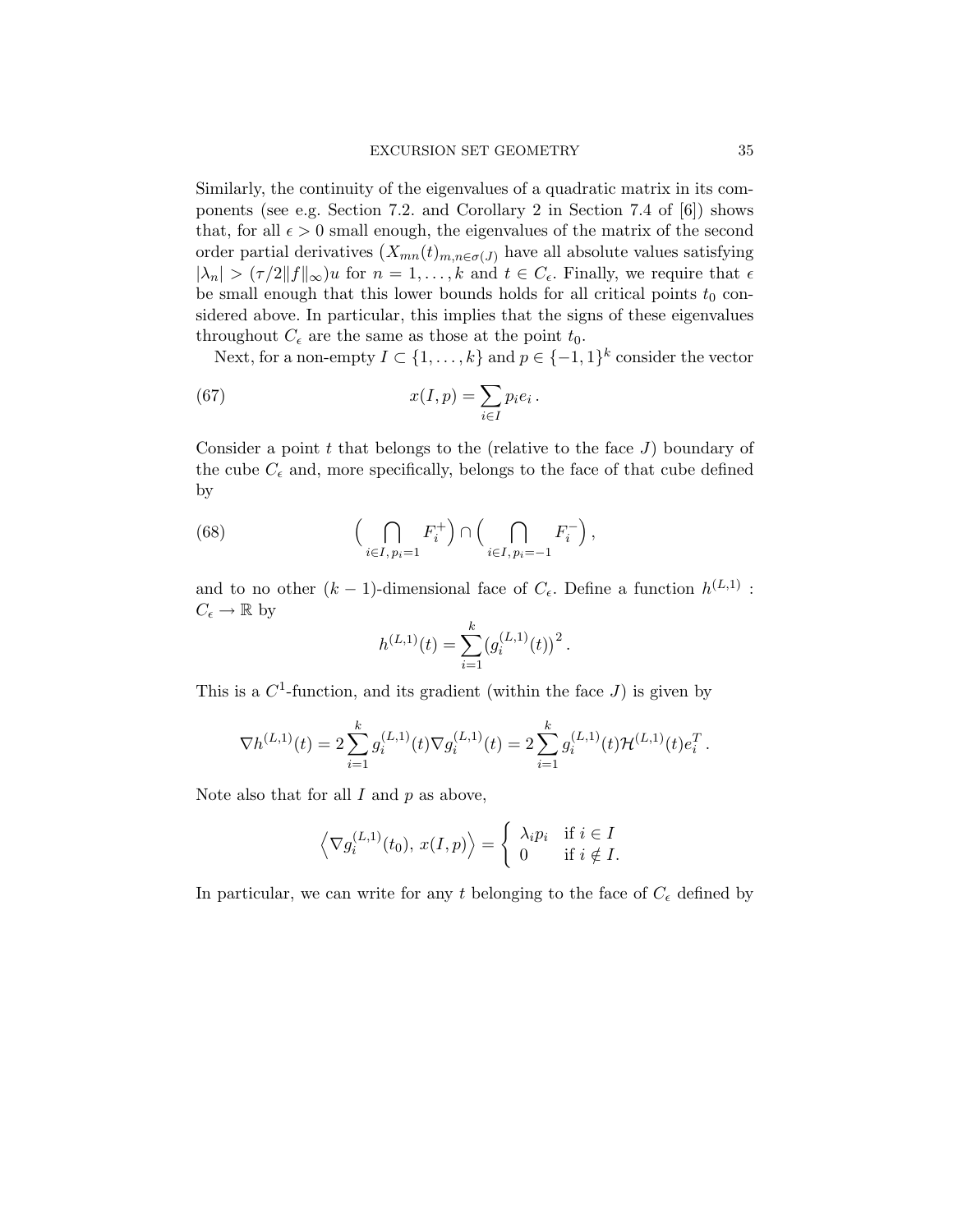[\(68\)](#page-34-0),

<span id="page-35-1"></span>(69) 
$$
\langle \nabla h^{(L,1)}(t), x(I, p) \rangle
$$
  
\n
$$
= 2 \sum_{i=1}^{k} g_i^{(L,1)}(t) \langle \nabla g_i^{(L,1)}(t), x(I, p) \rangle
$$
\n
$$
= 2 \sum_{i \in I} \lambda_i p_i g_i^{(L,1)}(t)
$$
\n
$$
+ 2 \sum_{i=1}^{k} g_i^{(L,1)}(t) \langle (\nabla g_i^{(L,1)}(t) - \nabla g_i^{(L,1)}(t_0)), x(I, p) \rangle.
$$

It follows from [\(65\)](#page-33-0) and [\(66\)](#page-33-1) that

<span id="page-35-0"></span>(70) 
$$
g_n^{(L,1)}(t) > 0 \text{ for } t \in F_n^+ \text{ if } \lambda_n > 0 \text{ and for } t \in F_n^- \text{ if } \lambda_n < 0,
$$

$$
g_n^{(L,1)}(t) < 0 \text{ for } t \in F_n^+ \text{ if } \lambda_n < 0 \text{ and for } t \in F_n^- \text{ if } \lambda_n > 0.
$$

Consquently, we can conclude, by [\(70\)](#page-35-0) and [\(66\)](#page-33-1), that the first term in the right hand side of [\(69\)](#page-35-1) is negative and, more specifically, does not exceed

$$
-2\mathrm{Card}(I)D_{\min}\frac{\tau_1\epsilon}{2\|f\|_{\infty}}u \ \leq \ -(\tau_1/\|f\|_{\infty})^2\epsilon u^2.
$$

We can bound the absolute value of the second term in the right hand side of [\(69\)](#page-35-1) from above by

$$
2k\sum_{i=1}^k|g_i^{(L,1)}(t)|\cdot\|\nabla g_i^{(L,1)}(t)-\nabla g_i^{(L,1)}(t_0)\| \leq 2k^2M^2\epsilon u^2,
$$

by the definition of the event  $\Omega_{cr}(u)$ . This, obviously, indicates that, for  $\epsilon > 0$  small enough,

$$
\left\langle \nabla h^{(L,1)}(t),\, x(I,p) \right\rangle \ \leq \ -C\epsilon u^2\,,
$$

where  $C$  is a finite positive constant determined by the parameters in the event  $\Omega_{cr}(u)$ . If

<span id="page-35-2"></span>
$$
g_j(t) = \langle \nabla X(t), e_j \rangle, \qquad j = 1, \dots, k,
$$

and we define

(71) 
$$
h(t) = \sum_{i=1}^{k} (g_i(t))^2,
$$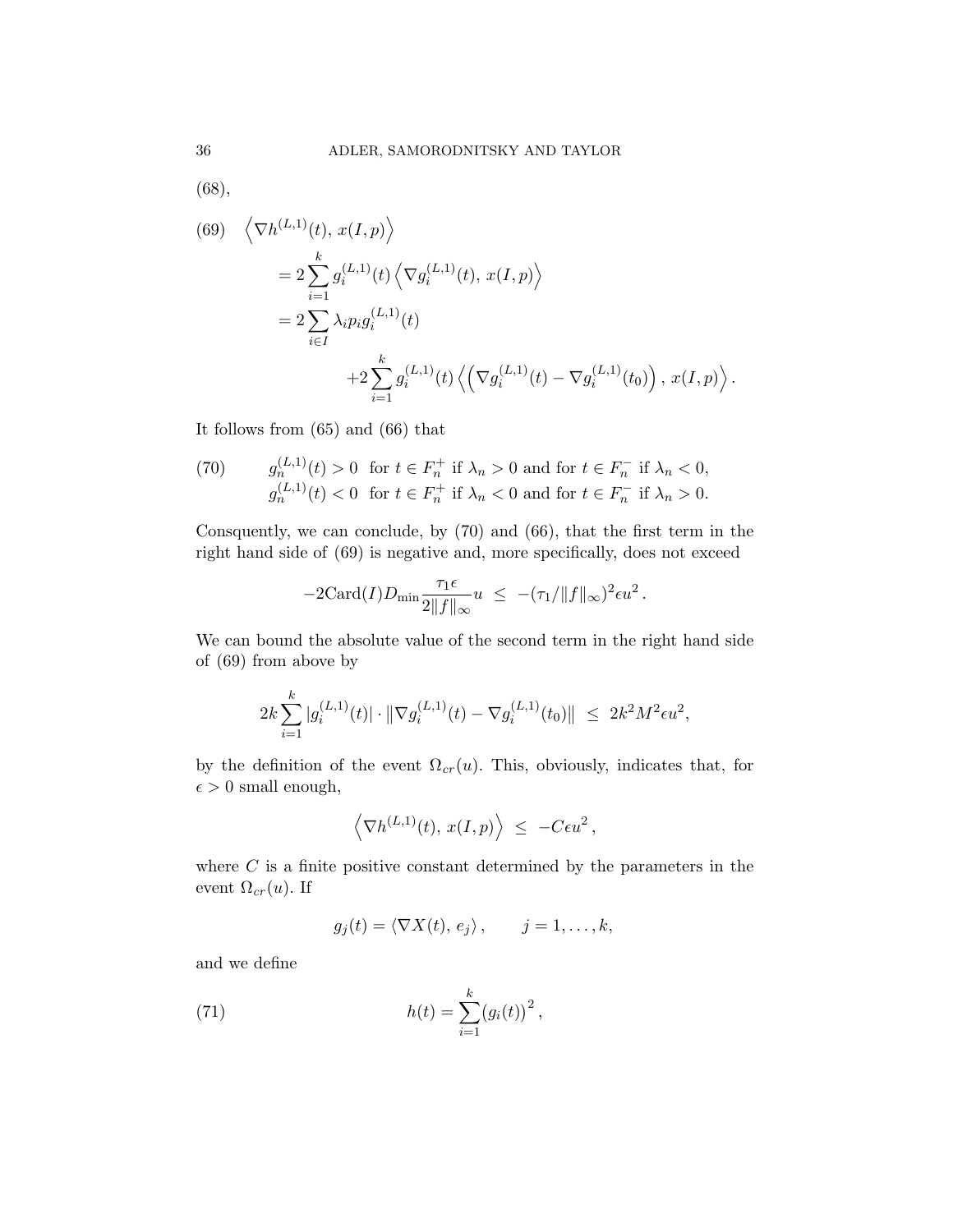then, on the event  $\Omega_{cr}(u)$ ,

<span id="page-36-0"></span>
$$
\langle \nabla h(t), x(I, p) \rangle \le -C\epsilon u^2 + kl(u)^2.
$$

Taking into account that  $l(u)/u \to 0$  as  $u \to \infty$ , where l is given by [\(57\)](#page-31-0), we see that for u large enough it is possible to choose  $\epsilon > 0$  small enough such that

(72) 
$$
\langle \nabla h(t), x(I, p) \rangle < 0,
$$

for any t belonging to the face of  $C_{\epsilon}$  defined by [\(68\)](#page-34-0). The final requirement on  $\epsilon$  is that [\(72\)](#page-36-0) holds.

Similarly, since by the definition of the event  $\Omega_{cr}(u)$ , the first order partial derivatives of  $X^{(L,2)}$  and Y are bounded by  $l(u) = o(u)$  in absolute value, we have that [\(70\)](#page-35-0) and [\(59\)](#page-31-3) give us

(73) 
$$
g_n(t) > 0 \text{ for } t \in F_n^+ \text{ if } \lambda_n > 0 \text{ and for } t \in F_n^- \text{ if } \lambda_n < 0,
$$

$$
g_n(t) < 0 \text{ for } t \in F_n^+ \text{ if } \lambda_n < 0 \text{ and for } t \in F_n^- \text{ if } \lambda_n > 0
$$

as well.

In order to complete the proof and establish [\(60\)](#page-31-1) it is enough to prove that, on  $\Omega_{cr}(u)$ , X has a critical point in the cube  $C_{\epsilon}$ . In fact, if such a critical point exists, Lemma [7.3](#page-39-0) below implies that it will be above the level u and of the same type as  $t_0$ . Furthermore, these critical points of X will all be distinct.

To establish the existence of this critical point, note that, by the continuity of  $\nabla X$  and the compactness of  $C_{\epsilon}$ , there is a point  $t_1$  in  $C_{\epsilon}$  at which the norm of the vector function  $g(t) = (g_1(t), \ldots, g_k(t))$  achieves its minumum over  $C_{\epsilon}$ . We shall prove that, in fact,  $g(t_1) = 0$ . By the linear independence of the basis vectors  $e_1, \ldots, e_k$ , this will imply that  $g_j(t_1) = 0$  for  $j = 1, \ldots, k$ , and so  $t_1$  is, indeed, a critical point.

Suppose that, to the contrary,  $g(t_1) \neq 0$ , and consider firstly the possibility that the point  $t_1$  belongs to the (relative to the face J) interior of  $C_{\epsilon}$ . Note that the Jacobian of the transformation  $g: C_{\epsilon} \to \mathbb{R}^k$  is given by

$$
J_g(t) = \mathcal{E}\mathcal{H}(t)\,,
$$

where  $\mathcal{H}(t) = (X_{mn}(t))_{m,n \in \sigma(J)}$  is the Hessian of X, and  $\mathcal{E}$  is a  $k \times k$  matrix with rows  $e_1, \ldots, e_k$ . We have already established above that, on the event  $\Omega_{cr}(u)$ , H is non-degenerate throughut  $C_{\epsilon}$ . Since the vectors  $e_1, \ldots, e_k$  are linearly independent, we conclude that the matrix  $\mathcal E$  is non-degenerate as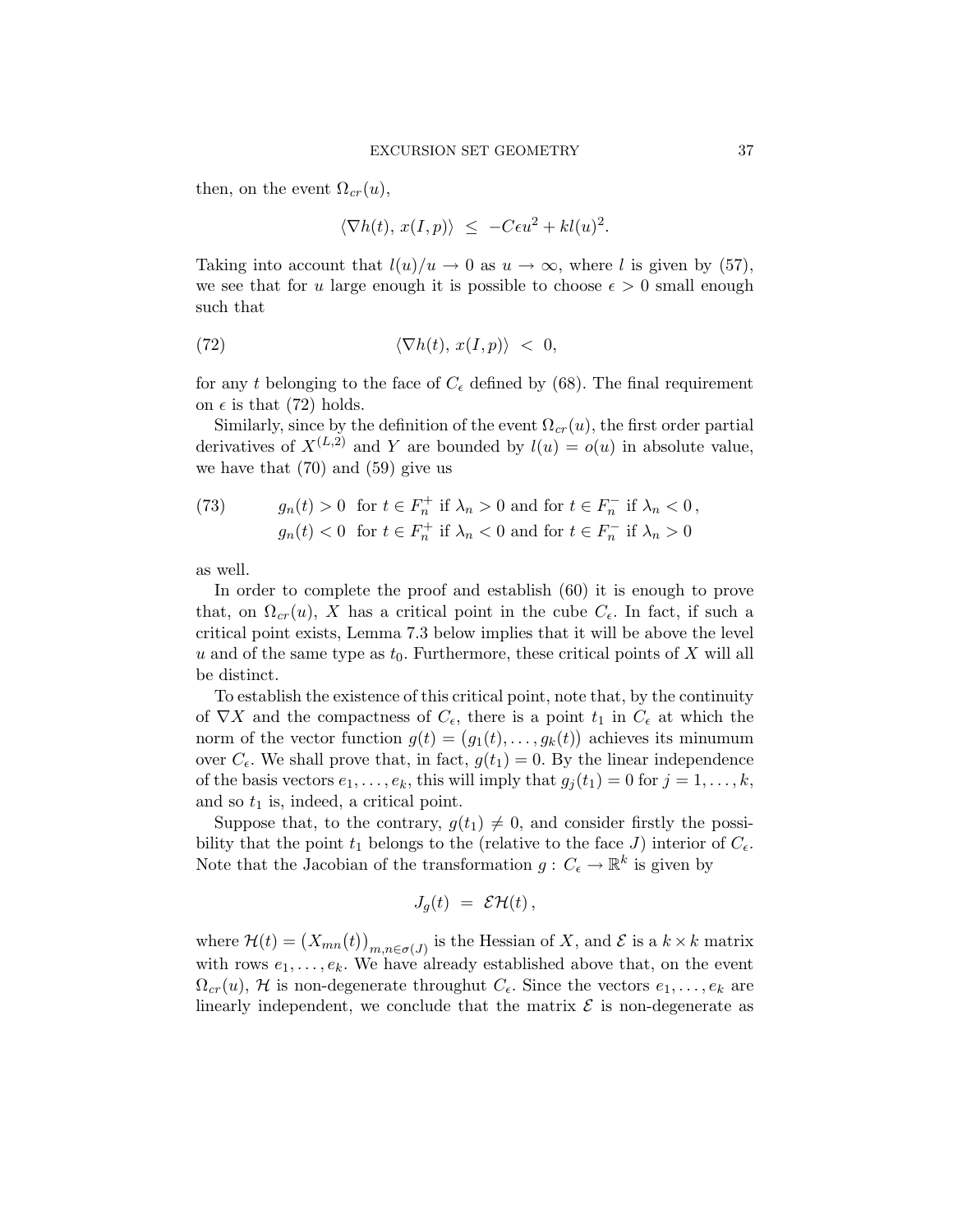well. Since the vector  $g(t_1)$  does not vanish, it has a non-vanishing component. Without loss of generality, we can assume that  $g_1(t_1) \neq 0$ . Choose a vector  $x \in \mathbb{R}^k$  for which

$$
J_g(t_1)x' = (1,0,\ldots,0)'
$$

Then for  $\delta \in \mathbb{R}$ , with  $|\delta|$  small,

$$
g(t_1 + \delta x) = g(t_1) + \delta J_g(t_1) x^T + o(|\delta|)
$$
  
= 
$$
\begin{pmatrix} g_1(t_1) + \delta \\ g_2(t_1) \\ \vdots \\ g_k(t_1) \end{pmatrix} + o(|\delta|),
$$

and so

$$
||g(t_1 + \delta x)||^2 = \sum_{j=1}^k g_j(t_1)^2 + 2\delta g_1(t_1) + o(|\delta|)
$$
  
< 
$$
< \sum_{j=1}^k g_j(t_1)^2 = ||g(t_1)||^2
$$

for  $\delta$  with  $|\delta|$  small enough and such that  $\delta g_1(t_1) < 0$ . This contradicts the assumed minimality of  $||g(t_1)||$  and so we must have  $g(t_1) = 0$ , as required, for this case.

It remains to consider the case  $g(t_1) \neq 0$ , but the point  $t_1$  belongs to the boundary of the cube  $C_{\epsilon}$ . Let  $g(t_1)$  belong to the face of the cube defined by [\(68\)](#page-34-0). With the function h defined in [\(71\)](#page-35-2), we have, for  $\delta > 0$  small,

$$
h(t_1 + \delta x(I, p)) = h(t_1) + \delta(\nabla h(t), x(I, p)) + o(\delta).
$$

By [\(72\)](#page-36-0), this last expression is smaller than  $h(t_1)$  if  $\delta > 0$  is small enough. However, by the definition of the vector  $x(I, p)$ , the point  $t_1+\delta x(I, p)$  belongs to  $C_{\epsilon}$  for  $\delta > 0$  small. Once again, this contradicts the assumed minimality of  $||g(t_1)||$ .

Thus we have established [\(60\)](#page-31-1) and, therefore, [\(61\)](#page-32-1), and so the theorem, modulo the need to prove the following three lemmas.  $\Box$ 

<span id="page-37-0"></span>Lemma 7.1. The following three results hold: (i) The random fields  $X^{(L,1)}$  and  $X^{(L,2)}$  on the right hand side of the decomposition [\(42\)](#page-25-0) are independent.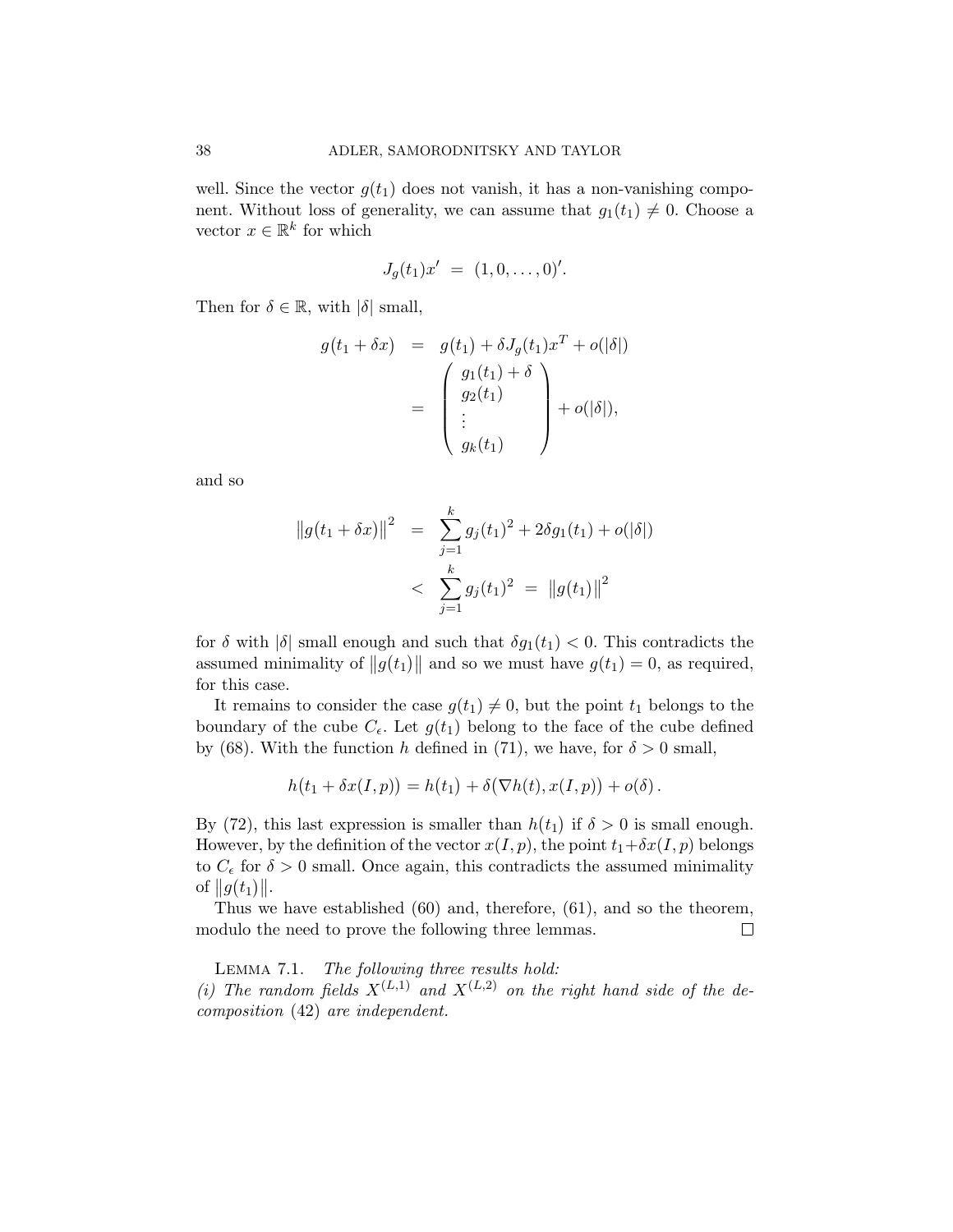(ii) The random field  $X^{(L,2)}$  has  $C^2$  sample functions and satisfies

$$
\lim_{u \to \infty} \frac{\mathbb{P}\{\sup_{t \in \widetilde{M}} |X^{(L,2)}(t)| > u\}}{H(u)} = \lim_{u \to \infty} \frac{\mathbb{P}\{\sup_{t \in \widetilde{M}} |X_i^{(L,2)}(t)| > u\}}{H(u)}
$$

$$
= \lim_{u \to \infty} \frac{\mathbb{P}\{\sup_{t \in \widetilde{M}} |X_{ij}^{(L,2)}(t)| > u\}}{H(u)} = 0,
$$

 $i, j = 1, \ldots, d$ , where H is the regularly varying function of Assumption [3.5.](#page-10-0) (iii) The number of terms in the sum defining  $X^{(L,1)}$  satisfies

$$
\lim_{u \to \infty} \frac{\mathbb{P}\{\sum_{m=1}^{N} \mathbb{1}(A_m(u)) \ge 2\}}{H(u)} = 0.
$$

PROOF. The claim (i) follows from the fact that a Poisson random measure, when restricted to disjoint measurable sets, forms independent Poisson random measures on these sets (see e.g. [\[12\]](#page-41-17)). Since the sum defining the random field  $X^{(L,2)}$  is a.s. finite, the fact that it has sample functions in  $C^2$ follows from Assumption [3.1.](#page-6-0) Furthermore, for  $\epsilon > 0$ , choose  $n_{\epsilon} > 0$  so large that  $\mathbb{P}{N > n_{\epsilon}} \leq \epsilon$ . The above discussion implies that the number  $K(u, \epsilon)$ of the terms in the sum defining  $X^{(L,2)}$  in [\(42\)](#page-25-0) that satisfy

$$
\sup_{t \in \widetilde{M}} |X_m f(S_m; t)| > \frac{u}{2n_{\epsilon}}
$$

is Poisson with the mean less or equal to

$$
F\left\{(s,x)\in(\mathbb{R}\setminus\{0\})\times S:\sup_{t\in\widetilde{M}}|xf(s;t)|>u/(2n_{\epsilon})\right\}
$$

$$
=\lambda_{X}\left\{g:\sup_{t\in\widetilde{M}}|g(t)|>u/(2n_{\epsilon})\right\}\sim CH(u)
$$

as  $u \to \infty$ , where we have used [\(11\)](#page-9-1) and Lemma [3.6.](#page-10-3) Therefore, for large u

$$
\mathbb{P}\{\sup_{t\in \widetilde{M}} |X^{(L,2)}(t)| > u\} \leq \mathbb{P}\{N > n_{\epsilon}\} + \mathbb{P}\{K(u,\epsilon) \geq 2\} \leq \epsilon + CH(u)^2,
$$

and so

$$
\limsup_{u\to\infty}\frac{\mathbb{P}\{\sup_{t\in\widetilde{M}}|X^{(L,2)}(t)|>u\}}{H(u)}\leq\epsilon.
$$

<span id="page-38-0"></span>Letting  $\epsilon \to 0$  completes the proof of the first limit in part (ii) of the lemma, and the other limits are established in the same way. Part (iii) of the lemma can be proven similarly. $\Box$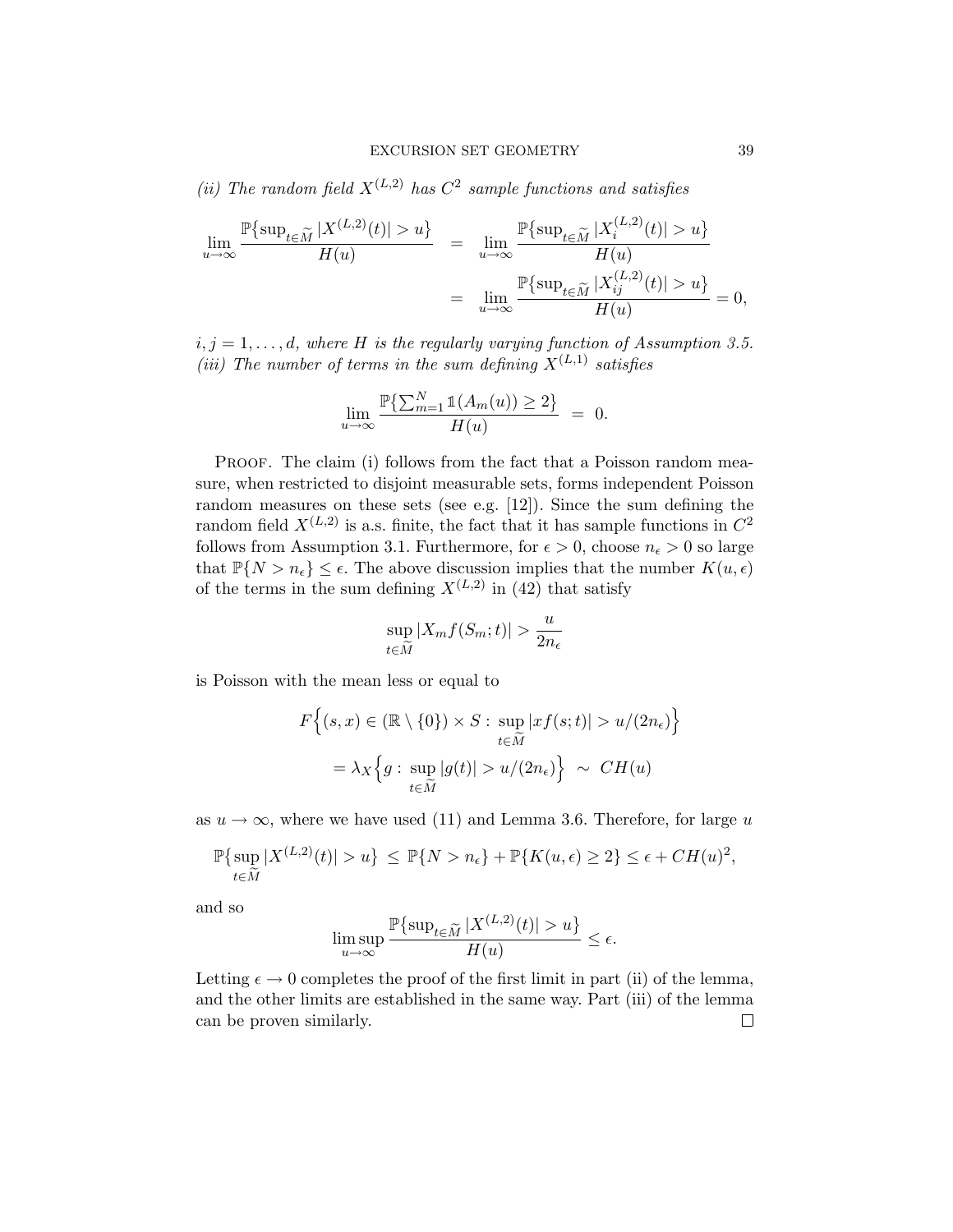LEMMA 7.2. The random variables  $D_m$  in [\(51\)](#page-29-1) satisfy

$$
\limsup_{u\to\infty}\frac{\mathbb{P}\Big\{\big\{D\big(S_{K(u)}\big)\leq\tau_0,\,\sup_{t\in I_d}|X^{(L,1)}(t)|>u\big\}\cap B_1(u)\Big\}}{H(u)}\leq c_*^{-1}\varepsilon\,,
$$

where  $c_*$  is as in [\(52\)](#page-29-2).

PROOF. We use a decomposition as in  $(45)$  to obtain

$$
\mathbb{P}\Big\{\big\{D(S_{K(u)}) \leq \tau_0, \sup_{t \in I_d} |X^{(L,1)}(t)| > u\big\} \cap B_1(u)\Big\}
$$
  
 
$$
\leq \theta \mathbb{P}\Big\{A_1(u) \cap \bigcap_{m_1=2}^n A_{m_1}(u)^c \cap \Big\{D(S_1) \leq \tau_0, \sup_{t \in I_d} |X^{(L,1)}(t)| > u\Big\}\Big\}.
$$

Since on the event  $A_m(u)^c$  one has  $\sup_{t \in \widetilde{M}} |X_m f(S_m; t)| \leq u^{\beta}$ , it follows that the latter probability can be asymptotically bounded by that the latter probability can be asymptotically bounded by

$$
\theta \mathbb{P} \Big\{ D(S_1) \leq \tau_0, \sup_{t \in I_d} |X_1 f(S_1; t)| > u \Big\}
$$
  
=  $\int_S \int_{\mathbb{R} \setminus \{0\}} \mathbb{1}(D(s) \leq \tau_0, |x| \sup_{t \in I_d} |f(s; t)| > u) F(ds, dx)$   
=  $\int_S \mathbb{1}(D(s) \leq \tau_0) \left( \int_{\mathbb{R} \setminus \{0\}} \mathbb{1}(|x| > u(\sup_{t \in I_d} |f(s; t)|)^{-1}) \rho(s; dx) \right) m(ds)$   
 $\sim H(u) \int_S \mathbb{1}(D(s) \leq \tau_0) (w_+(s) + w_-(s)) \sup_{t \in I_d} |f(s; t)|^{\alpha} m(ds),$ 

where we used Assumptions [3.5,](#page-10-0) [3.4](#page-8-0) and [\(17\)](#page-10-2). The lemma now follows from the choice of  $\tau_0$ .  $\Box$ 

<span id="page-39-0"></span>LEMMA 7.3. Suppose that for every critical point  $t_0$  of the random field  $(X^{L,1}(t), t \in I_d)$ , the random field  $(X(t), t \in I_d)$  has, on the event  $\Omega_{cr}(u)$ , a critical point in the cube  $C_{\epsilon}$ . Then the critical points of X in  $I_d$  correspond to distinct critical points of  $X^{L,1}$ , are themselves distinct, are all above the level u, and each of them is of the same type as the corresponding critical point of  $X^{L,1}$ .

PROOF. The fact that the critical points of  $X$  corresponding to distinct critical points of the field  $X^{L,1}$  are all distinct follows from the lower bound on the distance between two distinct critical points of  $X^{L,1}$  in the definition of the event  $\Omega_{cr}(u)$  and the choice of  $\epsilon$ . The fact that all the critical points are above the level u follows from the lower bounds on the values of  $X^{L,1}$  at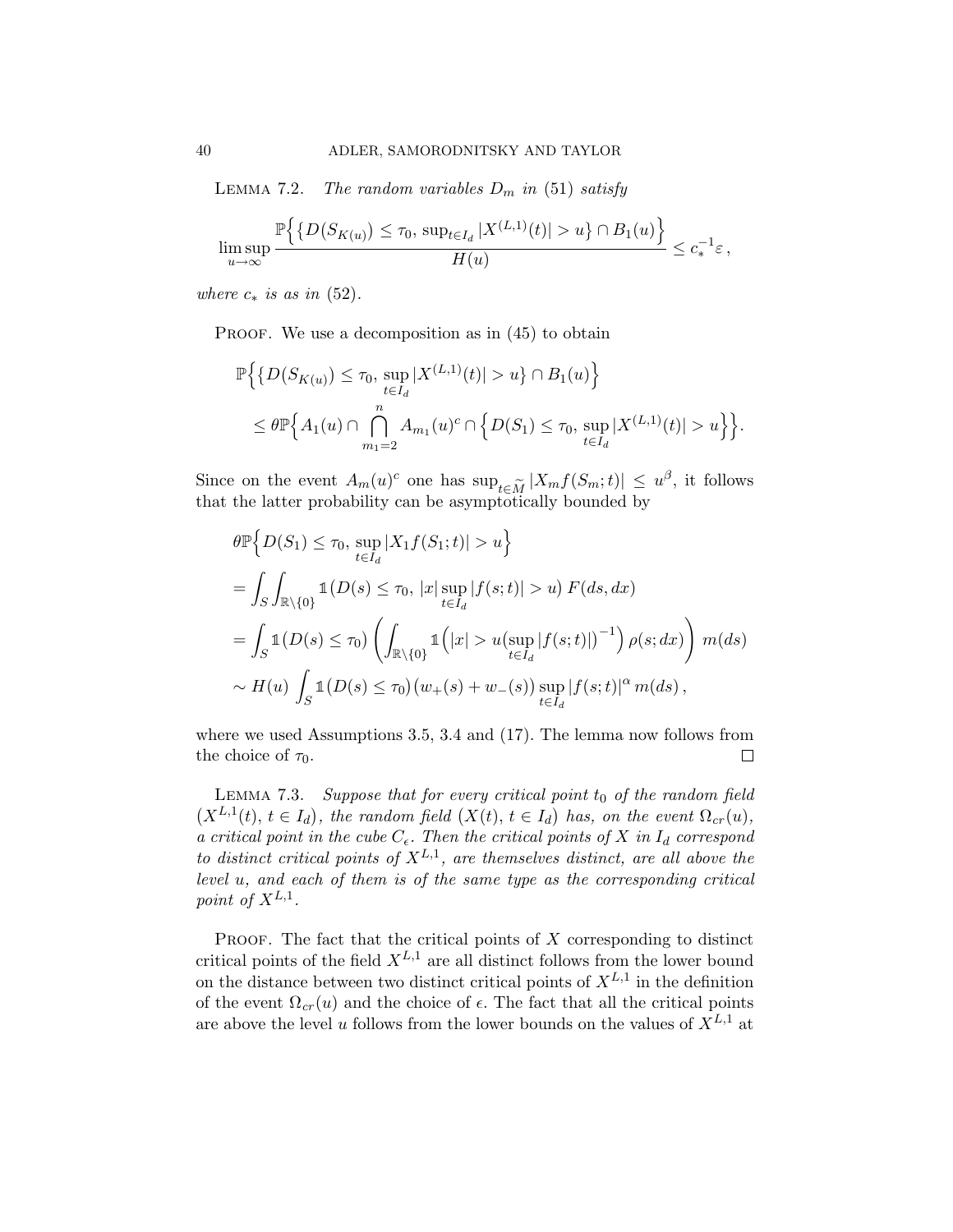its critical points in the definition of  $\Omega_{cr}(u)$  and, once again, the choice of  $\epsilon$ . It remains, therefore, to prove that a critical point in the cube  $C_{\epsilon}$  of X is of the same type as the critical point  $t_0$  of  $X^{L,1}$ .

To this end, note that the absolute values of the eigenvalues of the matrix of the second order partial derivatives  $(X_{mn}^{L,1}(t) + Y_{mn}(t))_{m,n \in \sigma(J)}$  are, on the event  $\Omega_{cr}(u)$ , bounded from above by  $2kl(u)$ . Using continuity of the eigenvalues of a quadratic matrix in its components (see, once again, Section 7.2 and Corollary 2 in Section 7.4 of [\[6\]](#page-41-16)) we see that the Euclidian distance between an eigenvalue of  $(X_{mn}(t))_{m,n\in\sigma(J)}$  and the corresponding eigenvalue of  $(X_{mn}^{L,1}(t))_{m,n\in\sigma(J)}$  is bounded from above by  $2kl(u)$ . Using the choice of  $\epsilon$ then shows that the numbers of the negative eigenvalues of the two Hessians are identical, as required.  $\Box$ 

<span id="page-40-0"></span>8. Proof of Theorem [4.1](#page-13-0) for the general case. If you carefully followed the proof of Theorem [4.1](#page-13-0) for the case  $M = I_d$ , then you will have noticed that there were two main components to the arguments. In the first, global bounds on suprema of random fields, derivatives, etc, played a crucial role. These arguments are no different for cubes than they are for other compact sets, including compact stratified manifolds, and so throughout we could have worked with general M rather than the special case  $M = I_d$ when handling these arguments.

The second component relied on showing that the critical points above high levels of the random fields X and  $X^{L,1}$  were in one–one correspondence, in terms of their (approximate) positions, their (approximate) heights, and their type. The arguments here were of a purely local nature, and took into account, for example, on what face of  $I_d$  the critical points occured. Transfering these arguments to the case of  $M$  a stratified manifold is not trivial, but it is also not too hard. The main step lies in obtaining an analogue to the linearisation [\(64\)](#page-33-2) of  $\nabla X^{L,1}$  (the random field itself is defined precisely as in the simpler case), as well as an analogue of the Hessian [\(63\)](#page-32-2).

The natural place to do this, of course, is on the tangent spaces at the critical points of  $X^{L,1}$ . In small neighbourhoods of each such critical point, both X and  $X^{L,1}$  can be pushed forward to the tangent space via the exponential map. Once this is done, we are are back in a simple Euclidean setting and can argue as before, but now with respect to the push forwards. Pulling the results back to M itself, again via the exponential map, is straightfoward, as long as the mapping is smooth enough. However, looking again at the case  $M = I_d$ , it is easy to see that all that 'smooth enough' really requires is a universal bound on the second order partial derivatives of  $X^{L,1}$  and that the pullbacks can be done in a uniform fashion. It is to ensure this this is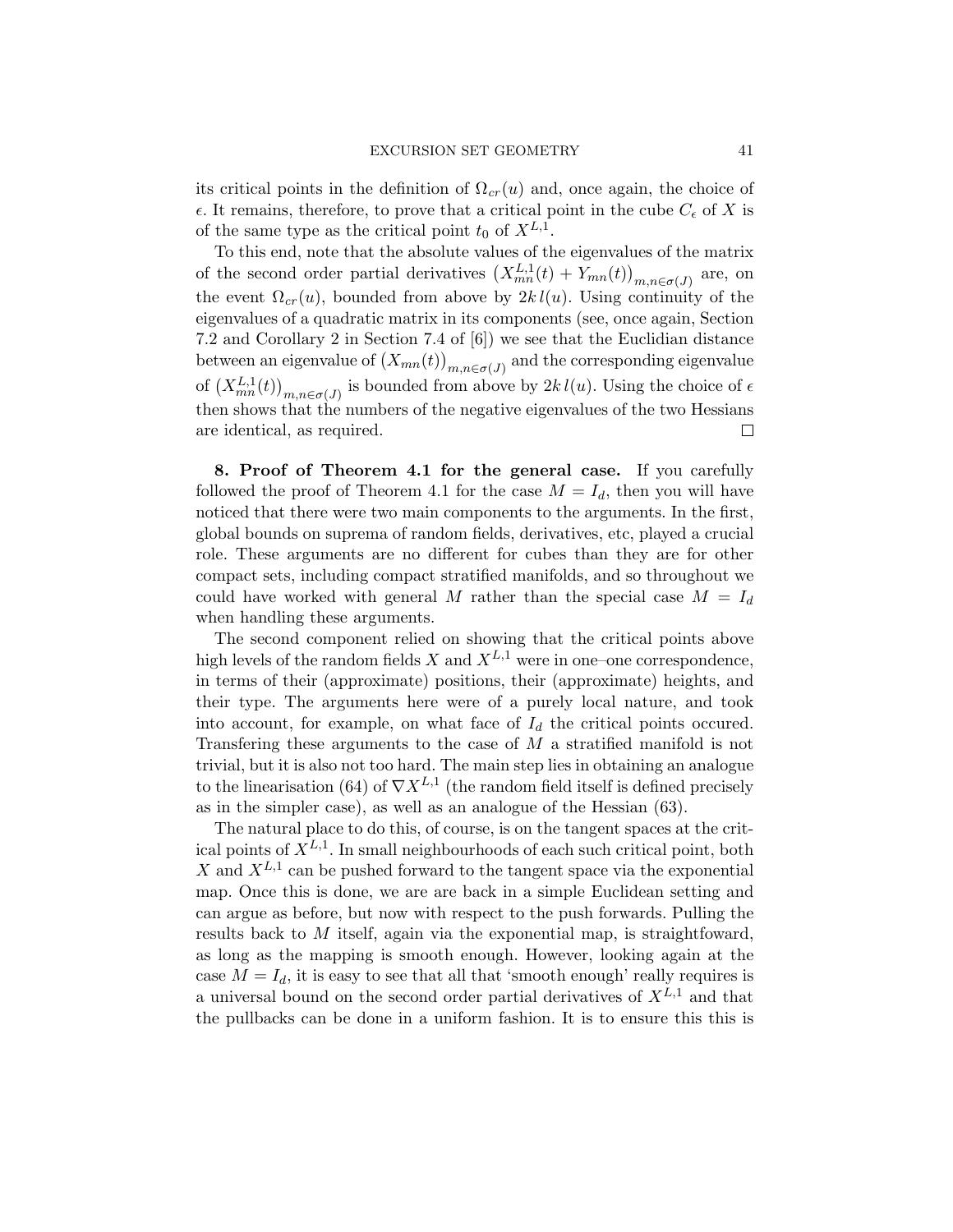indeed the case that the assumption that the component manifolds  $\partial_i M$  of M have bounded curvature, made already in Section [2,](#page-2-0) was introduced.

We leave the details to the interested reader. If you are uninterested, or unprepared to take our word for the fact that all that remains is, in essence, to repeat the above argument with heavier notation, you have the choice of believing only the case  $M = I_d$ . There is enough new in this case to make the basic results of this paper interesting and useful.

#### REFERENCES

- <span id="page-41-0"></span>[1] Adler, R. and Taylor, J. (2007). Random Fields and Geometry. Springer, New York.
- <span id="page-41-1"></span>[2] Adler, R. J., Taylor, J. E. and Worsley, K. (2010). Applications of Random Fields and Geometry: Foundations and Case Studies. Springer, New York. Early chapters available at http://iew3.technion.ac.il/∼radler/publications.html.
- <span id="page-41-11"></span>[3] BINGHAM, N., GOLDIE, C. AND TEUGELS, J. (1987). Regular Variation. Cambridge University Press, Cambridge.
- <span id="page-41-4"></span>[4] Braverman, M. and Samorodnitsky, G. (1998). Symmetric infinitely divisible processes with sample paths in orlicz spaces and absolute continuity of infinitely divisible processes. Stochastic Processes and Their Applications 78, 1–26.
- <span id="page-41-15"></span>[5] DE ACOSTA, A. (1980). Exponential moments of vector-valued random series and triangular arrays. Ann. Prob. 8, 381–389.
- <span id="page-41-16"></span>[6] LANCASTER, P. (1969). Theory of Matrices. Academic Press, New York.
- <span id="page-41-14"></span>[7] LINDE, W. (1986). Probability in Banach Spaces-Stable and Infinitely Divisible Distributions. Wiley, Chichester.
- <span id="page-41-12"></span>[8] MAEJIMA, M. AND ROSIŃSKI, J. (2002). Type g distributions on  $\mathbb{R}^d$ . Journal of Theoretical Probability 15, 323–341.
- <span id="page-41-6"></span>[9] MARCUS, M. AND ROSIŃSKI, J. (2005). Continuity and boundedness of infinitely divisible processes: a poisson point process approach. Journal of Theoretical Probability 18, 109–160.
- <span id="page-41-10"></span>[10] POTTER, H. (1940). The mean values of certain Dirichlet series, II. Proc. London *Math. Soc.*  $(2)$  47, 1–19.
- <span id="page-41-2"></span>[11] RAJPUT, B. AND ROSIŃSKI, J. (1989). Spectral representations of infinitely divisible processes. Probability Theory and Related Fields 82, 451–488.
- <span id="page-41-17"></span>[12] RESNICK, S. (1992). Adventures in Stochastic Processes. Birkhäuser, Boston.
- <span id="page-41-8"></span>[13] ROSIŃSKI, J. (1989). On path properties of certain infinitely divisible processes. Stochastic Processes and their Applications 33, 73–87.
- <span id="page-41-13"></span>[14] ROSIŃSKI, J. (1990). On series representation of infinitely divisible random vectors. The Annals of Probability 18, 405-430.
- <span id="page-41-7"></span>[15] ROSIŃSKI, J. (1991). On a class of infinitely divisible processes represented as mixtures of Gaussian processes. In Stable Processes and Related Topics. ed. S. Cambanis, G. Samorodnitsky, and M. Taqqu. Birkhäuser, Boston. pp. 27-41.
- <span id="page-41-9"></span>[16] ROSINSKI, J. AND SAMORODNITSKY, G. (1993). Distributions of subadditive functionals of sample paths of infinitely divisible processes. Annals of Probability 21, 996–1014.
- <span id="page-41-3"></span>[17] ROSIŃSKI, J. AND SAMORODNITSKY, G. (2010). Infinitely Divisible Stochastic Processes. In preparation.
- <span id="page-41-5"></span>[18] Samorodnitsky, G. and Taqqu, M. (1994). Stable Non-Gaussian Random Processes. Chapman and Hall, New York.